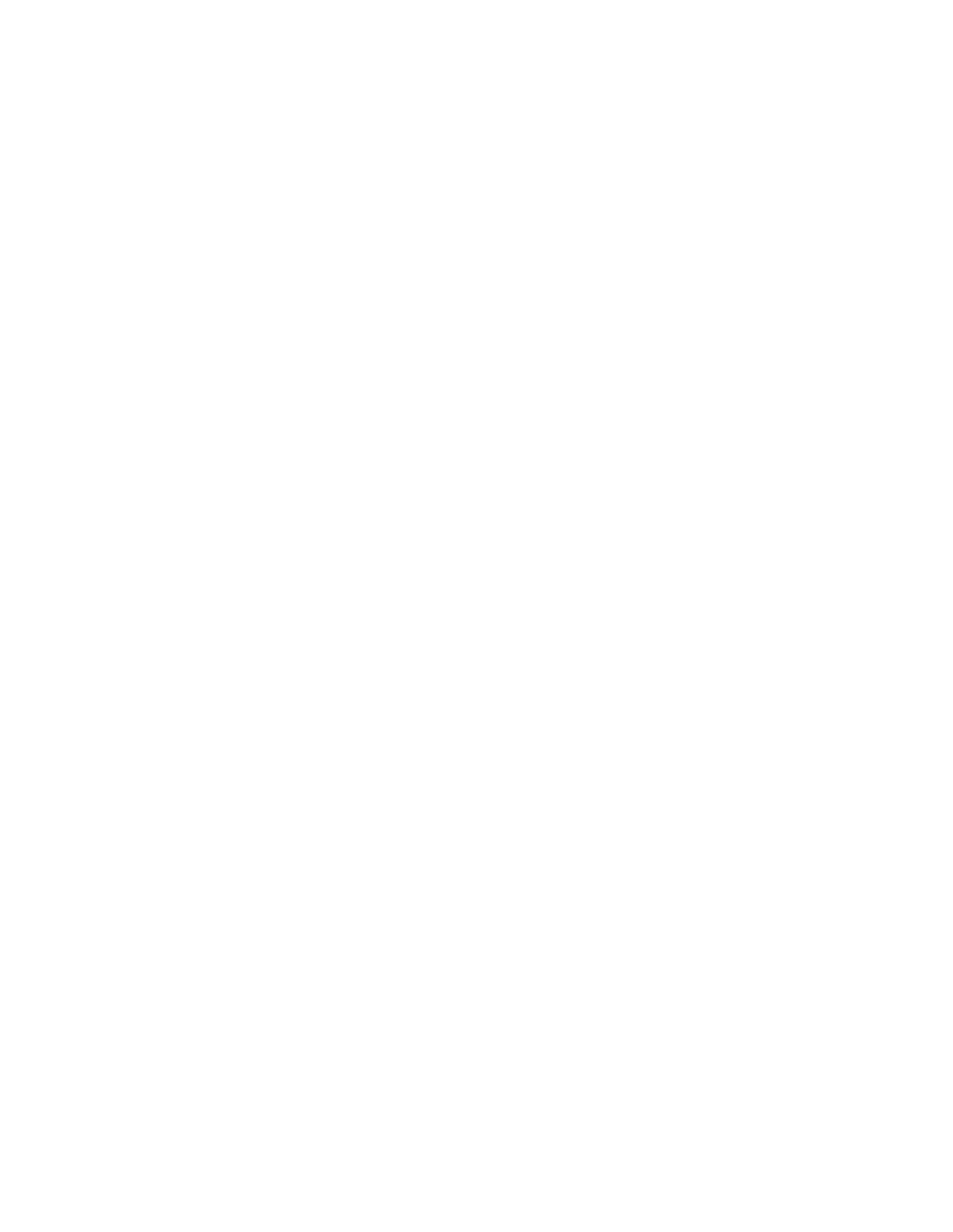# **Foreword**

In July 2007, the Alzheimer's Study Group was established under the auspices of the Congressional Task Force on Alzheimer's disease and was charged with creating a National Alzheimer's Strategic Plan to address the "looming crisis" of Alzheimer's disease in the United States. In March 2009, the group released its report, *"A National Alzheimer's Strategic Plan: The Report of the Alzheimer's Study Group."* This report was the first national account of its kind, and provided core recommendations for addressing the current and future burden of Alzheimer's disease.

Similarly, development of a plan to advance statewide, coordinated action to address Alzheimer's disease in Texas became paramount as disease prevalence continues to climb, exacting huge human and economic burdens on state residents and resources. In March 2009, the Texas Council on Alzheimer's Disease and Related Disorders and the Department of State Health Services (DSHS) Alzheimer's Disease Program began formal discussions around development of the first, coordinated Texas state plan on Alzheimer's disease. A steering committee was formed, comprised of distinguished leaders and professionals working in the field of Alzheimer's disease. This committee was charged with identifying the plan's priority goals, while taking into account the Alzheimer's Study Group recommendations and unique issues facing Texas.

Five goals were identified as essential plan elements. These goals are believed to represent a comprehensive approach to addressing Alzheimer's disease in Texas: Science, Prevention and Brain Health, Disease Management, Caregiving, and Infrastructure. Each goal within this plan contains targeted actions that Texas needs to take to comprehensively address Alzheimer's disease.

To garner statewide input for plan development, partners were recruited, and the Texas Alzheimer's Disease Partnership (partnership) was officially formed; its first meeting was held in Austin, Texas, in June 2009. The partnership is comprised of individuals with diverse backgrounds from state, local and community level organizations; academic and research institutions; for-profit and non-profit sectors; businesses; the healthcare sector; and family members of individuals afflicted with Alzheimer's disease. The rich and varied experiences of partnership members provided the synergy and expertise that created a strategic blueprint for formulating and implementing a comprehensive and coordinated statewide plan.

It was determined that the scope and range of this process was sufficiently large enough to call for development of five committees that would address an assigned goal and/or field of focus. Each of the five Alzheimer's Association chapters in Texas were invited and agreed to chair and guide the actions of an assigned committee. The committees met on an ongoing basis to further refine objectives and strategies of their respective goals. Through their efforts, a myriad of voices and perspectives were incorporated into the process and laid the foundation for a working framework of informed and knowledgeable stakeholders.

This plan was designed to present an overview of the state of Alzheimer's disease in Texas, while providing realistic and thoroughly achievable actions and strategies that can be implemented over the next five years. The plan presents a compelling case and provides a clear roadmap for increased and coordinated action among all partners. It is hoped that this plan will benefit Texans by guiding statewide coordinated efforts to reduce the burden of this disease on Texas citizens and those who care for them. Some strategic efforts will be coordinated at the state level, but others can only be effectively coordinated at the local or organizational level. Success of this plan depends on all partners in all sectors and at all levels working collaboratively to achieve what one cannot accomplish alone.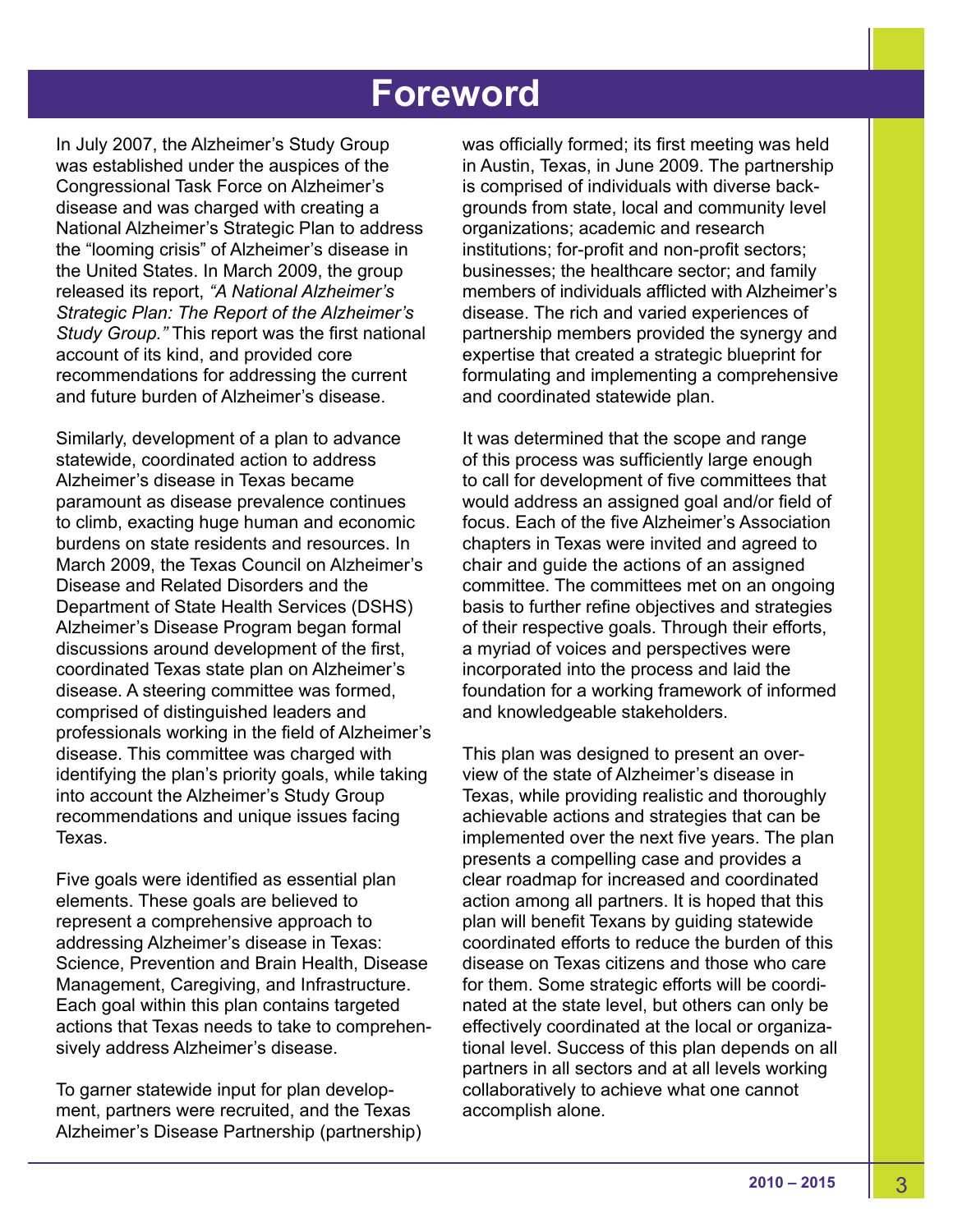# **Acknowledgements**

The members of the Texas Council on Alzheimer's Disease and Related Disorders are to be recognized for their leadership role in the development of this plan and for their willingness to give of their time and expertise as they work to fulfill their charge to serve as the state's advocate for persons with Alzheimer's disease and those who care for them.

Ronald DeVere, MD Austin

Carlos Escobar, MD San Angelo

Carolyn Frazier, RN Huffman

Frank Genco Austin

The Honorable Clint Hackney, Vice-Chair Austin

Grayson Hankins, BS Odessa

Debbie Hanna, Chair Austin Rita Hortenstine

**Dallas** Melissa L. King

**Houston** 

Ray Lewis, DO Arlington

Angela Hobbs-Lopez, DO Austin

Mary Kenan-Owens, PsyD Houston

Lilani Muthali, MD Austin

Susan Rountree, MD Houston

Winnie Rutledge, BS Austin

Kate Allen Stukenberg Houston

Robert A. Vogel, MD Midland

State Plan Steering Committee Members: The Honorable Clint Hackney Debbie Hanna Rita Hortenstine Janice Monger Susan Ristine, MSHP Jennifer Smith, MSHP Mary Somerville Steve Waring, DVM, PhD

Alzheimer's Association Chapters in Texas generously gave their time and expertise to the development of this plan:

Capital of Texas Chapter Austin

Greater Dallas Chapter Dallas

Star Chapter El Paso

North Central Texas Chapter Fort Worth

Houston and Southeast Texas Chapter Houston

Plan Editors: Robert Barber, PhD David Biemer, PhD Mark Torres, EdD

DSHS staff played key roles in coordinating meetings and facilitating planning sessions: Lauri Kalanges, MD, MPH Sarah Kirk, MPH Weihua Li, MD, MPH Jane Osmond, MPH, RRT Susan Ristine, MSHP, Plan Coordinator/Writer Bobby Schmidt, MEd Rick Schwertfeger, MAT Mary Somerville Brett Spencer Stephanie Uecker Susan Young, MSN, RN

Center for Program Coordination, Policy and Innovation: Mike Messenger, MPH

Plan Layout and Design: Veronica Primeaux ESO - Art Department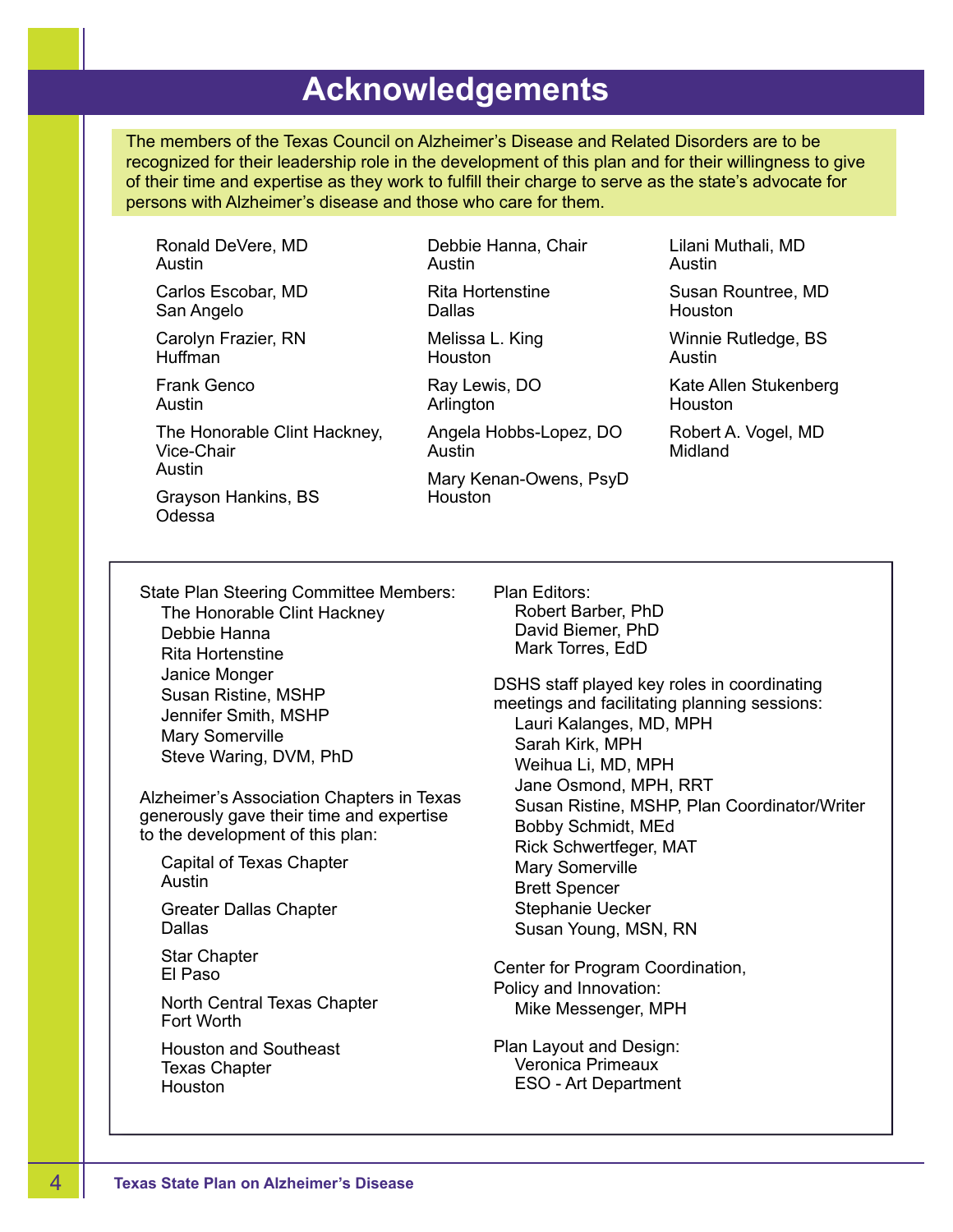# **Table of Contents**

| Goal I: Texas will support Alzheimer's disease research.                            |
|-------------------------------------------------------------------------------------|
|                                                                                     |
|                                                                                     |
|                                                                                     |
|                                                                                     |
|                                                                                     |
|                                                                                     |
| Goal II: Texans will experience improved cognitive health throughout the life span. |
|                                                                                     |
|                                                                                     |
|                                                                                     |
|                                                                                     |
|                                                                                     |
|                                                                                     |
|                                                                                     |
|                                                                                     |
| Goal III: Texans with Alzheimer's disease will experience improved quality of life  |
| through better disease management.                                                  |
|                                                                                     |
|                                                                                     |
|                                                                                     |
|                                                                                     |
|                                                                                     |
|                                                                                     |
| Goal IV: Caregivers will experience enhanced levels of support through improved     |
| access to Alzheimer's disease/dementia care information and services.               |
|                                                                                     |
|                                                                                     |
|                                                                                     |
|                                                                                     |
|                                                                                     |
|                                                                                     |
| Goal V: Texas will improve state and local capacity to address Alzheimer's disease. |
|                                                                                     |
|                                                                                     |
|                                                                                     |
|                                                                                     |
|                                                                                     |
|                                                                                     |
|                                                                                     |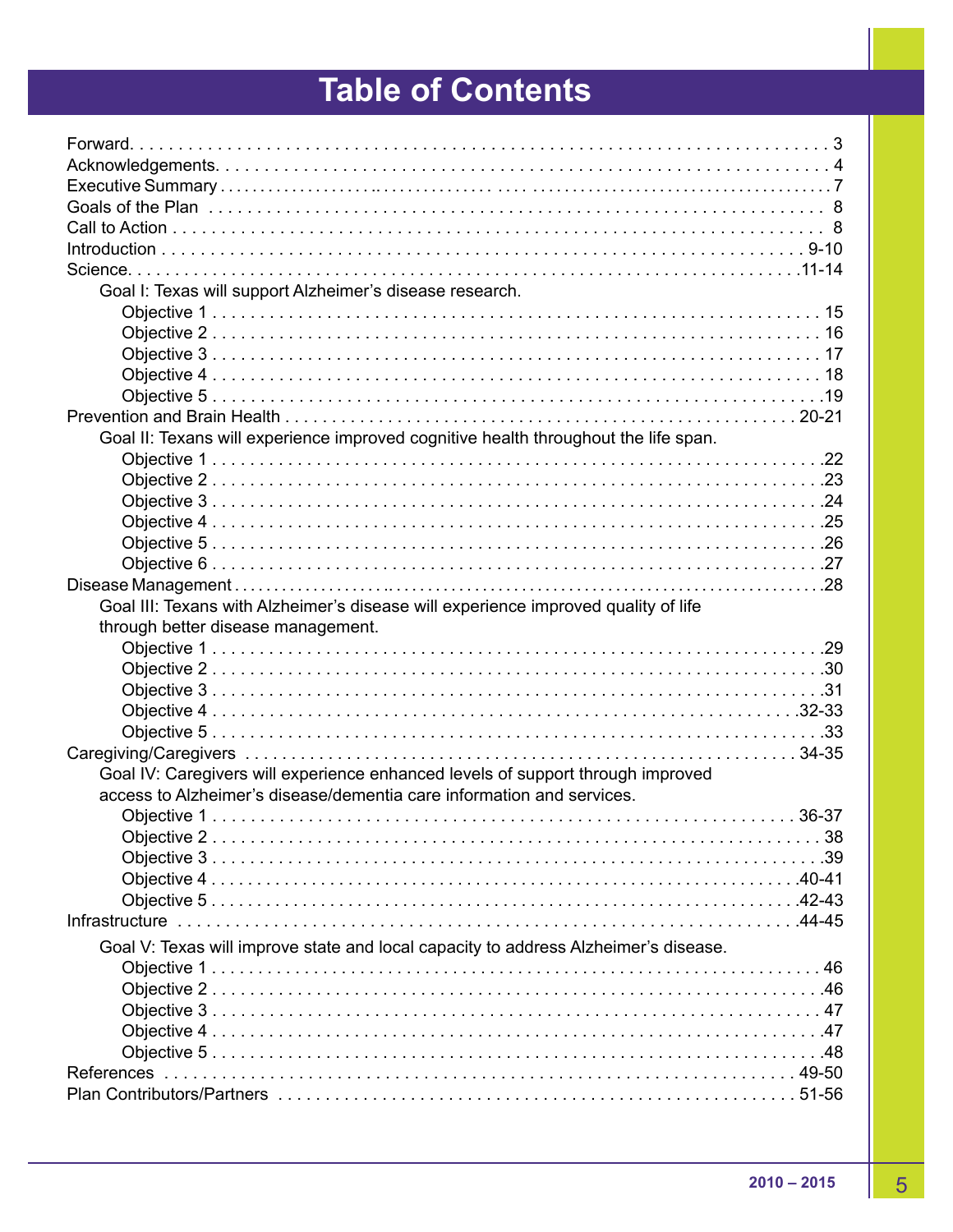At least 14 million baby-boomers, those born between 1946 and 1964, will develop Alzheimer's disease or a related disorder in their lifetime, doubling the number of persons with this disease today.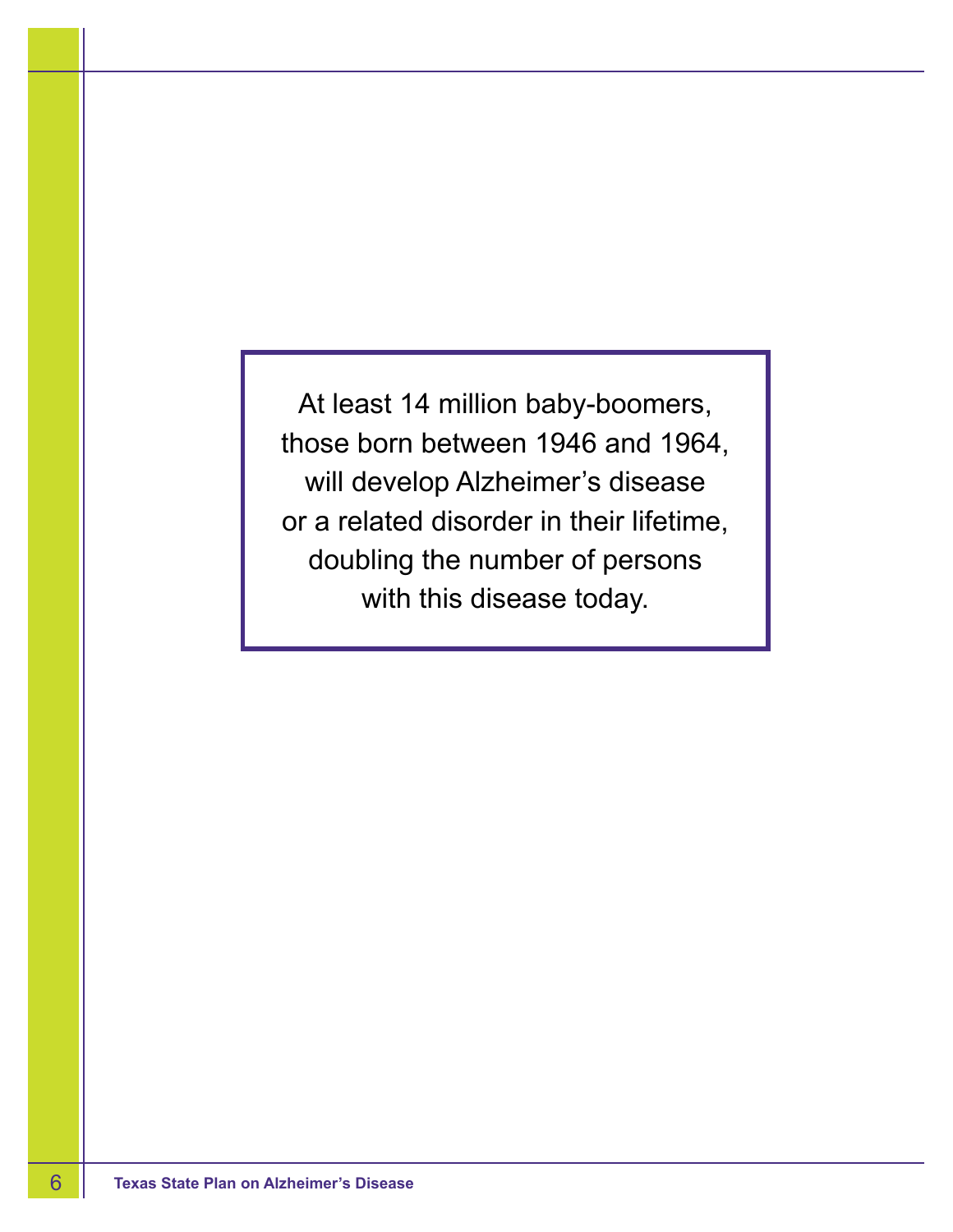# **Executive Summary**

Every 70 seconds, someone in the United States develops Alzheimer's disease. There are now more than 5.3 million Americans living with this disease, including 5.1 million Americans 65 and older and approximately 200,000 under 65 with younger-onset Alzheimer's disease. It is the seventh leading cause of death in the U.S. and fifth leading cause of death for those over 65. At least 14 million baby-boomers, those born between 1946 and 1964, will develop Alzheimer's disease or a related disorder in their lifetime, doubling the number of persons with this disease today. By mid-century, it is estimated that someone in the United States will develop Alzheimer's disease every 33 seconds, or 2,618 new cases of Alzheimer's disease every day or 955,636 new cases every year *(2010 Alzheimer's Disease Facts and Figures, Alzheimer's Association)*.

There is no cure for Alzheimer's disease and every person who develops this disease will die from its complications. Unlike other forms of dementia, it is progressive in nature and continues through cognitive and functional decline to total disability and death. The financial impact of Alzheimer's exceeds \$172 billion annually. Its impact in suffering and anguish defies calculation. The primary at-risk factor for Alzheimer's disease is advanced age, but contrary to popular misconception, it is not a normal part of aging. More women than men have Alzheimer's disease, but this is a consequence of their longer life expectancy. There is a growing body of research indicating that African Americans and Hispanic Americans may be at higher risk. Increasing prevalence of Alzheimer's disease is related directly to increasing human life expectancy rates in the United States. A person with Alzheimer's disease or a related dementia will live an average of five to eight years after diagnosis, but may live as many as 20 years or more following onset of symptoms.

The impact of Alzheimer's disease presents many challenges that cannot be dismissed or ignored:

- Clinicians are challenged to treat individuals with Alzheimer's disease at the earliest stage possible to delay its progression, while also helping individuals remain independent for longer periods of time.
- Researchers are challenged to work towards Alzheimer's disease prevention and cure, while also finding ways to delay onset of symptoms until later in life.
- Caregivers are challenged to provide appropriate care and support to family members living with Alzheimer's disease, while also finding ways to manage competing financial, physical, and emotional needs.
- Prevention is challenged by the widelyheld belief that declines in brain health and cognitive function are a normal part of aging, when in fact such declines may possibly be delayed and have the potential to be mitigated with early detection and treatment.
- Infrastructure is challenged to meet the societal and economic impact of Alzheimer's disease, while also providing optimal, coordinated care and support systems for affected individuals.

The 2010-2015 Texas State Plan on Alzheimer's Disease was developed in direct response to increasing rates of Alzheimer's disease. Plan objectives provide specific recommendations for addressing the burden of this devastating disease on Texans and those who care for them. Ongoing coordination, information and resource sharing, partnership development, and capacity building are essential for creating a sustained and resourced statewide system to promote and advance recommendations of this plan.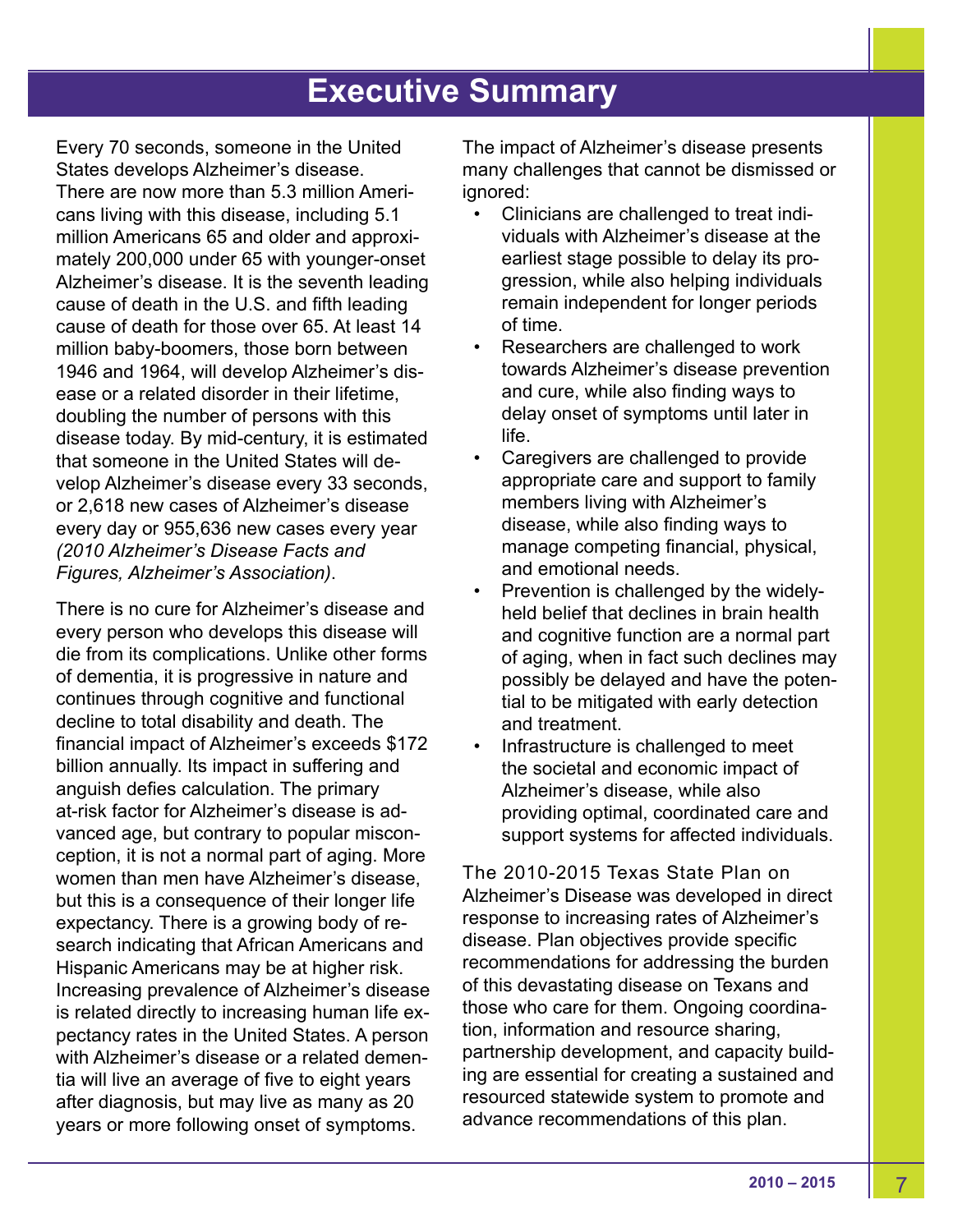# **Goals of the Plan**

- Goal I: Texas will support Alzheimer's disease research.
- Goal II: Texans will experience improved cognitive health throughout the life span.
- Goal III: Texans with Alzheimer's disease will experience improved quality of life through better disease management.
- Goal IV: Caregivers will experience enhanced levels of support through improved access to Alzheimer's disease/dementia care information and services.
- Goal V: Texas will improve state and local capacity to address Alzheimer's disease.

# **Call to Action**

Understanding the current and future burden of Alzheimer's disease in Texas and working collaboratively to implement the 2010-2015 Texas State Plan on Alzheimer's Disease is a pressing charge that cannot be taken lightly. Partners and stakeholders at local, state and regional levels are called upon now to adopt and incorporate activities outlined in this plan. By working together on a unified set of ambitious but thoroughly realistic and achievable goals and objectives, the effect of Alzheimer's disease across the state can be reduced and the quality of life of Texans with Alzheimer's disease and their families can be improved.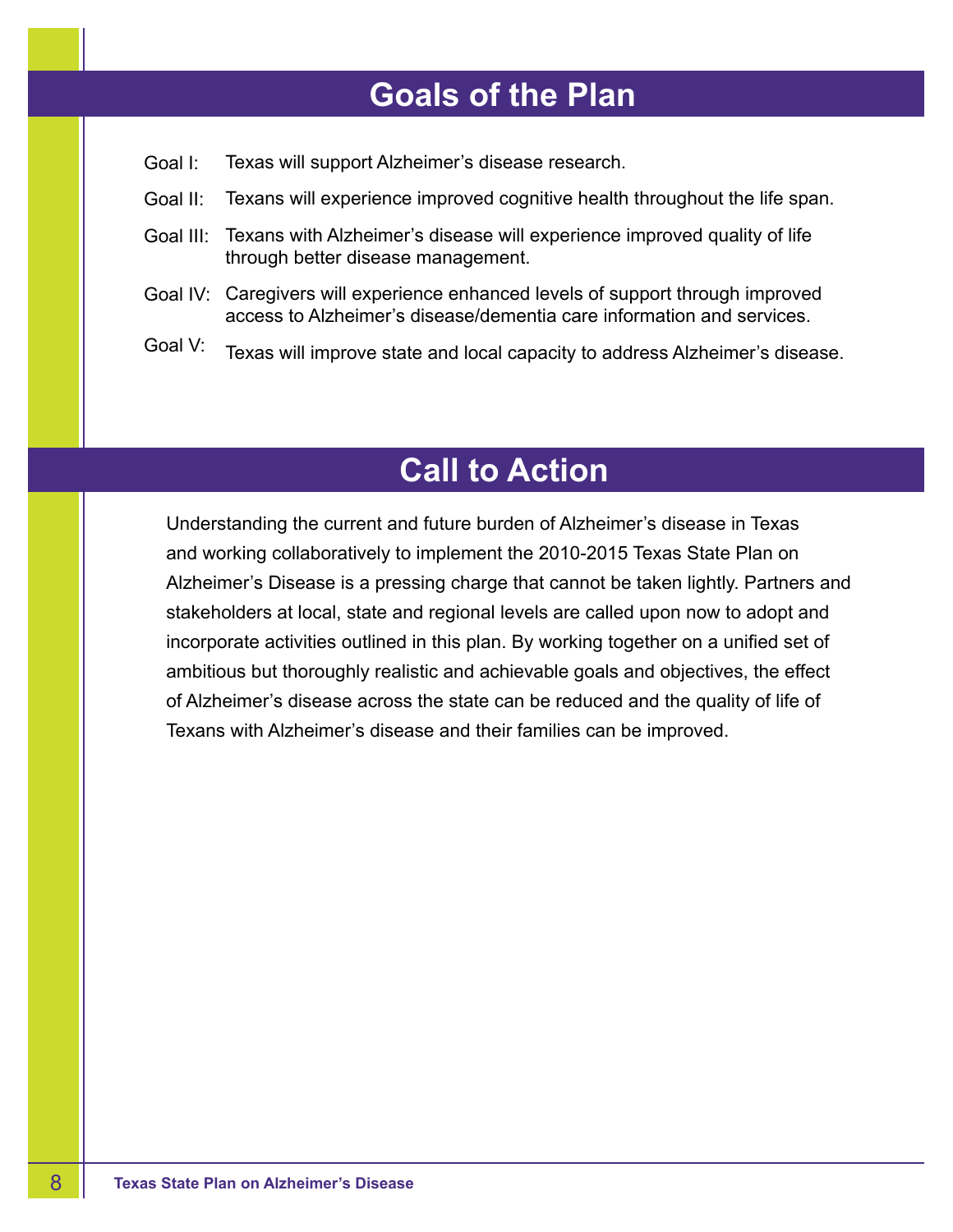# **Introduction**

Alzheimer's disease (AD) is a progressive and irreversible brain disorder that is characterized by a steady decline in cognitive, behavioral, and physical abilities severe enough to interfere with daily life. Hallmark symptoms of Alzheimer's disease are memory loss, disorientation, and diminished thinking ability followed by a downward spiral that includes problems with verbal expression, analytical ability, frustration, irritability, and agitation. With disease progression, physical manifestations include loss of strength and balance, inability to perform simple tasks and physical activities, and incontinence. As more of the brain is affected, areas that control basic life functions like swallowing and breathing become irreversibly damaged, leading to

70 seconds, and current projections indicate that this rate will increase to one new case every 33 seconds by 2050. In 2009, there were an estimated 10.9 million unpaid caregivers of individuals with Alzheimer's disease in the United States, most of who were family members. These individuals were confronted day-in day-out with the enormous challenges of caring for a loved one with Alzheimer's disease. In Texas, 852,820 unpaid caregivers are providing care to an estimated 340,000 individuals with Alzheimer's — this equates to 971,191,823 hours of unpaid care at a cost of \$11,168,705,965 per year *(2010 Alzheimer's Disease Facts and Figures, Alzheimer's Association)*.

death. The course of Alzheimer's disease and rate of progression vary from person to person, ranging from an average of five to eight years to more than 20 years from onset of symptoms *(Texas Council on Alzheimer's Disease and Related* 

By 2050, without prevention or cure, individuals 65 and older with Alzheimer's disease is projected to reach between 11 and 16 million *(2010 Alzheimer's Disease Facts and Figures, Alzheimer's Association).*

Although Alzheimer's disease is not a normal part of aging, it is considered an age related disorder, affecting up to 13 percent of people 65 and older and increasing to 50 percent at 85 and older. These rates take on increasing significance with the

*Disorders, 2008 Biennial Report).* 

Alzheimer's disease is the seventh leading cause of death in the United States and has an economic burden that exceeds \$172 billion annually. Currently, 5.3 million people in the United States have Alzheimer's disease, including approximately 340,000 Texans. Nationally, Texas ranks third in Alzheimer's disease cases and second in Alzheimer's disease deaths. A new person develops Alzheimer's disease every

U.S. population older than 65 expected to increase from its present 13 percent to 18 percent by 2025. It is estimated that the number of people 65 and older with Alzheimer's disease will reach 7.7 million in 2030, almost a 50 percent increase from the 5.3 million who are currently affected. By 2050, without prevention or cure, individuals 65 and older with Alzheimer's disease is projected to reach between 11 and 16 million *(2010 Alzheimer's Disease Facts and Figures, Alzheimer's Association).*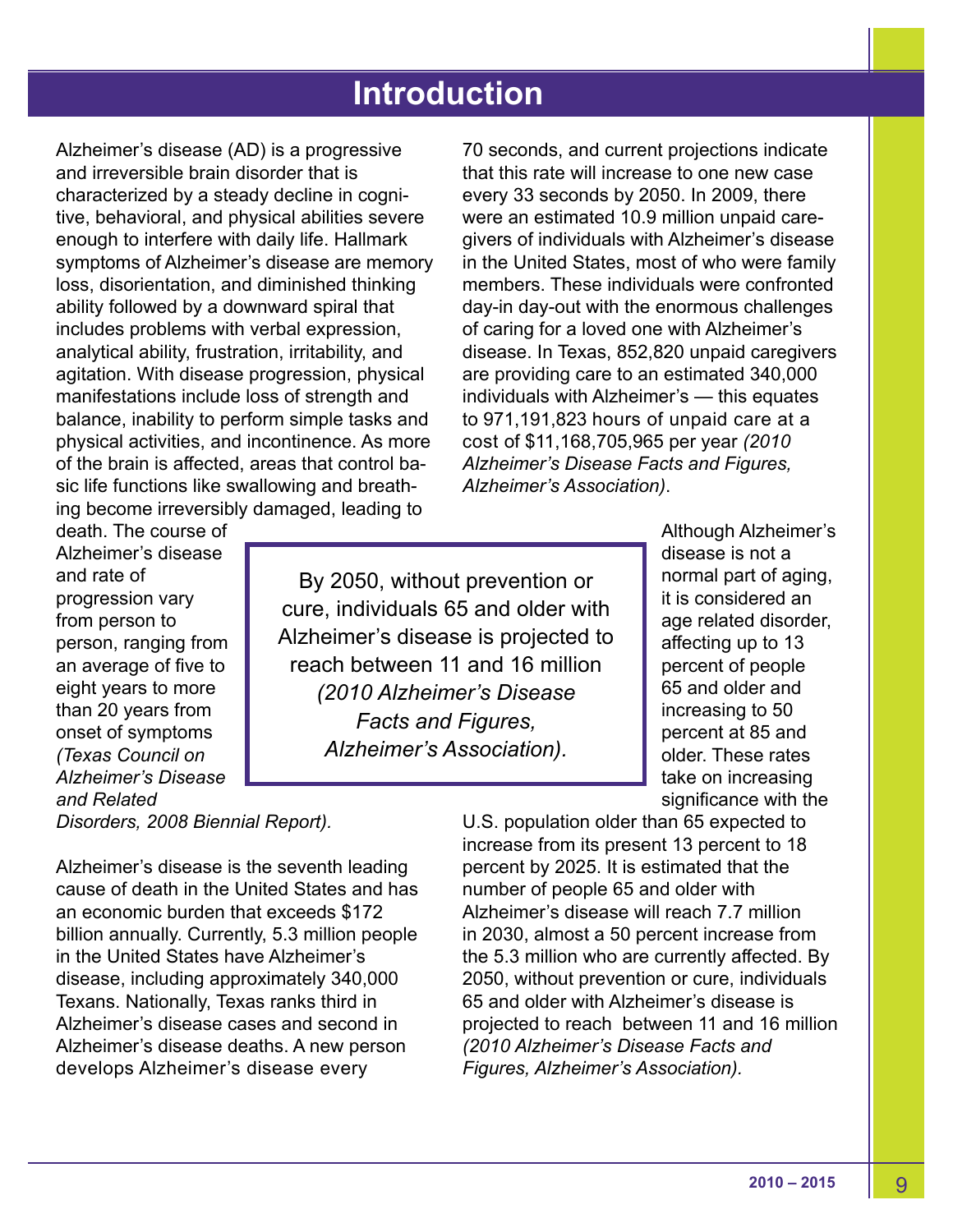With the first of the 76 million baby boomers reaching 65 in 2011, Alzheimer's disease and other age-related diseases will rank among the leading causes of morbidity and mortality. This will have significant economic and human ramifications *(Texas Council on Alzheimer's Disease and Related Disorders, 2008 Biennial Report).*

While the exact cause of Alzheimer's is not yet known, most experts agree that the disease probably develops much like other chronic conditions and probably results from multiple risk factors. Since the greatest risk factor for Alzheimer's disease is increasing age, many scientists consider the emerging field of prevention an exciting research area. A growing body of evidence suggests that brain health is closely linked to overall heart health. Some data indicate that management of cardiovascular risk factors such as high cholesterol, overweight, diabetes, and high blood pressure may help delay declines in cognitive function. Additional research points to the significant role physical activity and diet play in maintaining lifelong cognitive health *(2010 Alzheimer's Disease Facts and Figures, Alzheimer's Association).*

Currently there is no treatment to stop the deterioration of brain cells in individuals with Alzheimer's disease. Five drugs are approved by the Food and Drug Administration (FDA) that temporarily slow worsening of symptoms for an average of six to 12 months, for about half the individuals who take them. Researchers have identified treatment strategies that may potentially change the course of Alzheimer's disease, and a number of experimental therapies are currently in clinical trials *(2010 Alzheimer's Disease Facts and Figures, Alzheimer's Association).*

Despite a lack of disease-modifying therapies, studies consistently show that active medical management of individuals with Alzheimer's disease significantly improves their quality of life through all disease stages. Active medical management includes appropriate use of available treatment options, effective management of coexisting conditions, and use of supportive services such as counseling and activity and support groups *(2010 Alzheimer's Disease Facts and Figures, Alzheimer's Association).*

The human toll of Alzheimer's disease on patients and the informal network of family and friends in charge of their care is inestimable. Of the more than five million Americans with Alzheimer's disease, approximately 76 percent live at home and receive most of their care from family members. Each caregiving experience presents its own special circumstances and challenges.

Alzheimer's disease exacts an enormous toll on the healthcare system, American businesses, families, and individuals. Until it can be prevented, controlled, and/or cured, the impact of Alzheimer's disease will only continue to intensify *(Texas Council on Alzheimer's Disease and Related Disorders, 2008 Biennial Report).*

In response to these challenges, this plan was developed to comprehensively address Alzheimer's disease in Texas, and contains goals, objectives and strategies essential to reducing the impact and burden of Alzheimer's disease in Texas.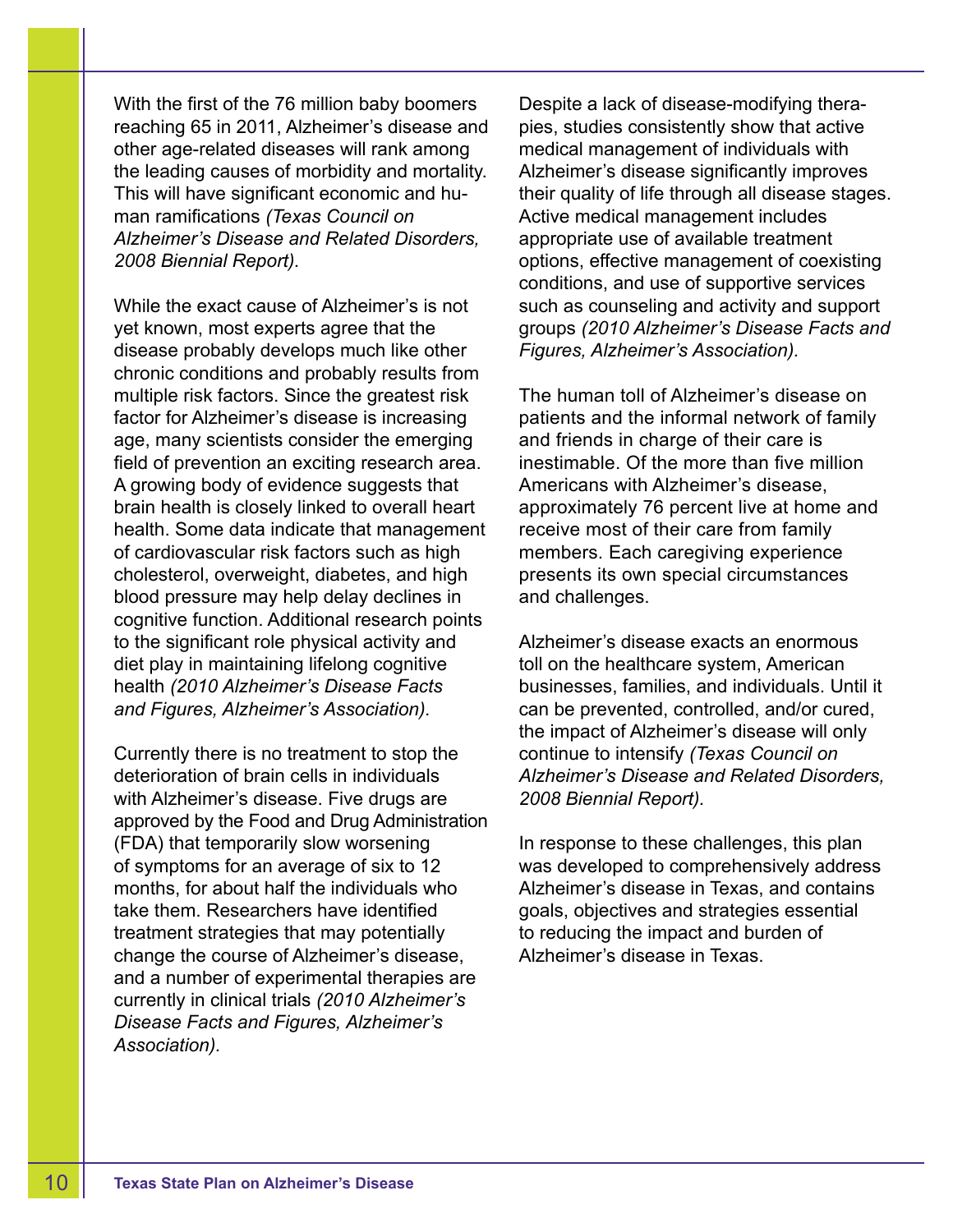# **Science**

The aging population is dramatically increasing the incidence of Alzheimer's disease. More than 5.3 million Americans are already living with this disease, which is the seventh leading cause of death in the United States and the fifth leading cause of death for those over age 65. While other causes of death have been declining in recent years, those due to Alzheimer's disease have risen. Between 2000 and 2006, deaths due to heart disease, stroke, and prostate cancer declined by 12 percent, 18 percent, and 14 percent, respectively, whereas deaths attributable to Alzheimer's disease increased by 47 percent. By 2050, Alzheimer's disease is expected to strike nearly a million additional persons per year in the United States and affect an

to develop an infrastructure equal to the challenge and capabilities commensurate with the state's increasing burden imposed by Alzheimer's disease and related disorders. This requires establishing a greater capacity in Texas to provide leadership in the global fight against Alzheimer's disease. The Texas Legislature made a significant investment in Alzheimer's disease research to begin meeting this challenge. The Texas Alzheimer's Research Consortium (TARC) was established in 1999 by the 76th Texas Legislature. This legislative action mandated the Texas Council on Alzheimer's Disease and Related Disorders (Texas Council) to establish a Consortium of Alzheimer's Disease Centers among four state institutions:

estimated 11 to 16 million Americans.

While these trends are similar in all states, the impact is particularly acute in Texas. Today, Texas ranks third in the nation (behind

California and Florida) in the estimated number of Alzheimer's cases and second in the number of Alzheimer's disease deaths. According to the National Alzheimer's Association, 340,000 Texans will be living with Alzheimer's disease by the end of 2010. In addition, individuals providing care for Alzheimer's patients in Texas grew from 690,058 to 852,820 between 2005 and 2009. Most of these care providers are unpaid family members. The estimated total value of this unpaid care in Texas increased from \$5.8 billion in 2005 to \$11.2 billion in 2009, the second highest in the nation. Texas businesses are also impacted by Alzheimer's disease, losing over \$14 billion annually in healthcare costs and lost productivity.

Therefore, there is a great need for Texas

Texas-based Alzheimer's disease research benefits the state in many ways.

Texas Tech University Health Sciences Center (Texas Tech), University of North Texas Health Science Center (UNTHSC), the University of Texas Southwestern Medical Center at Dallas (UT Southwestern), and

Baylor College of Medicine (BCM).

In 2005, Texas lawmakers approved the first appropriation for Alzheimer's disease research. This \$2 million investment provided start-up funding for TARC. In 2007, the 80th Texas Legislature nearly doubled the state's initial investment in TARC making it possible to recruit 500 Texans with Alzheimer's disease and 300 healthy control participants into the Texas Harris Alzheimer's Study to participate in cutting edge biomedical research.

These study volunteers undergo a battery of tests and provide blood and DNA samples annually at TARC member sites. The resulting wealth of uniformly collected clinical, neurocognitive and laboratory data is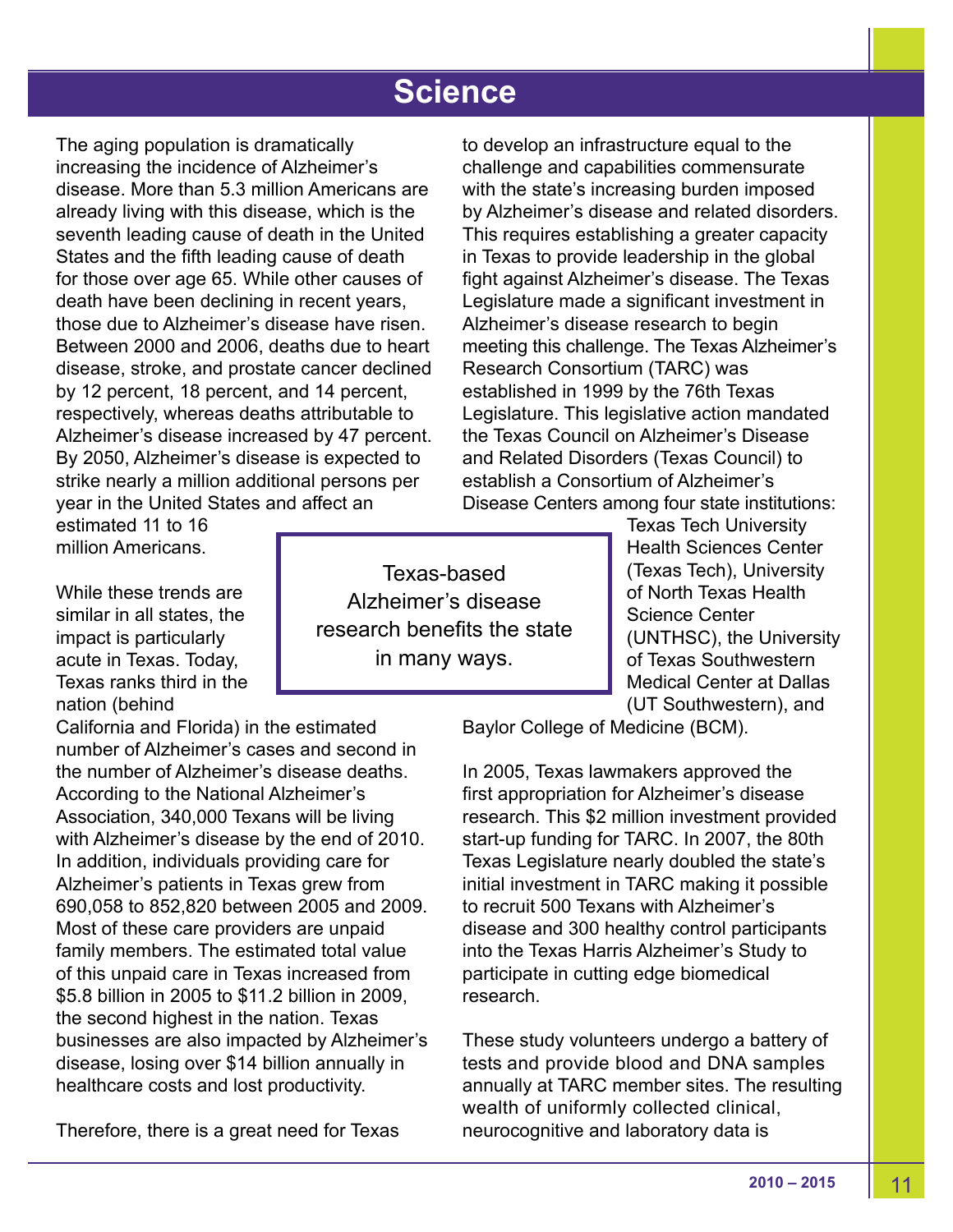combined in the new centralized Texas Alzheimer's Data Bank, based at UT Southwestern. TARC also has used state funding to establish the first Texas bio-bank of stored blood, tissue and DNA to support current and future Alzheimer's disease research studies. Researchers across Texas are able to utilize these unique resources to answer specific questions about Alzheimer's disease, both now and in the future, as new information leads to new ideas.

In September 2008, the Texas Council voted to add the University of Texas Health Science Center at San Antonio (UTHSC-SA) to TARC. This addition, coupled with the 2009 state appropriation of \$6.85 million, enabled TARC to begin recruiting a large number of Hispanic individuals into the Texas Harris Alzheimer's Study and extended TARC's reach to South Texas. Inclusion of underrepresented Hispanics significantly strengthens Texas Alzheimer's disease research efforts. More than one-third of Texans are Hispanic, and, according to the Texas State Data Center, Texas will become a majority Hispanic state between 2025 and 2035. With its sizeable Hispanic population, Texas is uniquely positioned to assume a national leadership role in this largely untapped area of Alzheimer's disease research.

There are important interactions between Alzheimer's disease and heart disease, diabetes and other health conditions that are common in Hispanics. In its report, Hispanics/Latinos and Alzheimer's Disease, the national Alzheimer's Association predicts that Alzheimer's disease and related dementias among Hispanics could "increase more than six-fold" to as many as 1.3 million by 2050—and calls this development "a looming but unrecognized public health crisis."

Hispanic participation in Alzheimer's disease research has historically been low across

the nation. Texas is presented with the unique opportunity to assemble the nation's only large-scale, well-characterized group of Non-Hispanic and Hispanic Alzheimer's disease research participants with considerable genetic, blood, clinical and cognitive markers, making possible comparative research to advance detection, treatment and prevention of Alzheimer's disease. In addition to TARC's efforts at the UTHSC-SA, there are a number of projects in Texas that enroll Hispanic individuals for aging studies. For example, UTHSC-SA has also participated for many years in the San Antonio Longitudinal Study of Aging (SALSA). This study has tracked development of diabetes, heart disease and stroke in Hispanic research participants of all income levels. Having historical data on these participants' diabetes and related conditions makes their recruitment for Alzheimer's disease research all the more valuable. In addition to SALSA, Project Frontier, led by Texas Tech researchers, enroll Hispanic and rural Texans into a longitudinal study of aging. Furthermore, BCM has several projects underway to understand how to measure cognition in Spanish-speaking patients with Alzheimer's disease and how to understand those particular risks associated with the high rate of diabetes among Hispanics. These are but a few examples of the many projects across the state. In addition, both Texas Tech and UT Southwestern are using telemedicine technology to explore use of this cutting-edge research tool to expand diagnostic services to rural populations. These projects present important opportunities for collaboration between Texas researchers and institutions to capitalize on Texas' unique position to increase participation of underserved groups in Alzheimer's research.

Texas-based Alzheimer's disease research benefits the state in many ways that include, but are not limited to the following:

**• Advances in detection.** Using a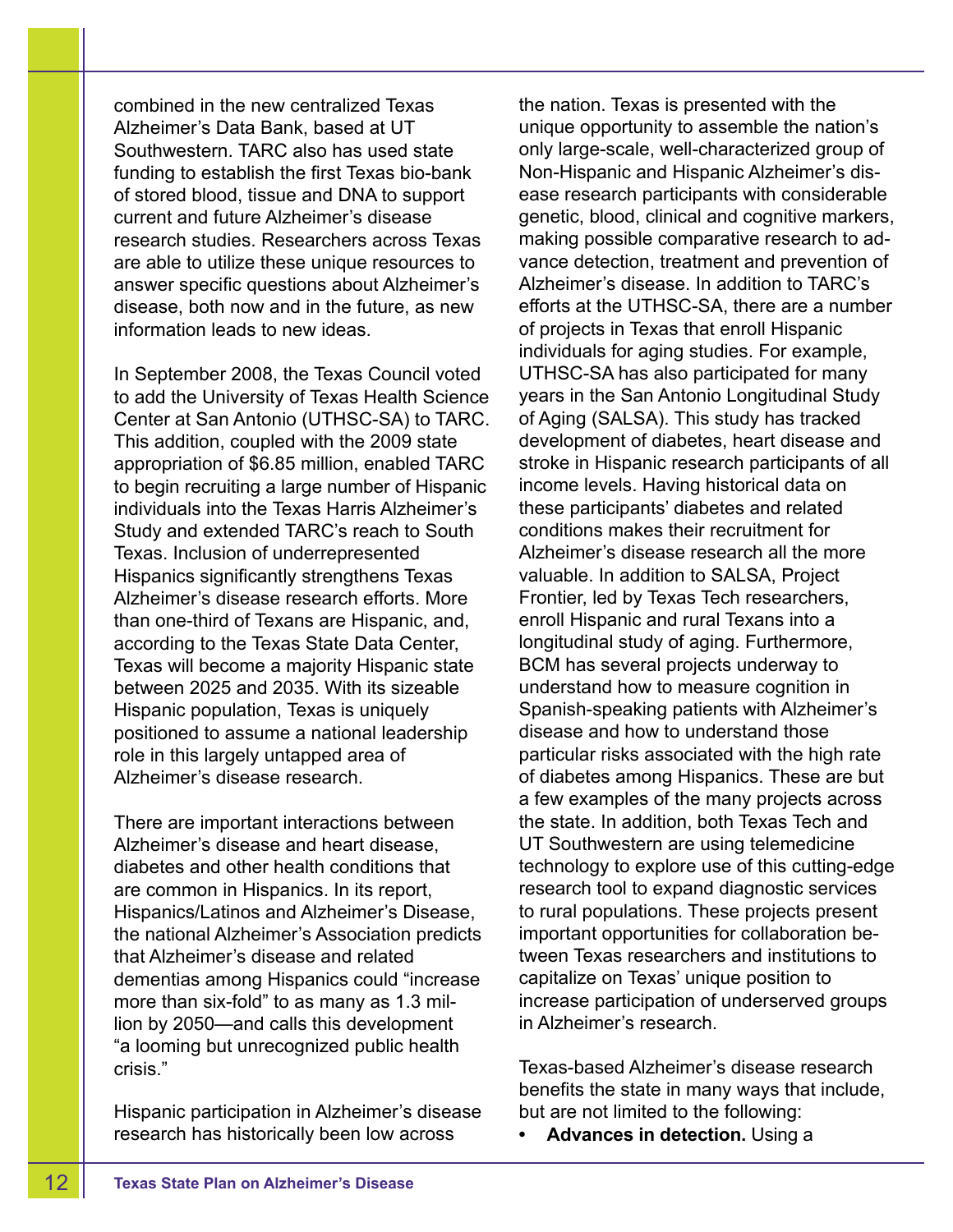multi-disciplinary/translational approach, that includes blood biomarkers, genetic material, imaging and neurocognitive data, as well as psychological, neuropsychological, behavioral and general medical information, Texas researchers are developing new methods for early Alzheimer's detection.

- **• Ability to predict risk.** Recruitment and follow-up of normal elders, along with patients with Alzheimer's disease, will enable scientists to better understand factors leading to increased risk for this disease. TARC researchers have begun this process by looking at information on biomarkers, lipid metabolism, genetics and clinical testing as they relate to the disease. However, many more factors remain to be examined. Early identification of Alzheimer's disease risk will make it possible to create therapies to prevent or delay disease onset.
- **• Better tracking of Alzheimer's disease progression.** By leveraging Texas' medical and university infrastructure, Texas-based scientists can identify individual differences among patients that influence the disease progression rate. Data gathered from these studies will help identify new therapies to slow its development and improve quality of life.
- **• The best in personalized medicine.** Texas scientists can use advances created by these Texas-based research initiatives to develop new treatments that address a patient's individual Alzheimer's disease "profile," as defined by specific genetic, blood biomarker, general medical, behavioral, psychiatric, and other risk factors.
- **• Advances in basic science.** While great progress has been made, researchers are still searching for definitive answers to questions about basic mechanisms of Alzheimer's disease. Advancing understanding of these mechanisms through basic research can benefit Texas by

expanding scientific discovery and identifying additional treatment targets.

Sustaining a competitive edge in Alzheimer's research will benefit Texas. Ongoing research support will help Texas meet two of its four major goals for improving higher education by 2015. The Texas Higher Education Coordinating Board noted in its landmark report entitled "*Closing the Gaps: The Texas Higher Education Plan*" that the state's economy could be adversely affected unless steps are taken to create centers of excellence at the state's institutions of higher education and increase Texas' share of federal research funding, while also increasing competitive state-funded research grants.

A sustained investment in Alzheimer's disease research also increases Texas researchers' ability to leverage this commitment and obtain funding from the National Institutes of Health (NIH) as well as other public and private groups for both clinical research using human participants and basic laboratory research.

Texas' commitment to Alzheimer's disease research will foster scientific excellence at state health science centers and medical schools and promote innovative technologies that can potentially attract increased external economic investments in Texas. Evidence of this effect is already beginning. Since 2005, there has been a substantial increase in Alzheimer's disease research at the majority of Texas universities and health science centers. "Over the last five years, Texasbased investigators have continually increased their portion of highly cited Alzheimer's disease papers within the context of U.S. based Alzheimer's disease research as well as within the context of the global effort to better understand Alzheimer's disease" *(Aaron Sorensen, Scientometrics Editor, Journal of Alzheimer's Disease).*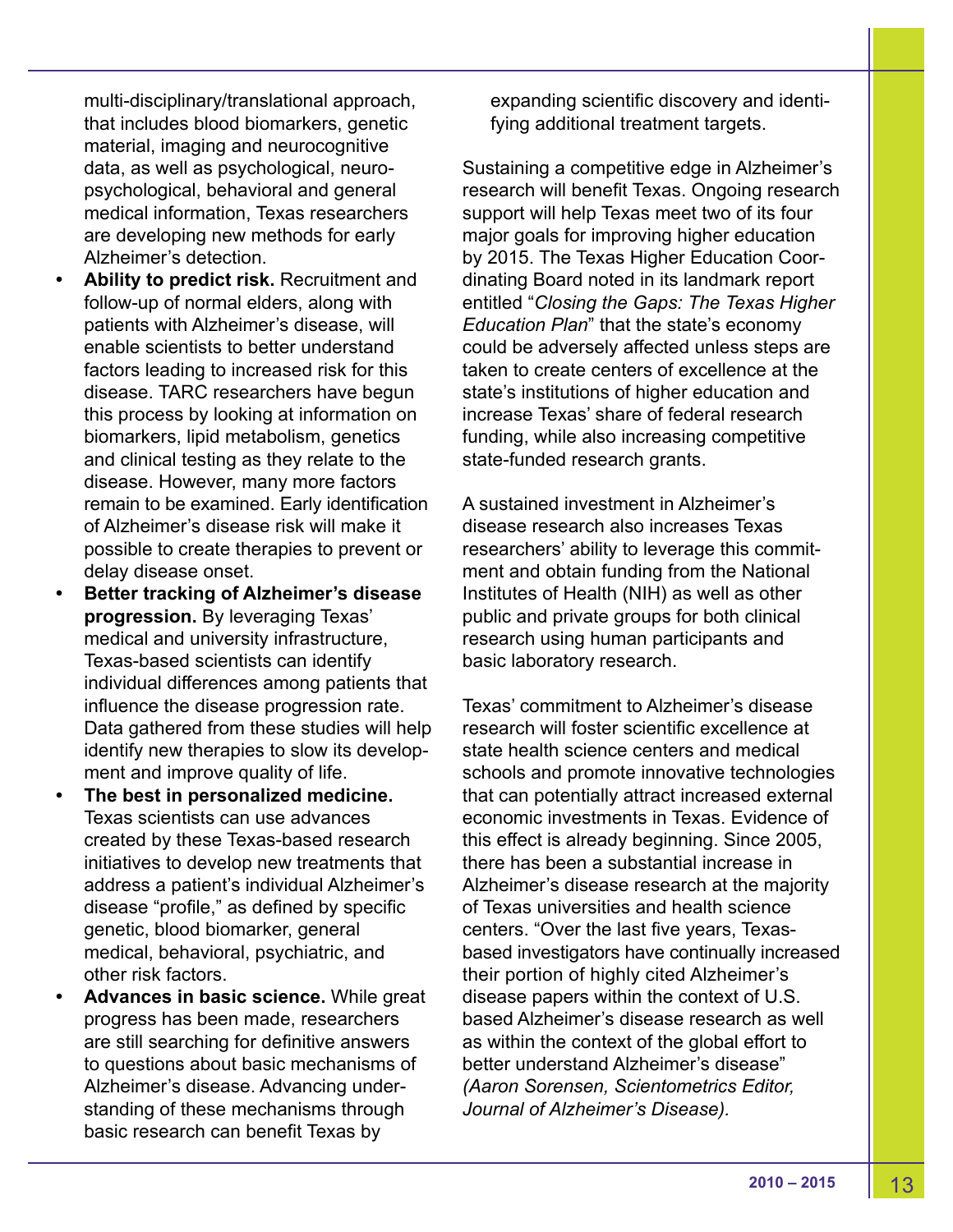Historically, most Alzheimer's disease research occurred at BCM and UT Southwestern. Building upon these anchors, a broad-based expansion of Alzheimer's disease research has occurred across Texas over the past five years. Texas now leads in a number of areas of research. Working together through TARC mechanisms can align and build a formidable research enterprise, increasing research funding and educational opportunities for all Texans. Boosting state capacity as a center for biotechnology and pharmaceutical development can positively impact hundreds of thousands of Texans with Alzheimer's disease.

Sustained support for Alzheimer's research makes Texas an attractive partner for national research projects and will attract more research funding to Texas. Texas has both private sector partnerships and the collaborative TARC structure necessary to begin streamlining transfer of research breakthroughs into drug trials and patented therapies to better treat Texans suffering from Alzheimer's disease. Sustaining momentum in Alzheimer's disease research is critical to addressing one of the largest public health challenges facing Texas and the nation, while enabling Texas to become a national leader. Achieving the Texas research goal to delay and ultimately prevent Alzheimer's disease, as recommended by the National Alzheimer's Study Group, requires a concerted focus on combining clinical and basic studies to yield effective treatments resulting from laboratory bench work. This approach will facilitate transfer of research discoveries into clinical practice improvements. While progress has been made toward this goal, researchers are still searching for definitive answers to questions about basic mechanisms of Alzheimer's. In order to accelerate basic

scientific discovery and develop additional targets for treatment, Texas should encourage and support funding in all these areas.

Development of research programs that cut across disciplines is another approach needed to quicken discovery. For example, exploring potentially significant lifestyle modifications, such as diet and exercise alone, is insufficient — pharmacological and behavioral interventions must be integrated in order to develop therapies aimed at Alzheimer's disease prevention. Texas scientists, through collaboration between behavioral sciences and biomedical research, are developing prevention tools and interventions for those coping with Alzheimer's disease. This kind of multidisciplinary research, typically not funded by national health and science foundations, offers significant opportunities to study disease progression and advance therapeutic strategies. Establishing outcome-oriented projects backed by appropriate funding mechanisms and active collaboration with other stakeholders is important. Working with a variety of stakeholders to clarify and streamline pathways for increasing preventive and risk-reducing therapies is a critical task.

Almost everyone knows someone whose life, including a lifetime of memories, has been unraveled by Alzheimer's disease. Continuing support of Alzheimer's research will position Texas as a leader in the race to find new ways to detect, delay, treat and ultimately prevent this devastating disease. The following objectives have been developed to strengthen Texas' commitment to continued Alzheimer's disease research.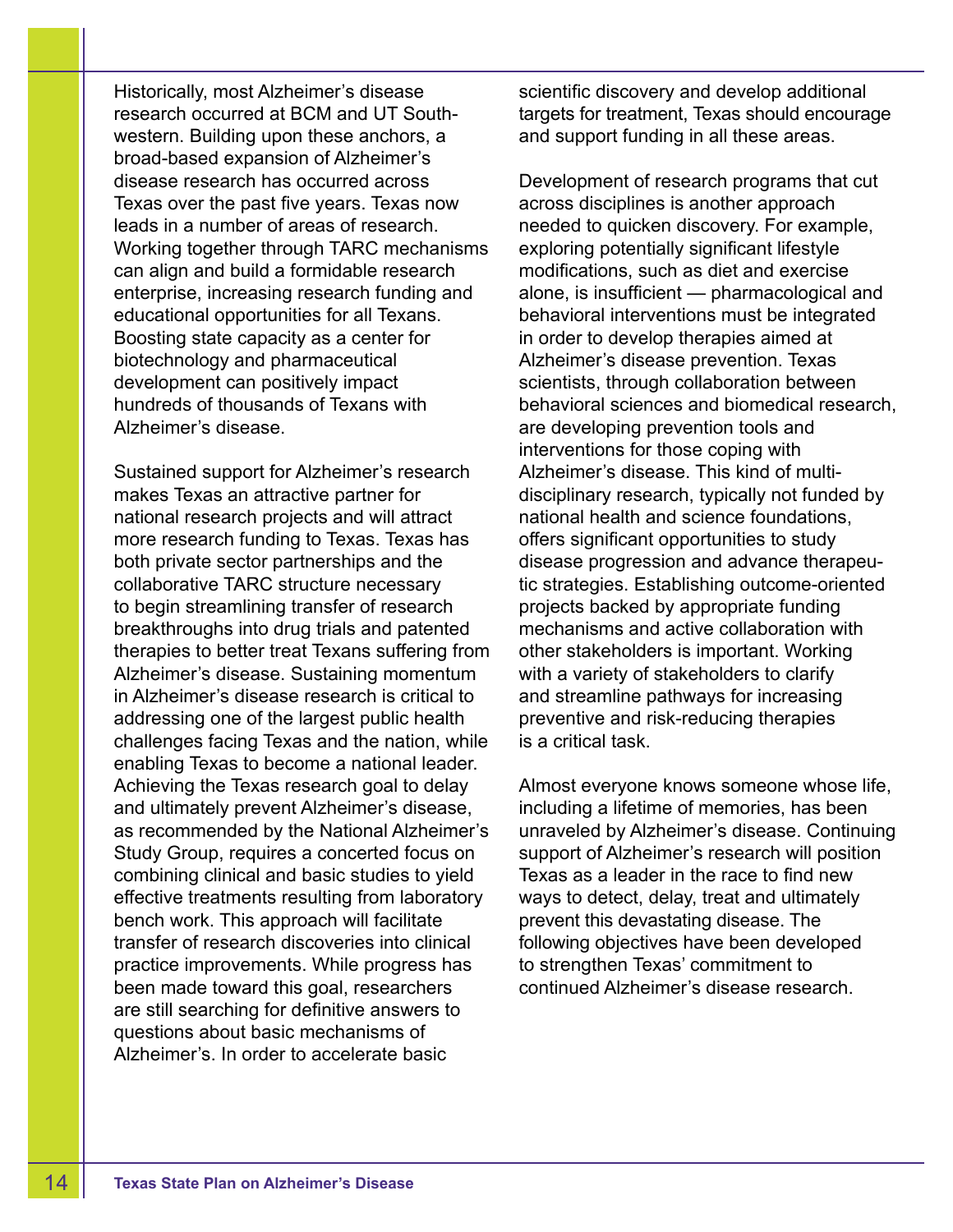**Objective 1: By August 31, 2015, increase funding to the Texas Alzheimer's Research Consortium to further understanding of the biology of Alzheimer's disease for improved early detection and novel approaches for prevention and treatment.**

# **Rationale:**

Increased funding for the TARC is critical to Texas' efforts to conduct Alzheimer's disease research and will result in a number of important initiatives. These funds will enable creation of an administrative core (a Translational Research Core) within TARC to conduct human clinical trials. This core would translate TARC discoveries into potential new therapies that would benefit Texans suffering from Alzheimer's. Although a large number of clinical trials have been conducted, virtually all have failed to produce effective therapies. TARC Translational Research Core is to find ways to speed up clinical trials of new drugs by identifying novel clinical and biological markers for disease that could be used to evaluate effectiveness of drugs being tested. These markers would also be useful for selecting patients who are more likely to benefit from the investigative treatment, thereby increasing trial sensitivity to demonstrate efficacy. In addition, increased funding could result in creation of a pilot grant program aimed at supporting academic Texas researchers conducting innovative clinical and basic research. These pilot grants will focus primarily on junior researchers and are intended to increase access and utilization of TARC resources by investigators at both TARC and non-TARC institutions.

- 1. Support efforts to increase funding by ten percent to maintain patient enrollment in the Texas Harris Alzheimer's Study.
- 2. Develop and distribute data and informational materials to inform potential funders about possible benefits of increased Alzheimer's disease research.
- 3. Make available detailed information regarding progress and discoveries made by TARC investigators.
- 4. Compile a compendium of ongoing state-funded projects and future TARC research efforts.
- 5. Present TARC's specific plan for translating basic scientific discoveries into improved methods for diagnosis, treatment, and prevention of Alzheimer's disease to the scientific community.
- 6. Create a state-level committee to identify Alzheimer's disease research priorities in Texas.
- 7. Improve targeted funding opportunities to increase interdisciplinary, multi-institutional collaborations in Alzheimer's disease research.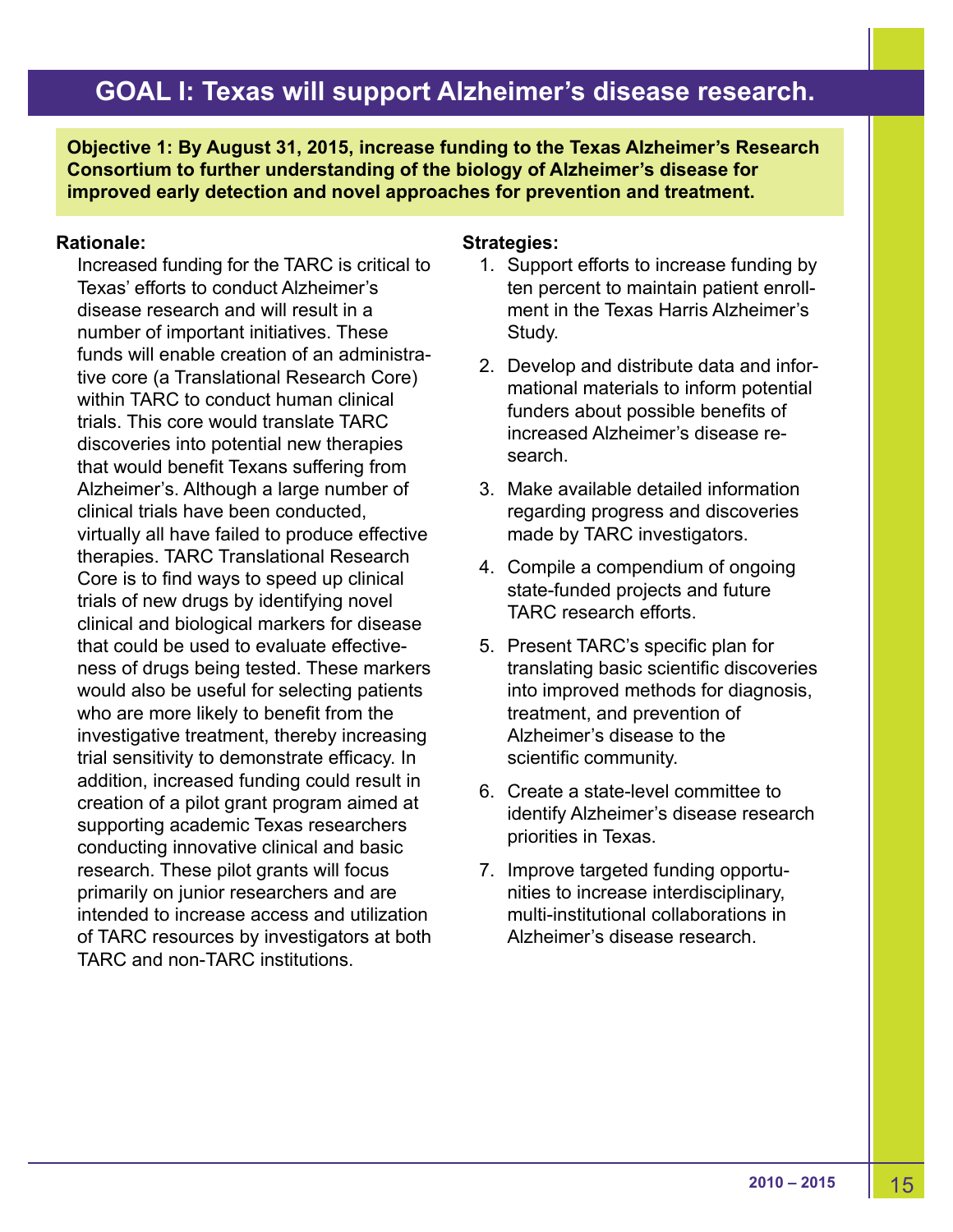**Objective 2: By August 31, 2015, increase funding by 25% for non-TARC Alzheimer's disease research in Texas.**

#### **Rationale:**

Additional funding is needed to expand non-TARC Alzheimer's disease research in Texas. Creation of an organized plan to acquire these funds is the first important step in achieving this objective. While these efforts will begin with NIH, the largest single source of medical research funding, additional public and private funding sources should be targeted.

- 1. Quantify the current level of research funding for Alzheimer's disease in Texas and prepare a comprehensive list of all active Texas-based Alzheimer's disease investigators, funded and nonfunded.
- 2. Establish a system for Texas research institutions to annually report research projects and funding sources to the Texas Council on Alzheimer's Disease and Related Disorders.
- 3. Utilize available information to profile productivity of Alzheimer's disease research in Texas, relative to other states.
- 4. Develop a program to leverage resources among Texas investigators and affiliated researchers for joint applications for federal research funding through institutions such as the Veteran's Administration, Centers for Disease Control and Prevention, the Administration on Aging, the Agency for Healthcare Research and Quality, and the National Institutes of Health.
- 5. Create an on-line clearinghouse of external, non-state supported research funding opportunities available for any Texas researcher working in Alzheimer's disease and dementia.
- 6. Establish a research work group to identify funding sources to improve researchers' capacity to attract external research dollars.
- 7. Encourage development of Alzheimer's disease centers of excellence that can compete for federal support.
- 8. Promote private funding of Alzheimer's disease projects by disseminating research results of Texas-based scientists among lay communities.
- 9. Convene an annual forum for Alzheimer's disease researchers from across the nation to meet, discuss, and plan future collaborations.
- 10.Expand research areas and disciplines engaged in Alzheimer's disease research via funded, collaborative trans-disciplinary grant applications.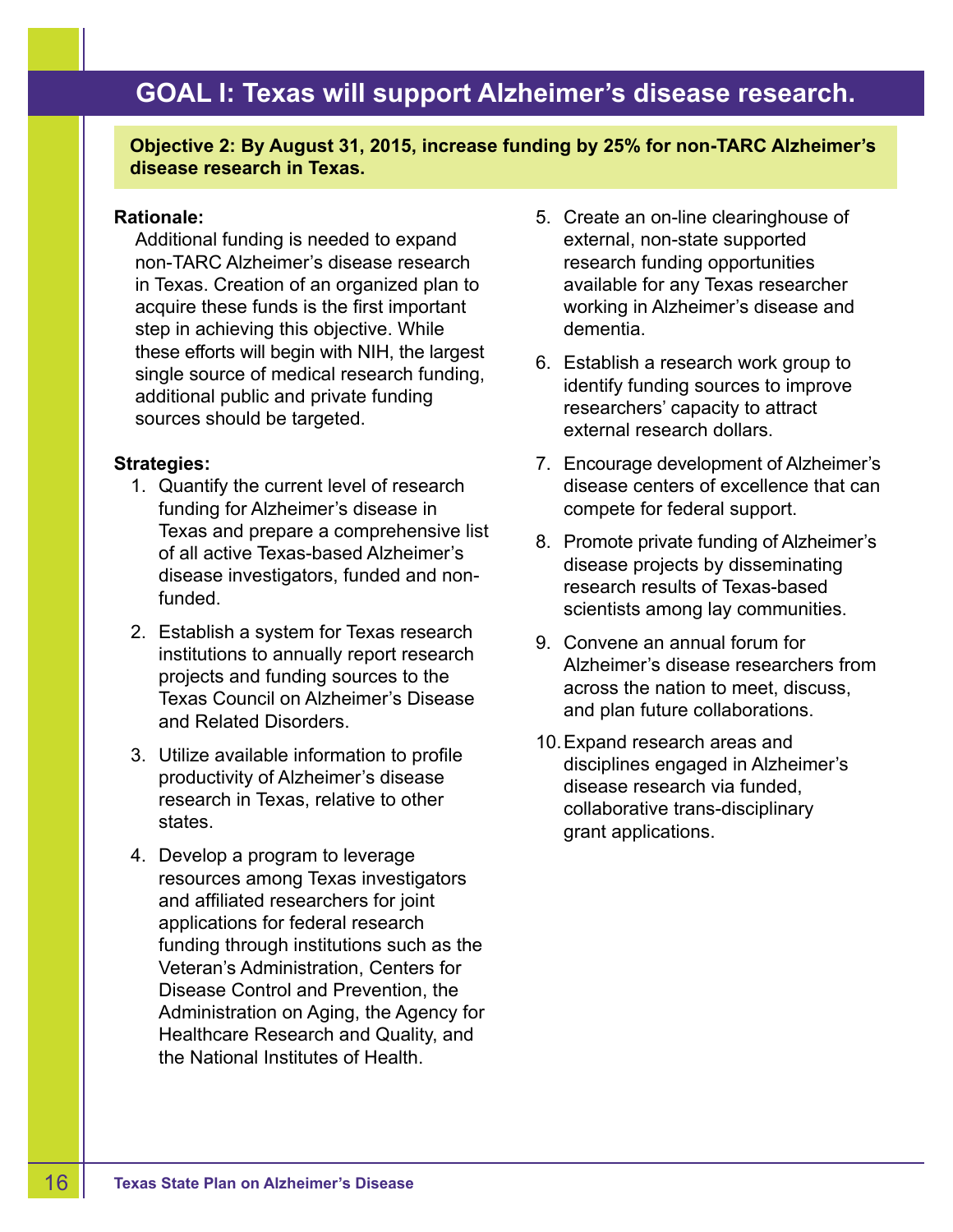**Objective 3: By August 31, 2015, establish a minimum of two non-state funded research projects with special emphasis on the impact of Alzheimer's disease and cognitive aging on the state's underserved individuals, including African Americans, Hispanic Americans, Native Americans, and rural Texas seniors.**

### **Rationale:**

Hispanic Americans and African Americans, among other minorities, may be at increased risk for developing Alzheimer's disease at a younger age, possibly because many risk factors for Alzheimer's disease, such as high blood pressure, diabetes, and high cholesterol, are much more prevalent within these ethnic groups, who are also underrepresented in medical research. Although 20 percent of the nation resides in rural locations, there is very little information on occurrence of risk factors, presentation, and prevalence of Alzheimer's disease among rural elders. Different environmental exposures may lead to disproportionate risk among these elders. Texas' ethnic and geographic diversity provides a unique opportunity to address Alzheimer's disease among these underserved groups. There are ongoing Texas studies that can, and should, collaborate to begin systematic study of Alzheimer's disease among Hispanic-American, African American, and rural Texans. Use of telemedicine technology is but one example of expanding research and clinical services to these populations. Increased research funding will make it possible for Texas to expand its efforts and thereby assume a national leadership role in these Alzheimer's disease research areas.

- 1. Develop collaborative relationships between ongoing Texas-based health outcome studies already enrolling elderly ethnic minorities and medically underserved populations to facilitate recruitment of underserved individuals into aging and Alzheimer's disease specific studies.
- 2. Create and distribute appropriately tailored informational materials on aging and Alzheimer's disease research studies to underserved Texas communities for volunteer recruitment.
- 3. Expand use of telemedicine technology applications in research protocols to reach rural populations and communities.
- 4. Investigate collaborations with Latin-American, bi-national colleagues to embark in lifestyle risk assessment of Hispanics.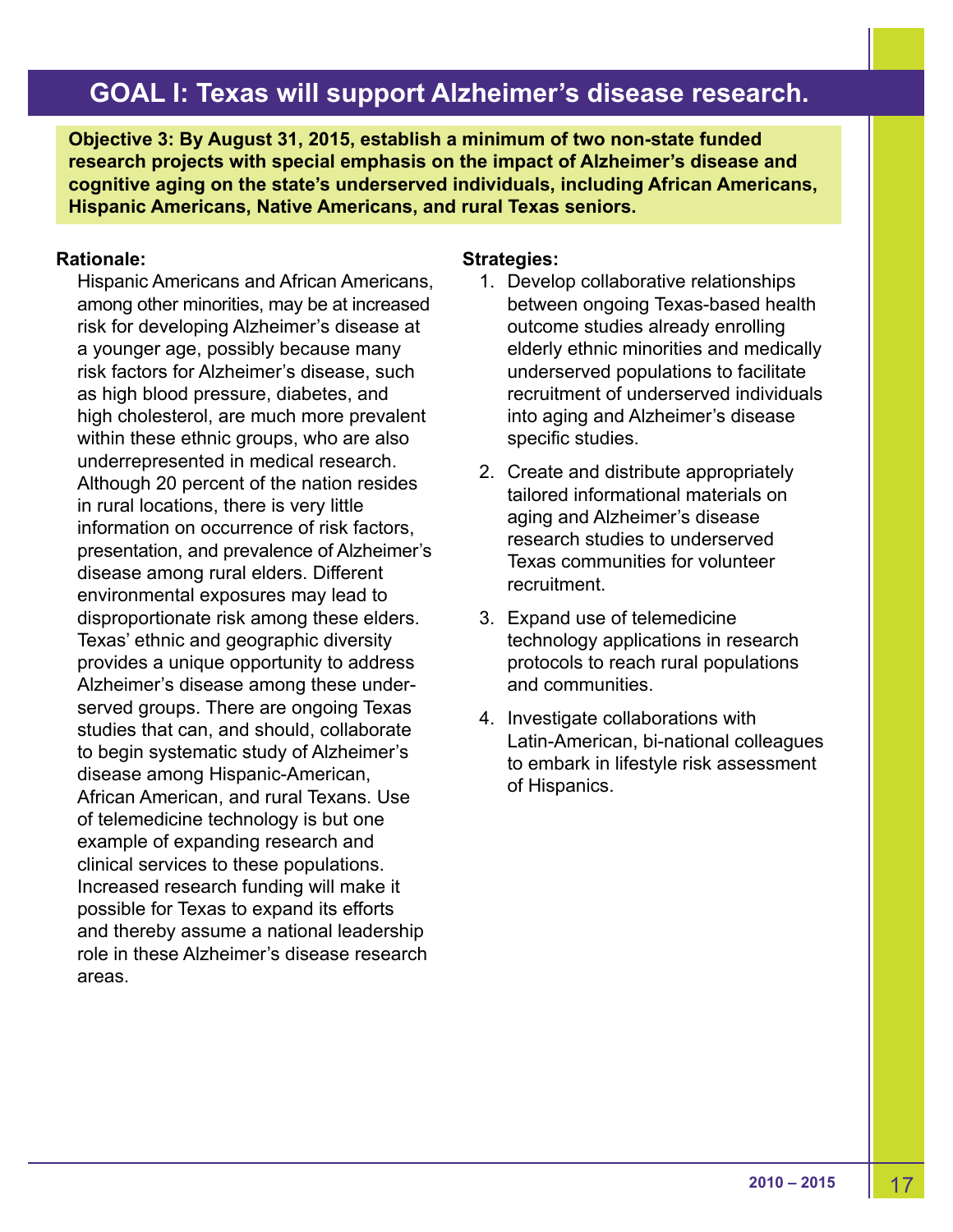**Objective 4: By August 31, 2015, increase utilization of TARC's database by non-TARC Texas researchers to a minimum of three new projects per year.**

# **Rationale:**

TARC is a state asset. As such, resources developed through TARC must be shared with other Texas researchers interested in Alzheimer's disease research. Further, progress toward achieving TARC's goals can best be made by organizing, nurturing and promoting a greater interest in Alzheimer's disease research across the state. This can be realized only if medical as well as other Texas researchers are aware of TARC and available resources to further Alzheimer's disease research. Information distribution about TARC and its resources to Texas medical researchers is a priority.

- 1. Generate and distribute information describing available TARC data and procedures for requesting data for analysis.
- 2. Disseminate information to the Office of Research at each Texas-based university, including university media contacts, and selected personnel within institutions.
- 3. Create a working group/taskforce to interact with TARC's data coordinating center to ensure a user-friendly process for requesting and obtaining data.
- 4. Develop a Texas list of present and potential Alzheimer's disease researchers by institutions.
- 5. Assess the feasibility of establishing TARC-funded pilot research grants that support new Texas-based Alzheimer's disease research.
- 6. Develop a multi-institutional resource sharing system/database that promotes collaborative sharing of information and resources between researchers at all Texas institutions.
- 7. Identify researchers at existing TARC sites to serve as collaborators and/or mentors for non-TARC Texas-based junior researchers and those who may be new to Alzheimer's disease research.
- 8. Convene an annual statewide research symposium to highlight Alzheimer's disease research within Texas as well as promote collaboration and resource sharing.
- 9. Promote awareness of Alzheimer's disease research at academic institutions, hospitals and diseaserelated businesses.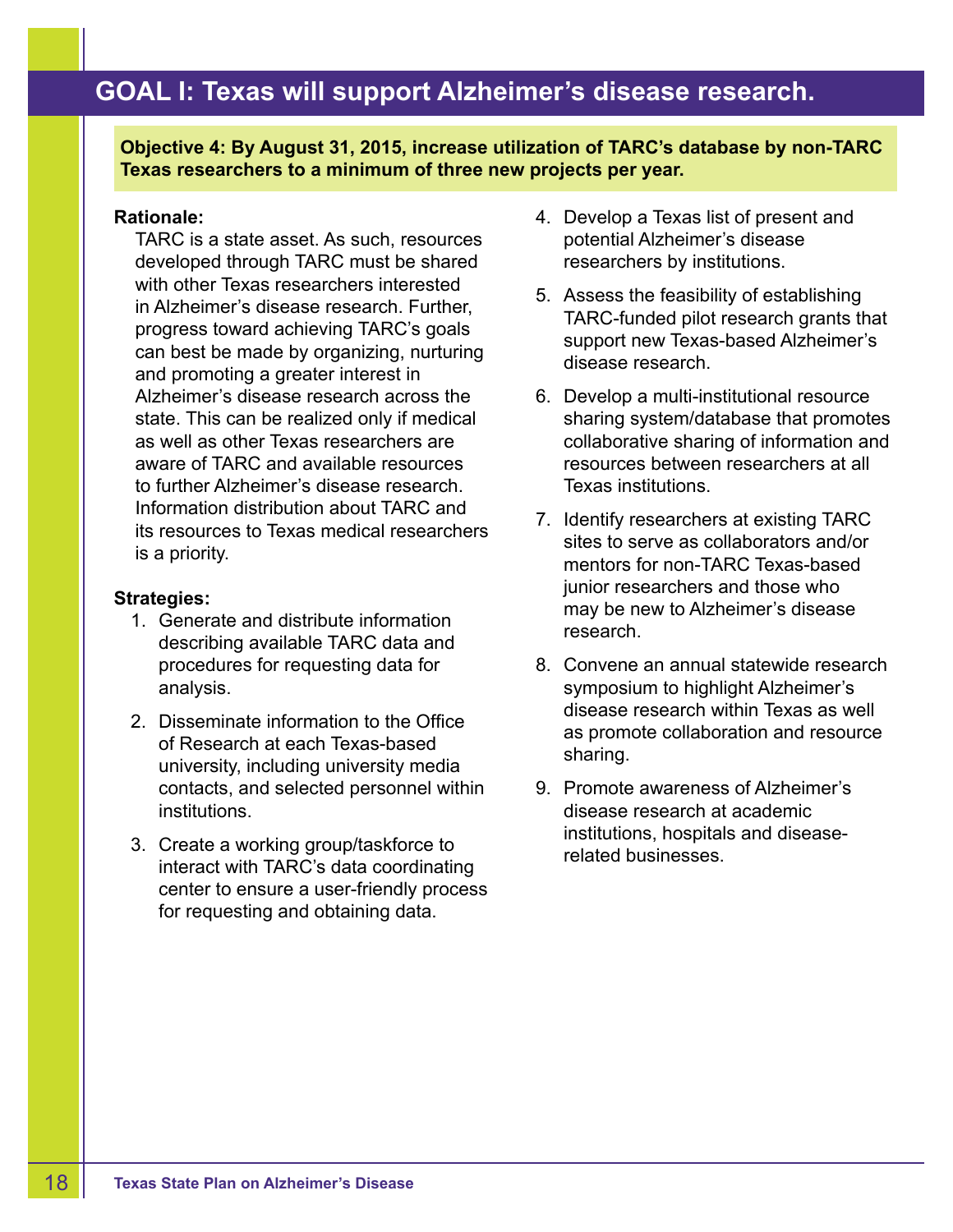**Objective 5: By August 31, 2015, advance one recommendation of the Alzheimer's Study Group Strategic Plan by encouraging Texas researchers to collaborate across the scientific spectrum of developmental science and basic research.**

## **Rationale:**

A disciplined and comprehensive strategy, backed with sufficient public and private investment, is essential for realizing this objective. By promoting research collaboration among institutions and across disciplines, Texas can accelerate the quest for improved diagnosis, treatment, and ultimately, prevention of Alzheimer's disease. These collaborations can only be achieved by integrating cognitive and behavioral research directed towards greater understanding of lifestyle, socioeconomic, psychological, and behavioral risk factors with currently existing biomedical research objectives. Actively supporting Texas researchers in obtaining public and private funding for projects that encourage, support, and promote research across the scientific spectrum of dementia research interventions is required.

- 1. Support increased funding for collaborative dementia research across Texas.
- 2. Develop and distribute data and informational materials to educate public corporations and policymakers about the need for interdisciplinary Alzheimer's disease research.
- 3. Develop an authoritative list of all active Alzheimer's disease researchers (including basic and clinical research, behavioral research, and cognitive investigators) and their affiliated research institutions.
- 4. Facilitate acquisition of funding by Texas researchers from the Veteran's Administration, Centers for Disease Control and Prevention, and other federal and private funding sources for multi-disciplinary and multi-institutional collaborative projects.
- 5. Develop, maintain, and distribute a compendium of ongoing funded Alzheimer's research projects, multi-institutional collaborations, and multi-disciplinary studies within Texas.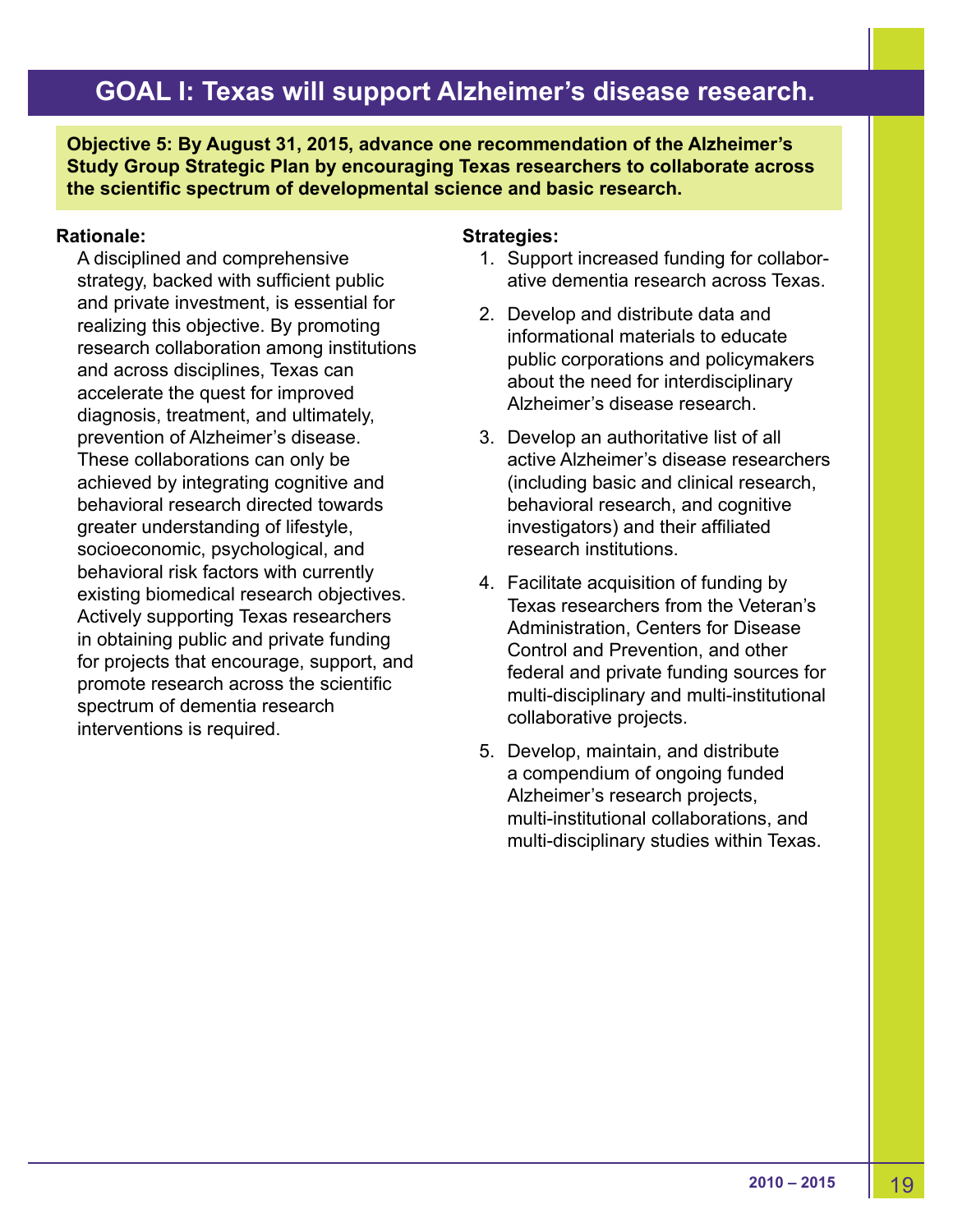# **Prevention and Brain Health**

Many adults believe that aging is a time of irreversible mental decline and that dementia is inevitable. Factually, declines in cognitive function do not necessarily correlate with the normal aging process. Much like physical health, cognitive health can be viewed along a continuum – from optimal functioning to mild cognitive impairment to severe dementia.

The human brain contains over 100 billion nerve cells (neurons) that work together in networks to perform specific functions. These

networks have very specific purposes. Some are involved in forming new memories, recalling old memories, thinking and learning. Others are tasked with controlling the five senses and telling muscles when to move. Alzheimer's disease destroys brain cells, causing these networks to cease normal functioning. As these networks begin to fail, the brain is able to re-route

A person's physical health can now easily outlast his or her cognitive and mental abilities. Advancing age presents a classic paradox: people want to live as long as they can, but do not want to experience a decline in their cognitive abilities *(AARP's Educator Community).*

brain, and increasing those behaviors which promote good brain health. Although there is no proven link between controlling these measures and cognitive performance for Alzheimer's disease prevention, the current body of research indicates a strong correlation between risk for Alzheimer's disease and conditions that damage the heart and/or blood vessels. These conditions include high blood pressure (hypertension), heart disease, stroke, diabetes and metabolic syndrome, elevated blood homocysteine, and high cholesterol

> *(2010 Alzheimer's Disease Facts and Figures, Alzheimer's Association)*.

Keeping physically, mentally and socially active have been hypothesized to be key factors in reducing one's risk of Alzheimer's disease. Just as Dr. Kenneth Cooper's theories about the positive relationship between aerobic exercise and higher

networks to maintain function for a limited period of time. Progression of Alzheimer's disease will ultimately accelerate beyond the brain's ability to recover function.

Alzheimer's disease typically unfolds slowly in patients. Therefore, it is easy to ignore until significant symptoms appear. By the time there are symptoms, treatments that exist may not alter the disease's course. While the ultimate solution to the Alzheimer's crisis is cure, there are steps that can be taken with hope of reducing cognitive decline. Promising prevention and brain health research is now focused on eliminating risk factors that are known to damage the

levels of cardiovascular health have been validated throughout the past three decades, scientific studies are now demonstrating a positive relationship between prevention or treatment of risk factors and increased brain health. Researchers have suggested the beneficial effects of a Mediterranean-type diet – fruits, nuts, legumes, fish rich in omega-3 fatty acids, and olive oil as the major source of monounsaturated fat – in reducing the rate of cognitive decline as measured by the Mini-Mental Status Exam (MMSE) (Knopman, 2009). The Mediterranean type diet can also have a positive impact on lowering blood cholesterol, which can lead to better heart health.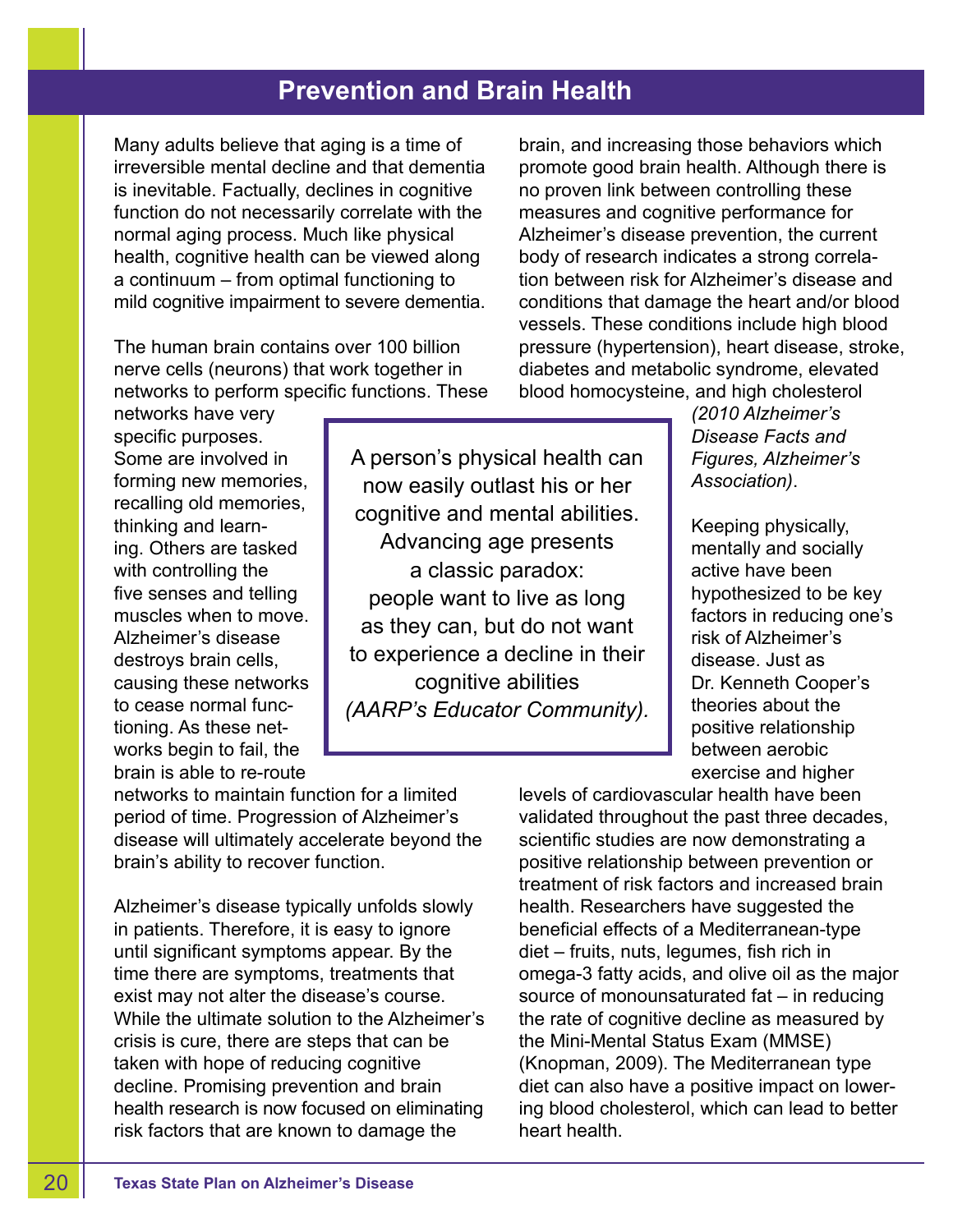Keeping the total cholesterol level below 200 also may reduce the risk of developing dementia later in life. A longitudinal study lasting over 40 years found that even borderline to moderately high cholesterol detected in forty year old individuals greatly increased the chances of having Alzheimer's disease or other dementias later in life. Persons with borderline cholesterol had a 52 percent higher risk of vascular dementia. While this study demonstrated a strong link between borderline to moderate cholesterol and risk for Alzheimer's disease and other dementias, the relationship between the two remains unclear. The implication is quite clear, however, reducing cholesterol through improved diet, lifestyle changes and physical activity improves your heart health and may reduce risk of Alzheimer's and other dementias (Solomon et al., 2009).

Medical technology has exponentially increased lifespan during the 20th century, from 46 to 78 years at present. Advances in medicine have led to cures and treatments of many diseases, such as cancer, heart disease, and tuberculosis. These diseases were not survivable a century ago. Yet, Alzheimer's disease and other dementias create problems on a scale never before imagined. A person's physical health can now easily outlast his or her cognitive and mental abilities. Advancing age presents a classic paradox: people want to live as long as they can, but do not want to experience a decline in their cognitive abilities *(AARP's Educator Community*).

Public health initiatives for improving early detection for many diseases have greatly improved the public's knowledge and access to routine screenings for various chronic conditions, such as high blood pressure and diabetes. Efforts to provide education on primary prevention, such as not smoking and proper nutrition and

physical activity have added years to the American lifespan and enhanced quality of life in later years. However, a significant problem in the current healthcare system is a lack of coordination and payment for preventive healthcare.

Physicians and other primary care providers are presently not reimbursed to deliver appropriate preventive measures. Under current reimbursement methods, physicians and other primary care providers are paid for episodic treatment and management of disease states. Current reimbursement policy effectively discourages valuable between-visit care and support for people with dementia and their family caregivers.

Many primary care practitioners are not prepared to screen and diagnose Alzheimer's disease and other dementias. Some of these issues may stem from a lack of education and understanding of Alzheimer's disease and treatment options. Or, they may result from insufficient resources required to adequately provide a screening and diagnostics program. An obvious consequence is that larger numbers of people go without a proper diagnosis of Alzheimer's disease or other dementias at the earliest stage possible, when the patient is most likely to benefit from treatment.

Objectives and strategies that follow were designed to strengthen and advance awareness of the relationship between prevention and brain health fitness. These activities are developmental in nature, as there are no current established national or state performance measures from which to begin this work. It is believed that these recommendations will serve as a starting place for changing the way Texans think and behave regarding brain health.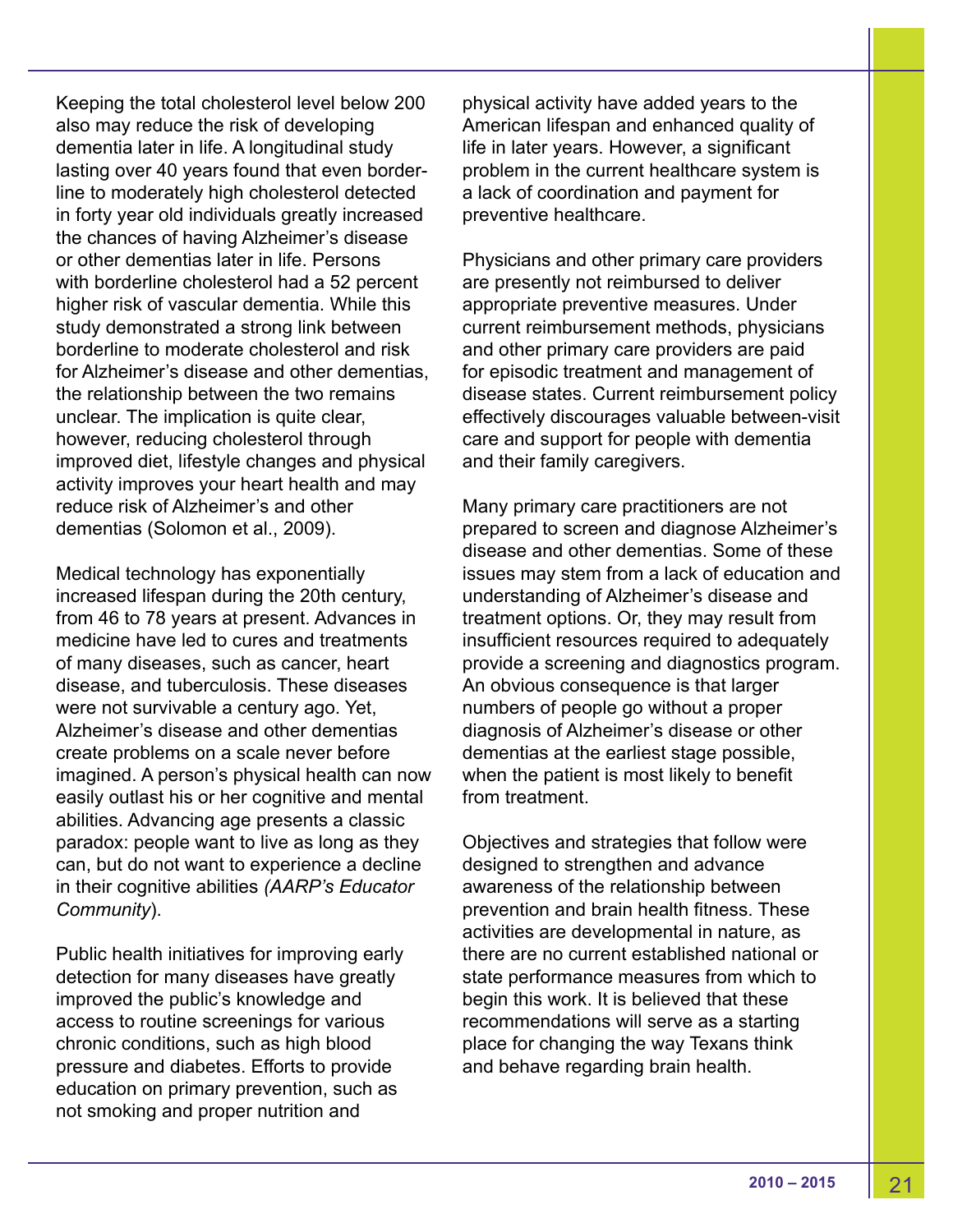**Objective 1: Ongoing, the Texas Alzheimer's Disease Partnership will submit proposals to the Behavioral Risk Factor Surveillance System to obtain Texas-specific data related to brain health fitness.**

### **Rationale:**

Having accurate surveillance data helps states measure the burden of disease, guide public health priorities, target interventions, and set healthcare policy. Surveillance data help us understand who is affected by a particular disease, what health behaviors may increase risk, and how this disease affects the person and his or her quality of life. In order to obtain data needed to assess brain health fitness, reliable surveillance is needed. The Behavioral Risk Factor Surveillance System (BRFSS) is a state-based system of health surveys that collects information on health risk behaviors, preventive health practices, and healthcare access primarily related to chronic disease and injury. Established in 1984 by the Centers for Disease Control and Prevention (CDC), the BRFSS is the largest telephone health survey in the world. BRFSS data is collected monthly in all 50 states, the District of Columbia, Puerto Rico, the U.S. Virgin Islands, and Guam, and more than 350,000 adults are interviewed each year (CDC).

At present, there are no state or national population-based measures for assessing brain health fitness. For years, the burden of cognitive impairment has been expressed in terms of incidence, prevalence, and mortality for dementias such as Alzheimer's disease.

Therefore, taking the lead role on developing and implementing new surveillance measures to identify and provide baseline and trend data is essential. As outlined in the following strategies, a workgroup will be established to develop key recommendations relevant to brain health fitness surveillance as well as questions to include on BRFSS surveys. This objective serves as an important first step to increasing the number of measures to accurately describe brain health fitness.

- 1. Explore and secure funding sources to support BRFSS survey questions.
- 2. Establish a workgroup to identify, develop, or use existing standardized BRFSS questions.
- 3. Work with the Department of State Health Services to prepare and submit BRFSS proposals to BRFSS Coordinator.
- 4. Monitor status of BRFSS proposals and make necessary changes to questions based on feedback from BRFSS Coordinator.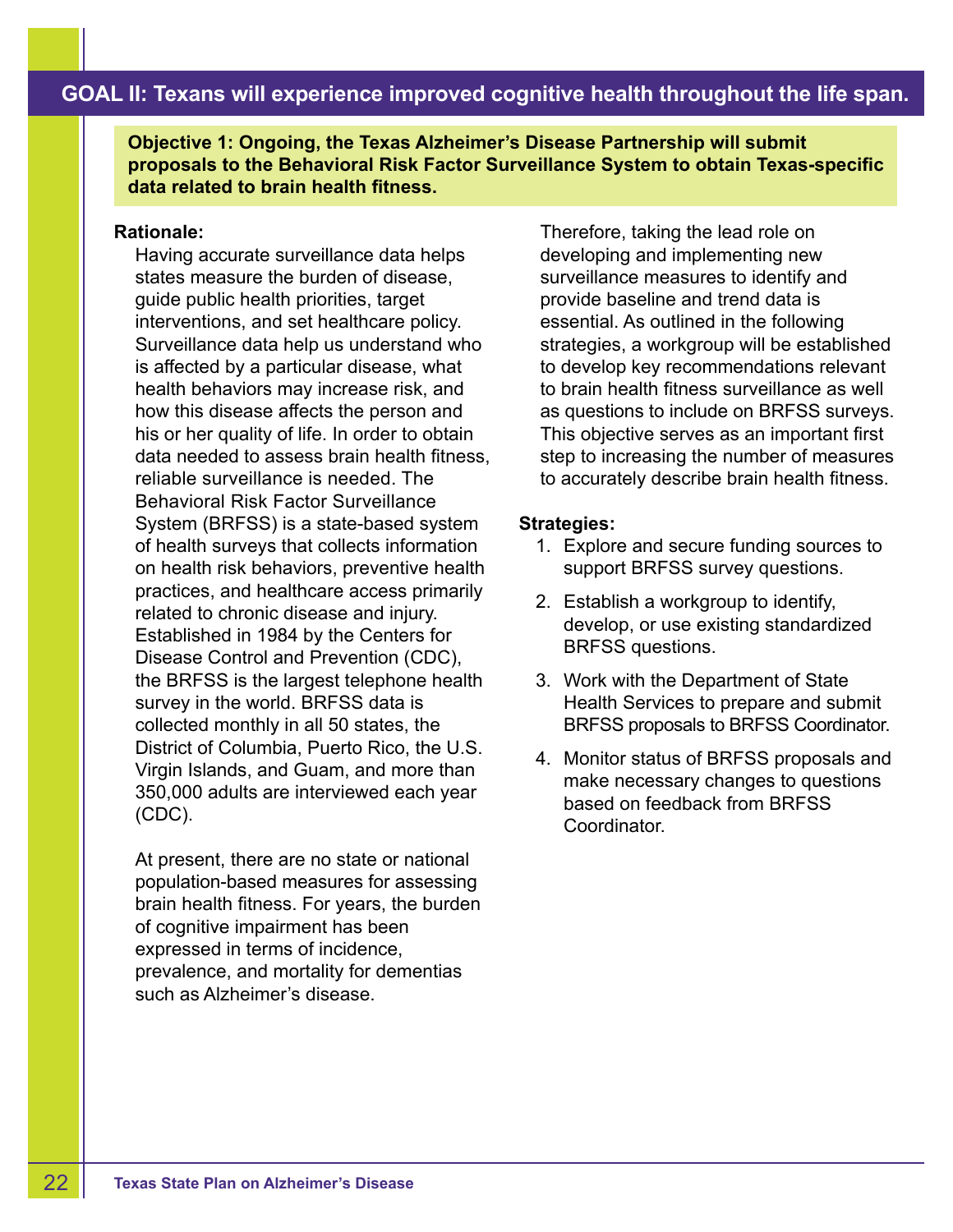**Objective 2: By August 31, 2015, increase resources needed to advance and elevate brain health fitness and prevention awareness and education efforts in Texas.**

# **Rationale:**

Texans are living longer with greater physical health status than ever before. This extension of physical vitality is marred by increased impairment in cognitive and mental abilities. The majority of Texans will suffer from declining brain health fitness with increasing age. But this condition may be able to be avoided. The potential for Texans to experience improved brain health fitness as they enjoy longer life spans must be anticipated now.

The brain is highly modifiable. New brain discoveries suggest that more can be done to strengthen brain health fitness than almost any other organ. Appropriate mental and physical activities can potentially offset some types of mental decline in later adulthood (Elias & Wagster, 2007). Even in Alzheimer's disease, it is possible to extend brain health fitness with early detection and early treatment (Chapman et al., 2005). The earlier brain health fitness is addressed, the greater the potential to make progress against sources of reduced mental activity such as: aging, chemotherapy, general anesthesia, silent strokes, and diseases that impair brain health – even Alzheimer's disease.

This initiative calls for a comprehensive effort to advance and elevate brain health fitness in Texas. Major resources are required and will involve partnerships across all segments of public and private society

including corporate Texas, insurers, businesses promoting healthy aging, food industry, and pharmaceuticals and related resources. Through public education and other awareness programs, Texans can free themselves of the stigma and fears associated with assessments of brain health status and reduce the gap between brain health span and lifespan.

- 1. Identify and support funding opportunities to address and advance brain health fitness.
- 2. Establish a brain health fitness consortium to provide compelling data on emerging science and translation of research into practice.
- 3. Develop white papers to educate policymakers on brain health fitness.
- 4. Support efforts to increase funding and/ or legislation for brain health fitness, prevention, awareness, and education.
- 5. Maintain brain health fitness partnership activities and convene bi-yearly meetings.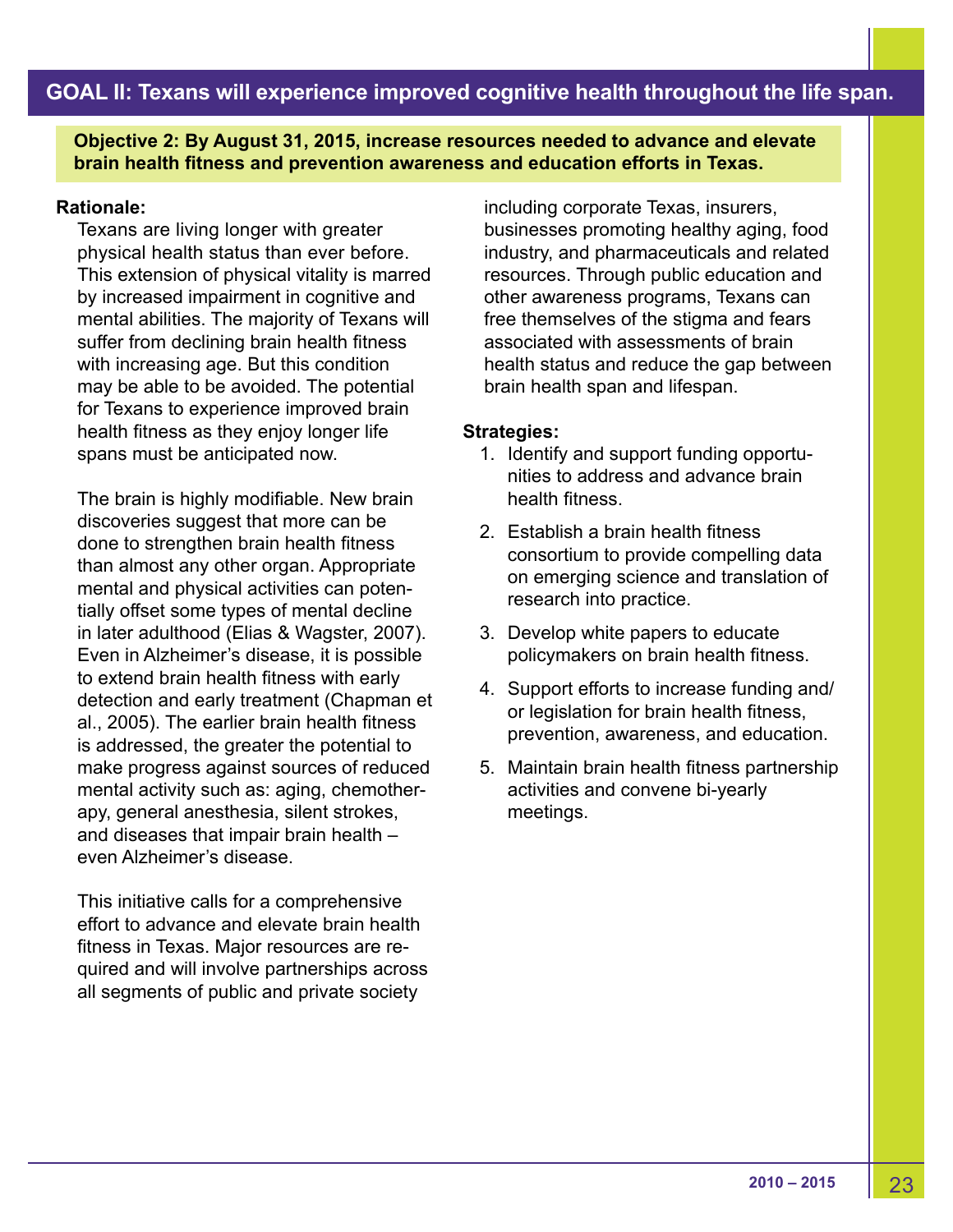**Objective 3: By August 31, 2015, develop a compendium of targeted preventive brain health fitness screening recommendations and education for healthcare professionals in Texas to establish brain health fitness benchmarks and promote brain health fitness.**

#### **Rationale:**

Medical research is confirming the connection between physical health and brain health. It is now known that a lifetime of healthy living has a direct impact on brain health. Just as physical exercise strengthens the body, mental activities strengthen brain health. Just as regular medical check-ups are the foundation for physical health, similarly, assessments of the brain are essential to brain health. Unfortunately, assessment of brain health is not a routine part of the lifestyle of even people who may otherwise be conscientious regarding health maintenance. The result is that by the time most individuals receive a diagnosis of deteriorating brain health fitness, significant, possibly preventable damage has already occurred.

Increasing public awareness of the potential to maximize brain health fitness and lessen cognitive decline with aging is a critical step. But more needs to be done by the medical community as well. It is imperative that primary care providers begin to screen baseline brain health fitness. Initial screening at 50 years of age provides an excellent benchmark. The following strategies address development of effective clinical tools and protocols for measuring brain fitness. These tools, when utilized as part of a regular plan of preventive healthcare, can significantly impact long-term preservation of memory, critical thinking, and decision-making.

- 1. Establish a workgroup to identify effective screening tools and brain health fitness recommendations for all Texans.
- 2. Create a compendium of identified screening tools and brain fitness recommendations.
- 3. Develop multimedia education programs to promote recommendations for healthcare professionals and the public.
- 4. Determine best processes for dissemination of screening tools and brain health fitness recommendations for healthcare professionals.
- 5. Establish brain health fitness continuing education credits for all healthcare professionals.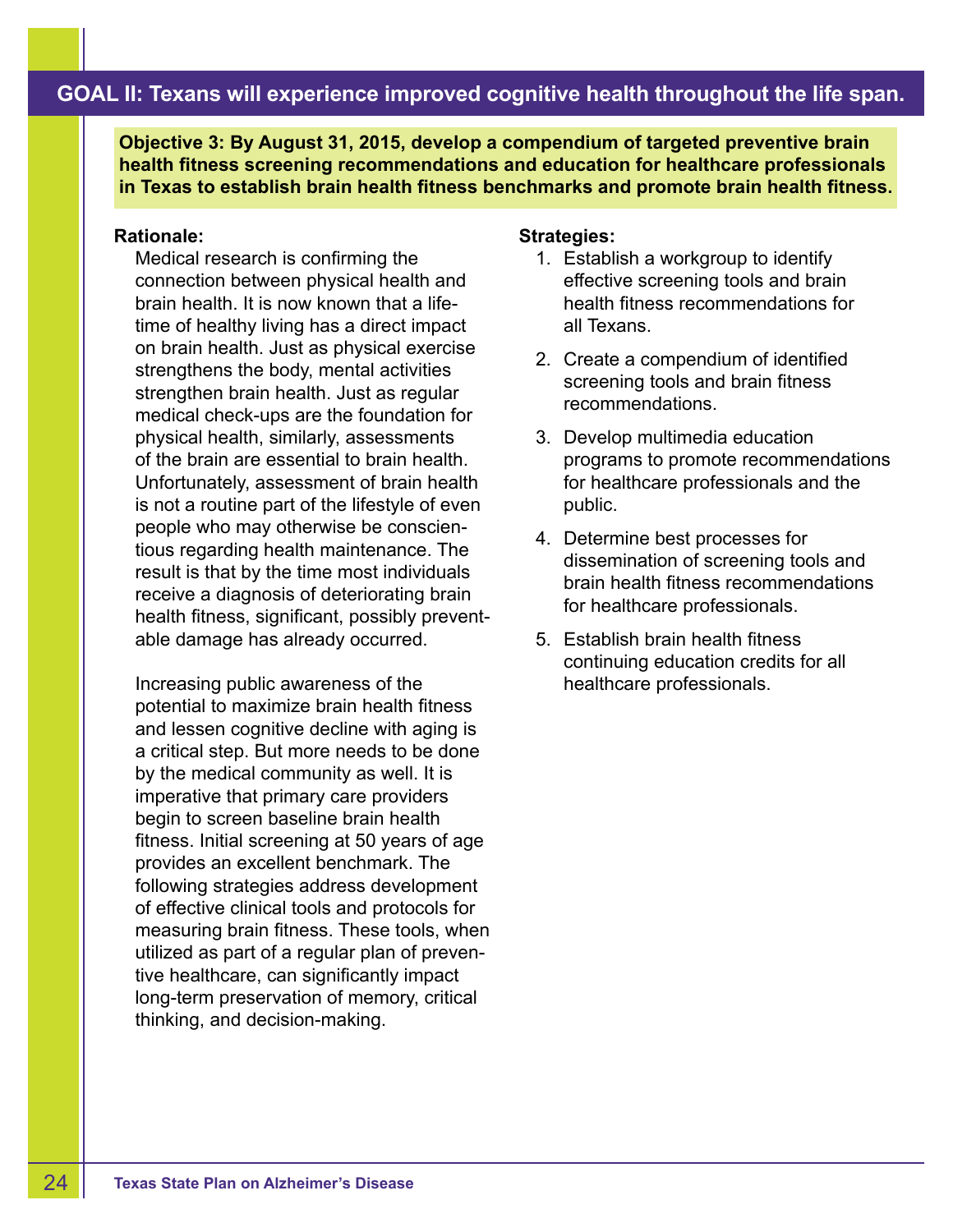**Objective 4: By August 31, 2015, develop one web-based clearinghouse that provides comprehensive information and resources on Alzheimer's disease and overall brain health for the Texas public and healthcare sectors.**

#### **Rationale:**

Individuals seeking health information of ten turn to the internet. Here they find no shortage of information. Literally, millions of articles and websites expound on different aspects of diseases, including Alzheimer's. This abundance of information, rather than being helpful, can actually be a source of confusion and uncertainty. News about Alzheimer's disease and brain health comes from two primary sources: scientific and non-scientific. Scientific information is published after a scientific study or research project. This information is useful and can help Texans understand why preventing Alzheimer's disease is important. Non-scientific information is generally anecdotal and although interesting may be inaccurate or misleading.

Telling the difference between scientific information and anecdotal information can be difficult. It is important that individuals have access to information about Alzheimer's disease that is accurate, science/evidence-based, and reliable. Consequently, creation of an internetbased Alzheimer's disease and brain health "clearinghouse" website that contains accurate, relevant and timely information is required. On this website, Texans will find information on: disease facts; prevention research and brain health fitness; treatment options; state and community resources; and frequently asked questions. The clearinghouse will be shaped by a team of information management and technical experts.

- 1. Establish a Clearinghouse Steering Committee to develop the conceptual framework, including vision, design, implementation, and evaluation plans.
- 2. Secure funding to support clearinghouse design, development, implementation, and evaluation.
- 3. Establish a workgroup to identify information and resources to be included within the clearinghouse.
- 4. Bring together technical experts to plan and implement clearinghouse technical aspects.
- 5. Establish an oversight/monitoring workgroup to update and assimilate new data into the clearinghouse bi-annually.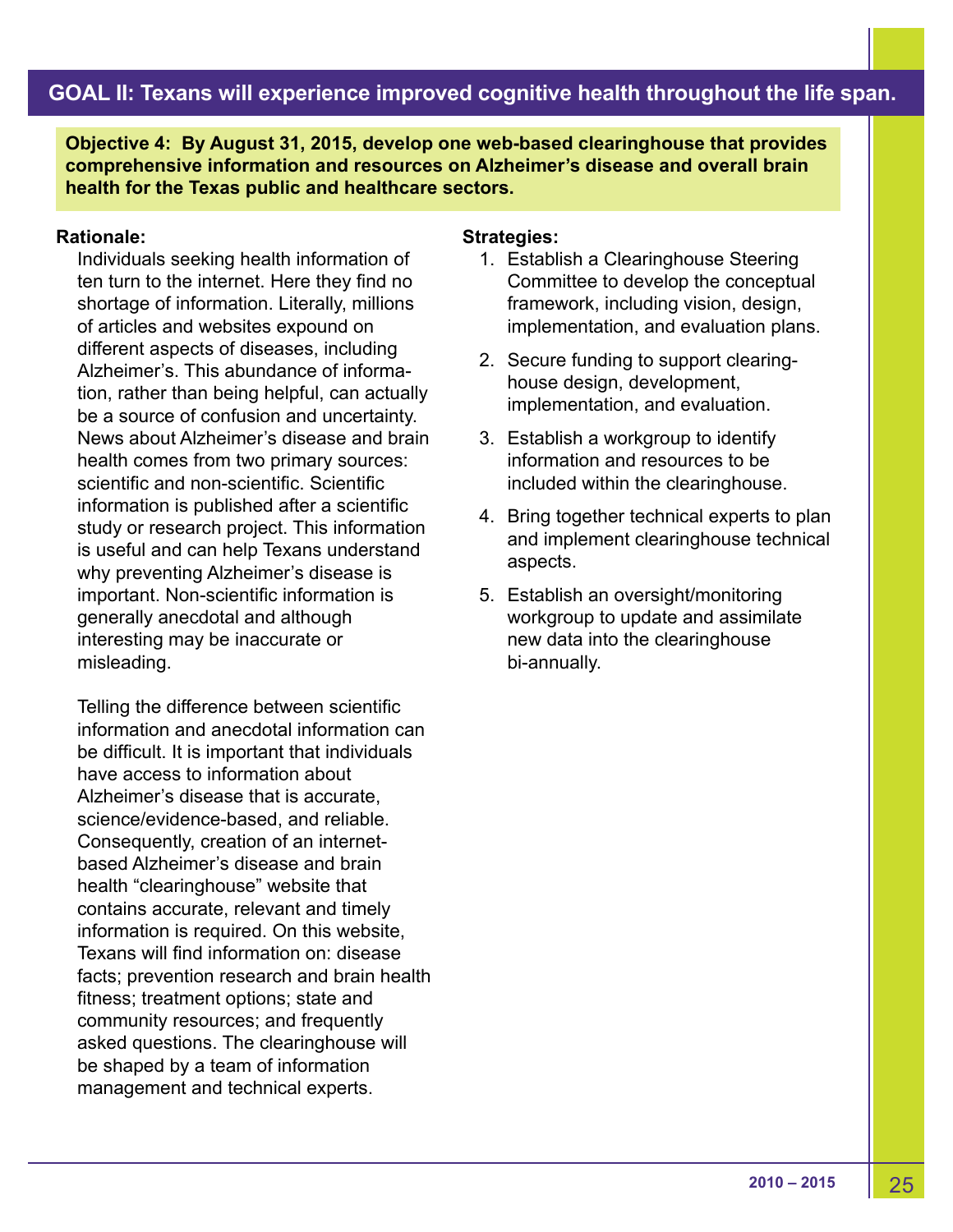**Objective 5: By August 31, 2015, one annual assessment will be completed to measure the effectiveness, satisfaction, relevance, and utilization of the Texas Alzheimer's/brain health fitness clearinghouse.**

#### **Rationale:**

In this era of technological advancement and instantaneous access to electronic information, an annual clearinghouse review will ensure that information contained is accessible, appropriate, and relevant to current concepts within the Alzheimer's/brain health field. A workgroup of experts across an array of disciplines will be established with the primary responsibility of completing an annual clearinghouse review and providing improvement recommendations.

- 1. Establish a workgroup to develop metrics for clearinghouse criteria, such as reach, relevance, access, best evidence, quality operations, adherence to budget/return on investment and other metrics as identified by the Clearinghouse Steering Committee.
- 2. Identify yearly assessment timelines and reporting mechanisms and initiate assessment action with the designated evaluative entity.
- 3. Develop an annual written assessment of findings and recommendations and present to the Clearinghouse Steering **Committee.**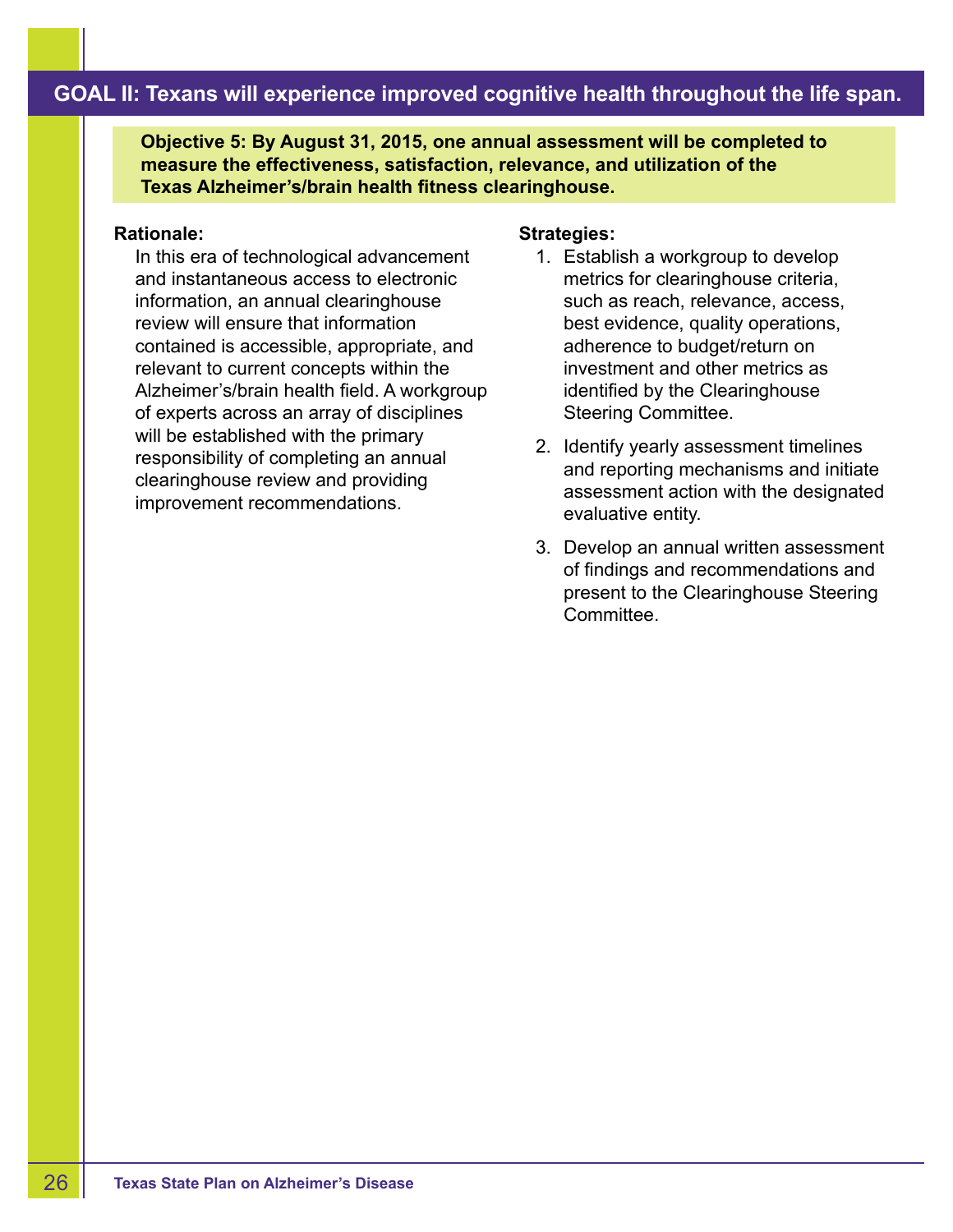**Objective 6: By August 31, 2015, increase the number of Texas organizations by one per year that will promote information on the relationship between brain health fitness and overall health in their programs' communications and activities.**

### **Rationale:**

Unfortunately, the general public remains uninformed of how physical health directly impacts cognitive health. This lack of awareness stems from unavailability of print and other materials designed to educate the public of this important relationship. Many barriers confront this public education effort. One of these is geographical. Texas is the second largest state in the nation. Reaching the far corners of this huge area will require efforts of multiple partners and stakeholders working collectively to create awareness. Texas is also an ethnically diverse state. Ensuring that content and means of informing this diverse public requires close alliances among representatives of all ethnic groups.

Members of the Texas Alzheimer's Disease Partnership will build an alliance with one organization per year to promote information on the relationship between brain health fitness and overall health in their programs' communications and activities. By targeting one key organization per year, the partnership can focus on maintaining a growing and stable relationship, ultimately ensuring long-term success. Joint collaboration and promotional efforts with various organizations around Texas will not only allow the partnership to reach and educate a larger population on brain health, but it will increase participation and awareness for future partner agencies as well. Strategies that follow call for a strategic effort to educate Texans of the critical interplay of a healthy lifestyle and cognitive abilities.

- 1. Identify organizations and programs to target (i.e. Texas Medical Association, Texas Nurses Association, Texas Academy of Family Physicians, Texas Nurse Practitioners).
- 2. Establish a development workgroup to identify and prepare materials for promotion to organizations (white papers, briefing papers, etc.).
- 3. Initiate meetings with organizations to discuss the importance and urgency of promoting current information on brain health fitness.
- 4. Secure participation for collaborative promotional efforts with organizations.
- 5. Maintain ongoing relationships with partner organizations and actively work to increase numbers of partner agencies.
- 6. Publish all materials, including slide presentations, to the Alzheimer's/brain health fitness clearinghouse for use by partnering organizations.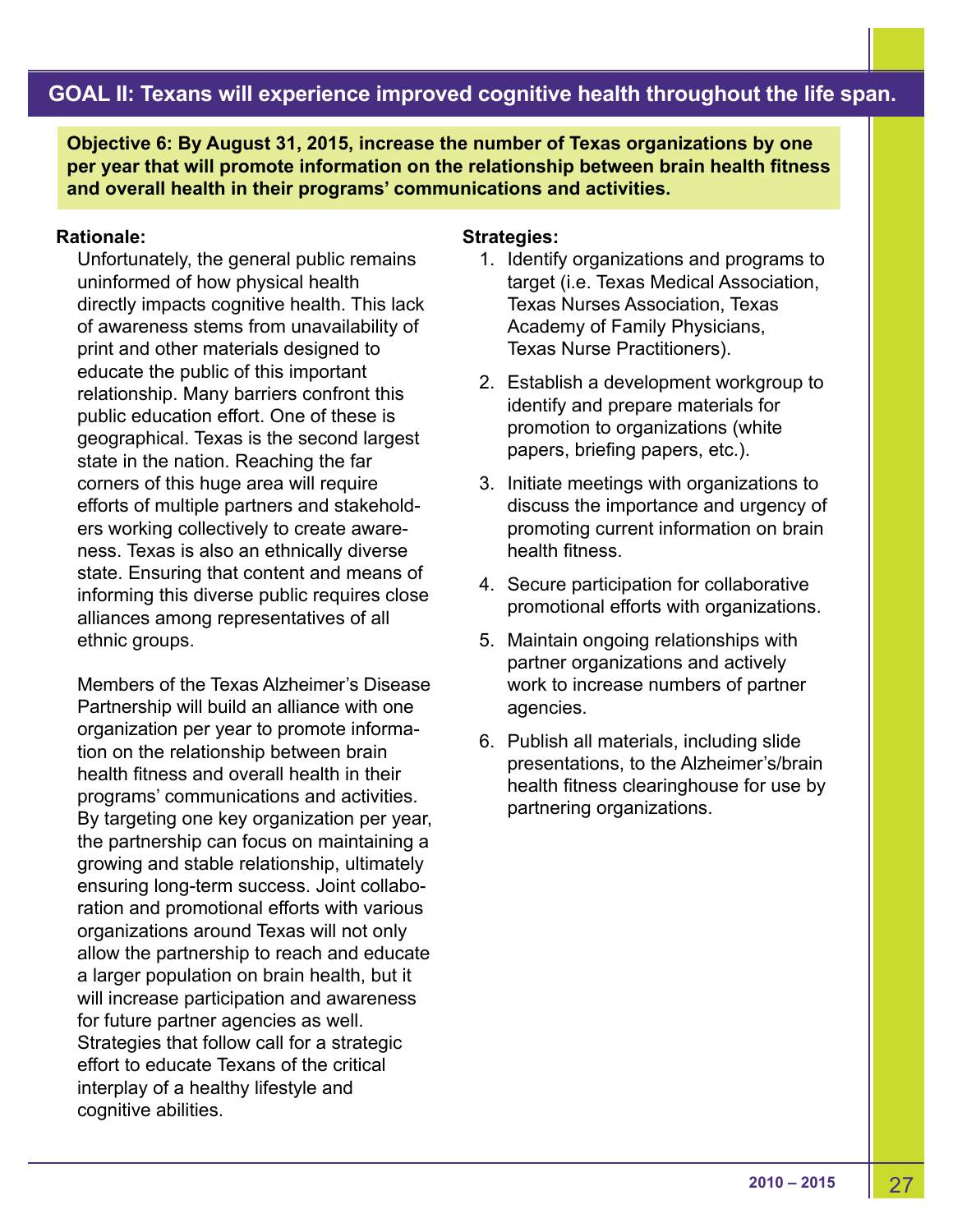# **Disease Management**

Improved quality of life for persons with Alzheimer's disease can be achieved though an all-inclusive, statewide system of disease managers, employing better disease management practices and initiatives.

The term "disease management" grew out of managed care and generally refers to a range of activities focused on returning people with chronic illnesses to a healthier state and helping them to effectively deal with disease complications. More recently, the term has been used to encompass the whole system of coordinated healthcare interventions integrated into an overall continuum of care for the chronically ill. Effective and comprehensive Alzheimer's disease management

on a statewide level will require rethinking previous disease management practices in an Alzheimer's disease setting. New approaches will be required, bringing together disease managers with all facets of disease management practices.

# Redefining disease

management as it relates to an Alzheimer's setting begins with identifying key players, such as those individuals and organizations that can most directly improve quality of life for people with Alzheimer's disease and their families. Primary stakeholders are those who are engaged in direct provision of healthcare related treatments and therapies, including the patient, family members and or primary caregivers, primary care physicians, specialists, researchers, and other healthcare workers. Secondary stakeholders are those who are similarly involved in providing treatment and services, and include noncaregiver family members, physician networks/ organizations, related healthcare workers/ networks/organizations, not-for-profit healthcare service providers, faith-based personnel, and law-enforcement and first responder personnel. The third level of disease

managers includes employers, elected officials, healthcare insurance providers (public and private), the pharmaceutical industry, and the general public.

Improved quality of life for persons with Alzheimer's disease can be achieved though an all-inclusive, statewide system of disease managers, employing better disease management practices and initiatives. Alliances must be formed, and institutions,

organizations, agencies, and private business must join together as a statewide diseasemanagement team. The impact of Alzheimer's disease is far reaching, extending to all aspects of public and private enterprise. All sectors of society are invited to voluntarily participate in and/or support development and implementa-

tion of a comprehensive, statewide system of an enhanced and expanded Alzheimer's disease management initiatives in Texas.

The following objectives and strategies are comprehensive in scope and are designed to support effective disease management. Any initiative developed and implemented under a statewide plan will impact not only the patient with Alzheimer's, but also family members who are frequently the primary caregiver and generally considered to be the secondary casualties of Alzheimer's disease. These recommendations, when implemented, will elevate and advance comprehensive Alzheimer's disease management in Texas on an unprecedented level and provide a framework from which to evaluate present initiatives, launch future interventions, and provide for quantifiable improvements.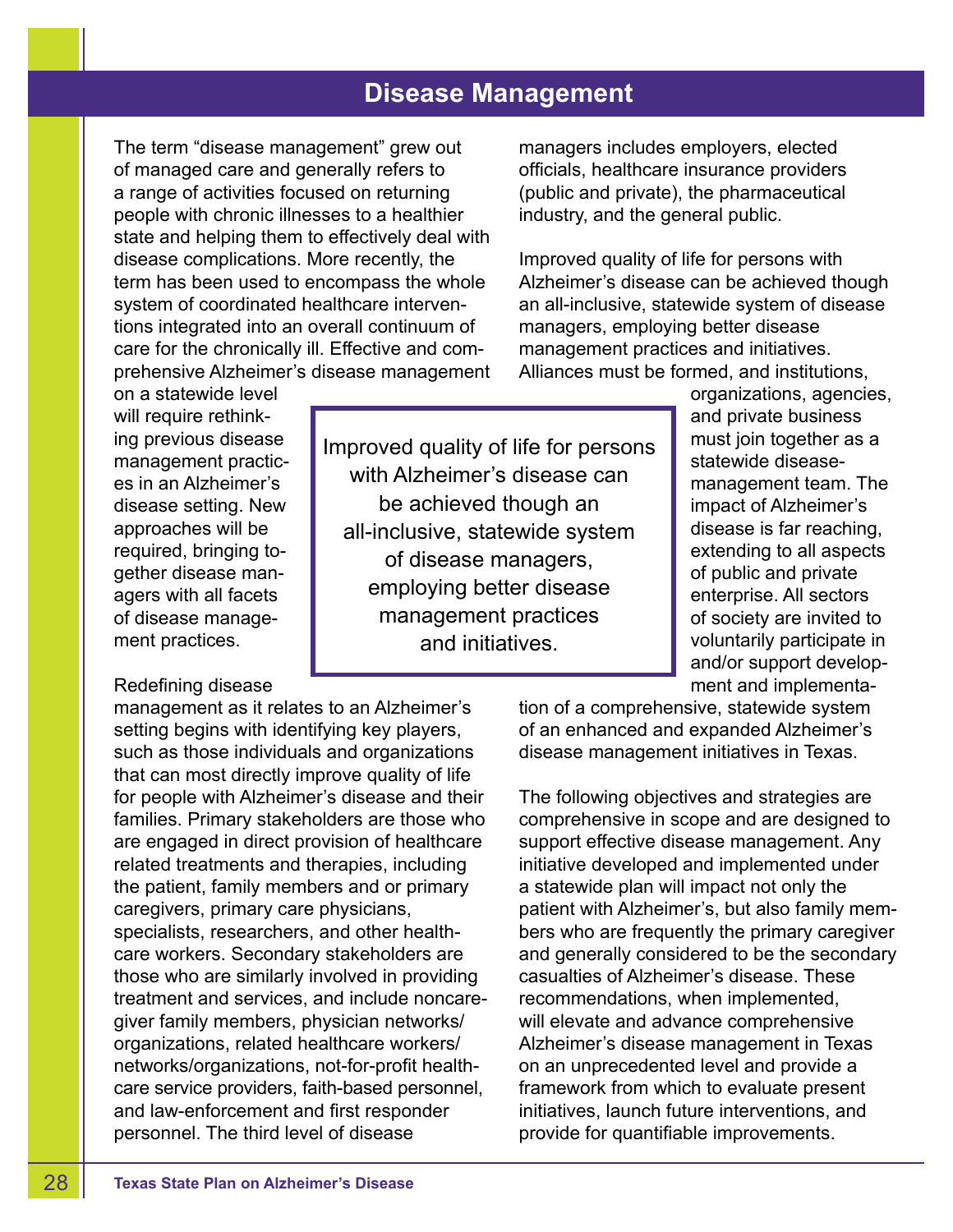**Objective 1: By August 31, 2015, Texas will increase by 1,000 the number of healthcare professionals who integrate clinical best practices into the early detection, diagnosis and pharmaceutical treatment of persons with Alzheimer's disease.**

# **Rationale:**

No treatment is available to slow or stop deterioration of brain cells in Alzheimer's disease. Five drugs are currently approved that temporarily slow worsening symptoms for on average, six to 12 months, and for about half of the individuals who take them. Despite current lack of diseasemodifying therapies, studies consistently show that active medical management of Alzheimer's disease can significantly improve quality of life through all disease stages for individuals and their caregivers. Active management includes appropriate use of available treatment options, effective integration of coexisting conditions into the treatment plan, and use of supportive services such as counseling, activity and support groups, and adult day center programs.

It is recommended that clinical guidelines be developed in order to promote best practices for recognizing, diagnosing, and providing treatment to individuals with Alzheimer's disease or a related dementia. These guidelines should be targeted to primary healthcare professionals, including physicians, nurse practitioners, physician assistants, social workers, nurses, and other professionals providing primary care to patients with Alzheimer's and their families. Recommendations for management of associated neuropsychiatric symptoms and coexisting medical conditions often seen in persons with Alzheimer's disease will be incorporated into these guidelines. Patients with Alzheimer's disease often need concomitant medication for treatment of diverse central nervous system disorders associated with

progressive brain dysfunction (Cacabelos). Suggestions for easily administered and scored appraisal tools will be incorporated when possible, as well as diagnostic and treatment pearls.

- 1. Establish a statewide workgroup to develop and disseminate best practices guidelines.
- 2. Identify educators to provide continuing medical and nursing education approved presentations on clinical best practices.
- 3. Work with speaker's bureau on outreach activities in rural areas.
- 4. Identify opportunities to present at local healthcare professional meetings (i.e. county medical societies, nursing district meetings).
- 5. Promote inclusion of best practices curriculum into medical schools, nurse practitioner and physician assistant programs.
- 6. Provide guidelines to medical schools and hospital education through Grand Rounds, continuing medical and nursing education.
- 7. Develop an on-line educational series for healthcare professionals.
- 8. Collaborate with a broad spectrum of professional organizations to promote guidelines at conferences and other functions.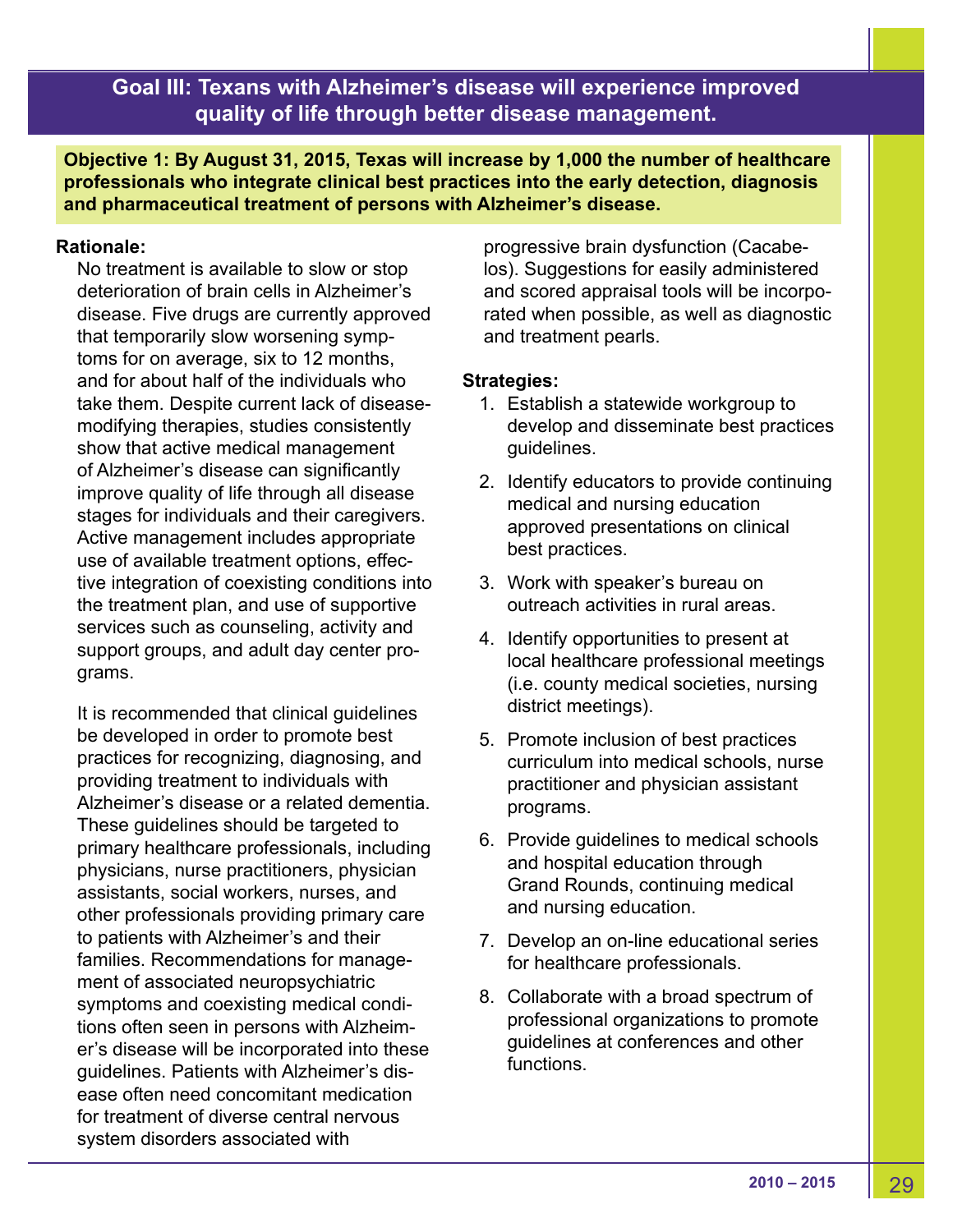**Objective 2: By August 31, 2015, increase by 1,000 the number of persons with Alzheimer's disease who participate in new and experimental clinical/research trials in Texas.**

## **Rationale:**

Critical to Alzheimer's disease research is willingness on the part of persons with Alzheimer's disease, at various stages of disease progression, to voluntarily participate in clinical trials and studies. Prior to utilization of therapies or pharmacological interventions in clinical practice, rigorous testing is required. Clinical trials are vital to testing possible interventions to diagnose, prevent, treat and hopefully result in a cure for Alzheimer's disease. They require longterm observation and analysis in large groups and require broad participation by both persons with Alzheimer's disease and those who have not been affected. In order to be effective, clinical trials examine possible interventions to diagnose, prevent, treat, and hopefully cure the disease.

While the benefits of participating in clinical trials and studies are many, there continues to be a shortage of individuals who volunteer to participate. As seen in other disease aspects, a lack of awareness and access contributes to difficulty in recruiting research participants. New therapies and pharmacological interventions can only be confidently and safely applied in practice after they have undergone rigorous scientific testing. Therefore, promoting importance of clinical trials and also recruiting participants for study participation is an essential plan element.

- 1. Promote greater awareness of existing and new opportunities for participation in Alzheimer's disease-related clinical studies and trials to health and servicerelated entities.
- 2. Promote awareness of the Alzheimer's Association's "Emerging Med" website to establish a data base of clinical studies and trials that match patients to clinical trials based on survey information.
- 3. Ensure that volunteer recruiting activities and measures are published in multiple languages and formats with high degrees of cultural sensitivity.
- 4. Explore the potential of securing funding for subsidizing costs in providing clinical trials to patients who live in rural areas.
- 5. Investigate the possibility of obtaining funding to conduct a statewide awareness campaign on the value of clinical trials and studies.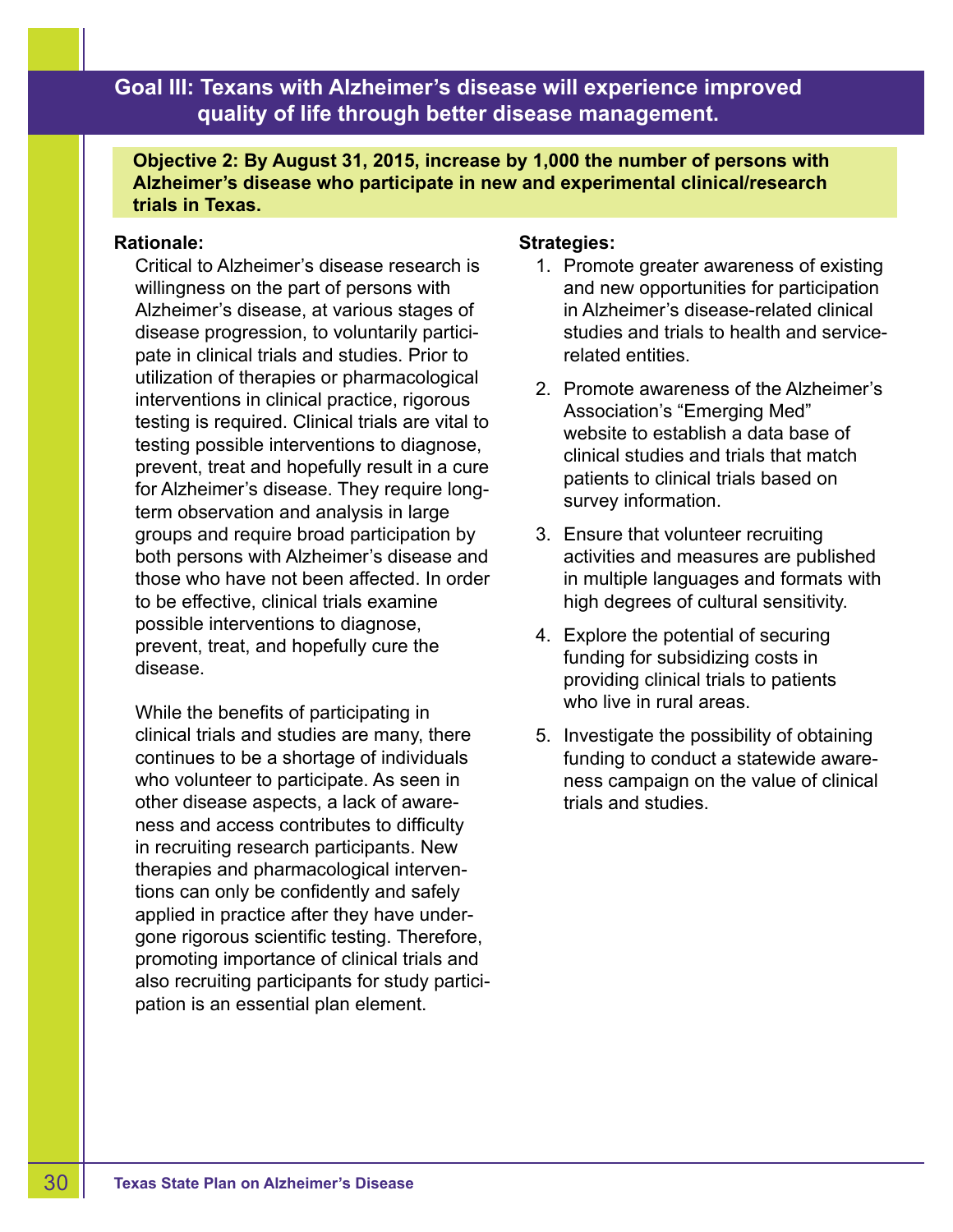**Objective 3: By August 31, 2015, increase access to training and education programs for persons with Alzheimer's disease, their families, and caregivers to improve communication and management of the disease.**

# **Rationale:**

Critical to this objective is a dedication and commitment to providing accurate and reliable information about Alzheimer's disease to individuals and families so that they may, when properly informed about the disease and its impact on families, adopt and develop strategies to combat the many challenges presented by this disease. This will enhance their ability to lead more fulfilling, less dependent lives over longer periods of time, within constraints of disease symptoms and progression.

While a diagnosis of Alzheimer's disease is often devastating, families who are adequately informed about this disease, its symptoms and long-term progression can often better manage the illness and its impact. Without accurate information, persons with Alzheimer's disease and their families are limited in their capacity to make informed decisions regarding in-home care, legal matters, finances, and other critical issues. Increasing access to training and education is a critical component for the overall goal of enhancing disease management across the state.

While few families are adequately prepared for an Alzheimer's disease diagnosis, it is critical that greater efforts and resources be focused on provision of accurate and reliable disease information through multiple information dissemination venues. The process of informing and education should begin when a person is first diagnosed with Alzheimer's disease. Therefore, the number one support

mechanism provided in fulfillment of this objective is providing accurate and reliable disease information and contact information for local and statewide sources of support and assistance.

- 1. Partner with state, local and community agencies to disseminate Alzheimer's educational materials to patients and families (physician offices, Area Agencies on Aging, faith-based organizations, Alzheimer's Associations, for profit and not-for-profit health services agencies, and social services providers serving the elderly).
- 2. Conduct research to identify, evaluate and deploy effective and efficient methods of providing Alzheimer's disease educational materials to individuals and families.
- 3. Explore potential funding sources to support a statewide media campaign on resources available to individuals with Alzheimer's disease and their family caregivers.
- 4. Establish protocols for state and local agencies and cross training to address needs of individuals and families impacted by Alzheimer's disease and related dementias.
- 5. Look into the feasibility of using largescale public presentations, mass media outlets, information kiosks, and associated businesses (both public and private) as a way to increase training and educational opportunities.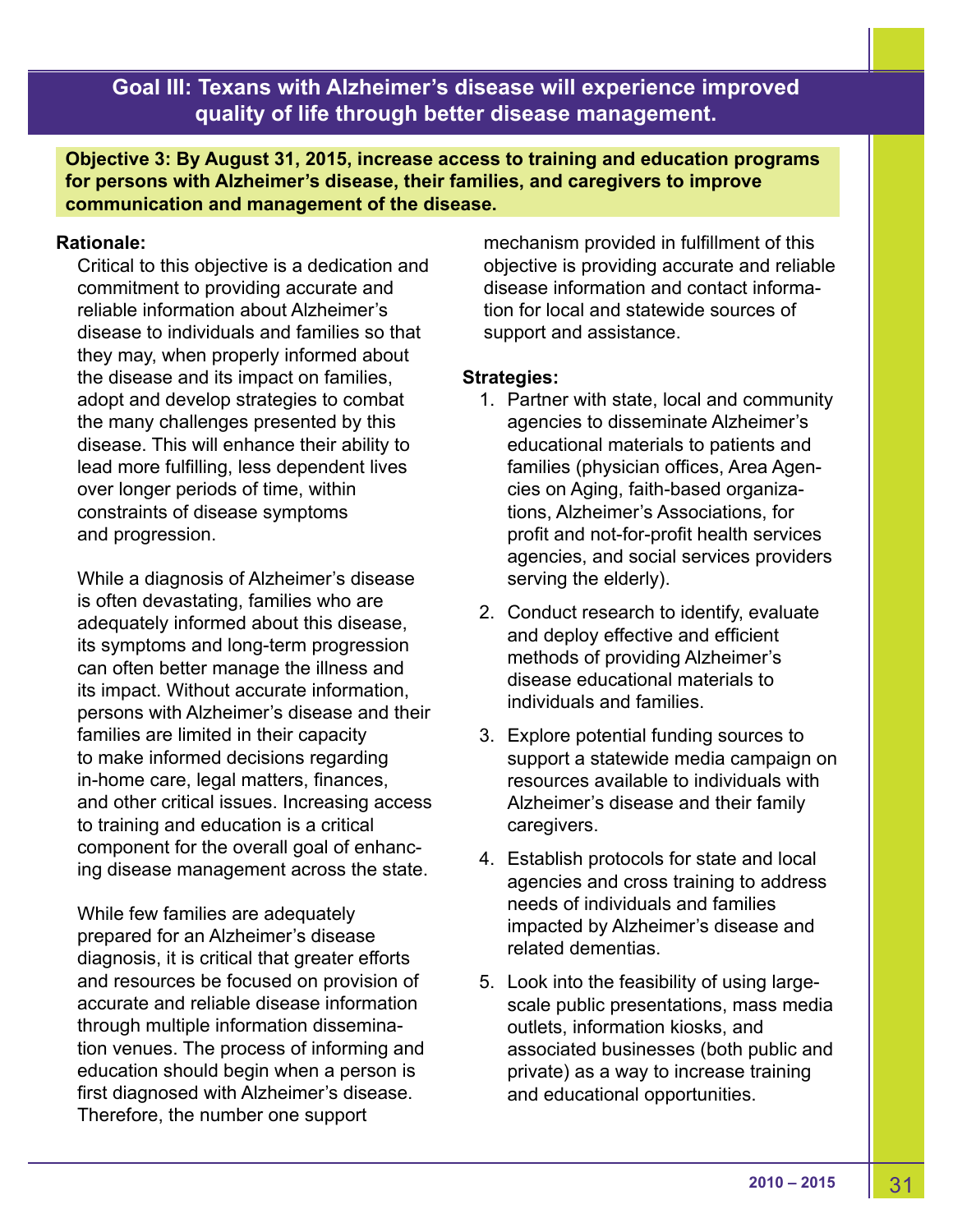**Objective 4: By August 31, 2015, promote the integration of Dementia Care Practice Recommendations for persons with Alzheimer's disease/related dementias into 250 nursing homes and long-term care facilities in Texas.**

## **Rationale:**

Dementia is the most significant risk factor for institutionalization and currently there are more than 1.5 million Americans residing in nursing homes. The most common form of dementia is Alzheimer's disease and most of those institutionalized with dementia are of this type. This number is expected to more than triple by the year 2030. It is recommended that quality of life be improved by integrating Dementia Care Practice Recommendations (the Recommendations) for disease management within those facilities.

The Alzheimer's Association developed the Recommendations in 2006 for nursing homes and assisted living facilities. The Recommendations have been adopted by the U.S. Department of Health and Human Services. Several current resources include Acute Care of Vulnerable Elders study (ACOVE) recommendations, American Medical Directors Association (AMDA) clinical practice guidelines, the Texas Department of Aging and Disability Services (DADS) Quality Matters Web (QMWeb), the National Guideline Clearinghouse summary on dementia care practice recommendations for nursing homes, and the Center for Health Systems and Research and Analysis (CHSRA). Quality of life can be significantly improved by integrating the Recommendations for disease management within Texas nursing homes and long-term care (LTC) facilities.

Data supporting this objective include, but are not limited to the following:

• Dementia is the most significant risk factor for institutionalization.

- Alzheimer's disease is the most common form of dementia and accounts for 60 to 80 percent of persons with dementia.
- More than 1.5 million Americans with dementia reside in nursing homes and related facilities and are expected to more than triple by the year 2030.

Distribution of the Recommendations should be provided in multiple venues. Facilities identified as not currently integrating the Recommendations in their disease management plans should be strongly encouraged to do so. Facility administrative and professional medical staff will be advised of opportunities to participate in in-service training to help educate and maintain the Recommendations.

Collaboration with professional organizations will be encouraged as well as strong support to link dissemination of the Recommendations with continuing education credit efforts. The Recommendations will be posted along with hyperlinks on the Alzheimer's Association website and other websites. Ongoing and interim follow-up is suggested to determine any challenges that are encountered during implementation. Hence, continued support of facility integration efforts and working relations through collaborative efforts especially with professional organizations should be maintained over the years.

# **Strategies:**

1. Survey nursing homes and LTC facilities to identify those facilities which are currently integrating the Recommendations into Alzheimer's/dementia disease management.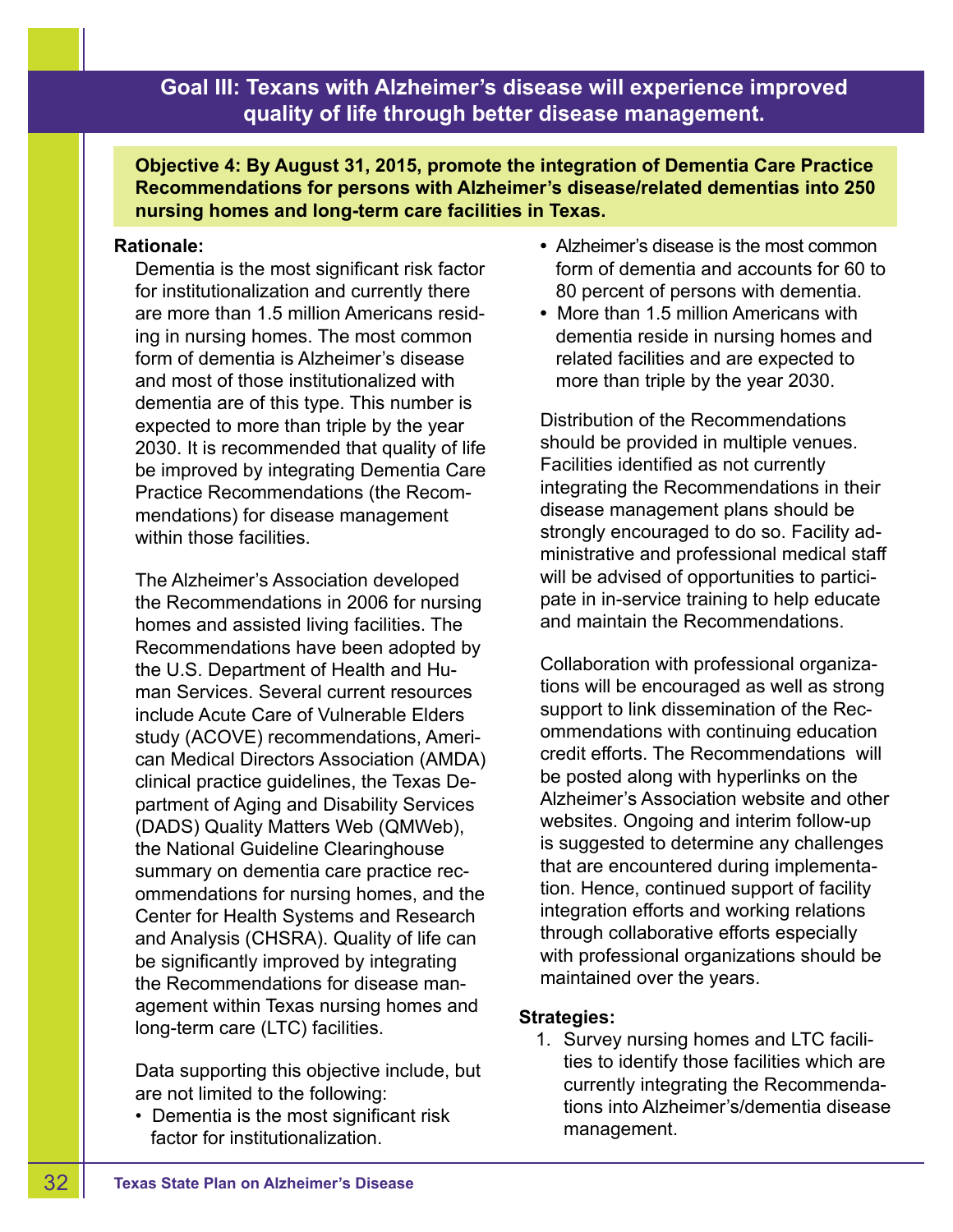- 2. Review, identify, and promote approaches to effectively integrate the Recommendations within identified facilities.
- 3. Collaborate with facility administrative and professional medical staff on integration of the Recommendations.
- 4. Conduct interim survey to determine facility needs on integration of the Recommendations and provide assistance where needed.
- 5. Continue support of facility integration efforts and maintain working relationships through collaboration.
- 6. By early 2015, re-survey to determine the numbers of nursing homes and LTC facilities that have integrated the Recommendations and identify implementation challenges and report improvement suggestions.
- 7. Propose rules changes for integration of the Recommendations to the Department of Aging and Disability Services, if needed.

**Objective 5: By August 31, 2015, Texas will promote Alzheimer's disease personal safety awareness, measures, and guidelines to 5,000 persons with Alzheimer's disease and their family members/caregivers.**

# **Rationale:**

Safety for all older Americans is of increasing concern. The elderly face many challenges, including falls, accessibility issues, and community hazards. The Centers for Disease Control and Prevention estimate that 35-40 percent of adults 65 and older fall at least once each year. Persons affected with Alzheimer's disease have even greater safety concerns due to cognitive deficits. Individuals with Alzheimer's are also at greater risk for wandering, accidents in the home and community, and problems with driving. These individuals are found to be more prone to home injuries, mostly due to falling. One study showed that patients with dementia have a decreased awareness of danger. Consequently, safety concerns are frequently cited by caregivers as a reason for seeking institutional care. Since the extent of risk to Alzheimer's patients is not easily discernable, addressing these safety issues will allow them to lead healthier lives and remain in their community longer.

- 1. Partner with law enforcement agencies to increase awareness of safety issues (specifically wandering).
- 2. Investigate conducting a pilot project in a mid-sized city to train police force and first responders about the MedicAlert-Safe Return and Comfort Zone Programs.
- 3. Partner with Texas Area Agencies on Aging to increase safety awareness for patients with Alzheimer's.
- 4. Encourage physicians to incorporate safety in the patient treatment plan.
- 5. Identify and partner with other safety-related organizations to promote safety awareness and measures.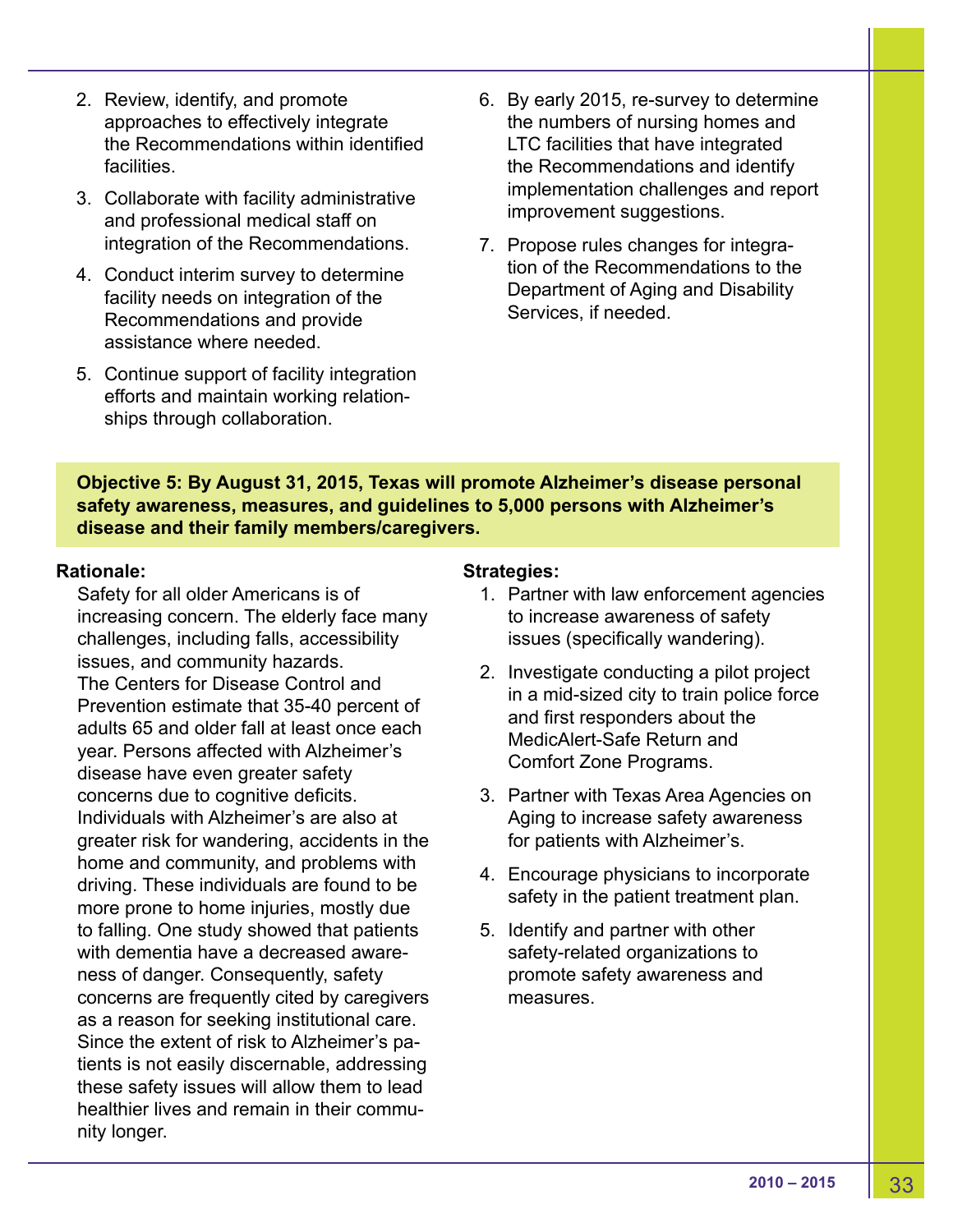# **Caregiving/Caregivers**

An estimated 76 percent of people with Alzheimer's disease live at home. Families are the caregiving heart and soul for the 5.3 million people in the United States whose futures have been so dramatically altered by this disease. In 2009, 10.9 million family members, friends and neighbors provided unpaid care for persons with Alzheimer's disease or other dementias. Current medical interventions may provide symptomatic relief, but cannot delay underlying Alzheimer's disease progression *(2010 Alzheimer's Disease Facts and Figures, Alzheimer's Association)*.

often experience changes in personality and behavior; while becoming increasingly dependent on others for their needs. On a daily basis, families must deal with loved ones with Alzheimer's disease who are unable to cooperate or are actively resistant to the array of active care services provided. *Families Care: Alzheimer's Caregiving in the United States 2004*, a report by the Alzheimer's Association and National Alliance for Caregiving, found that "Caregivers of persons with Alzheimer's disease and other dementias shoulder a

Currently more than 852,820 unpaid caregivers, mostly family members, confront overwhelming challenges daily with providing care for an estimated 340,000 Texans with Alzheimer's disease and other forms of dementia. Care provided for an Alzheimer's patient can be extremely stressful. Caregivers frequently be-

come isolated, over-burdened and depressed. One study noted that a person providing care to someone with dementia is twice more likely to have a significant adverse experience than someone who cares for a person who isn't suffering dementia. The same study noted caregivers' frequent need for assistance in both providing direct care and in managing patient needs. Caregivers were also found to have more health problems than others do at their age due to the physical and emotional demands of caregiving. Caregiving is also known to have negative effects on employment, income and financial security.

As Alzheimer's progresses and cognitive decline ensues, individuals with this disease

Families are the caregiving heart and soul for the 5.3 million people in the United States whose futures have been so dramatically altered by this disease.

particularly heavy burden of care. Compared with other caregivers, the type of care they provide is more physically and emotionally demanding and more time consuming, and it takes a heavier toll on work and family life."

Even if a person with Alzheimer's enters an

assisted living facility or nursing home, family members maintain their caregiver status by overseeing medical care, legal and financial matters. Duration of Alzheimer's disease is typically five to eight years, but has been known to last over 20 years, making the toll on caregivers prolonged and difficult. The *2010 Alzheimer's Disease Facts and Figures* found that at any one time, 32 percent of family and other unpaid caregivers of people with Alzheimer's and other dementia had been providing help for five years or longer. In addition to the taxing demands of providing constant care, families caring for someone with Alzheimer's often experience great frustration in attempting to locate and access supportive community services. Primary caregivers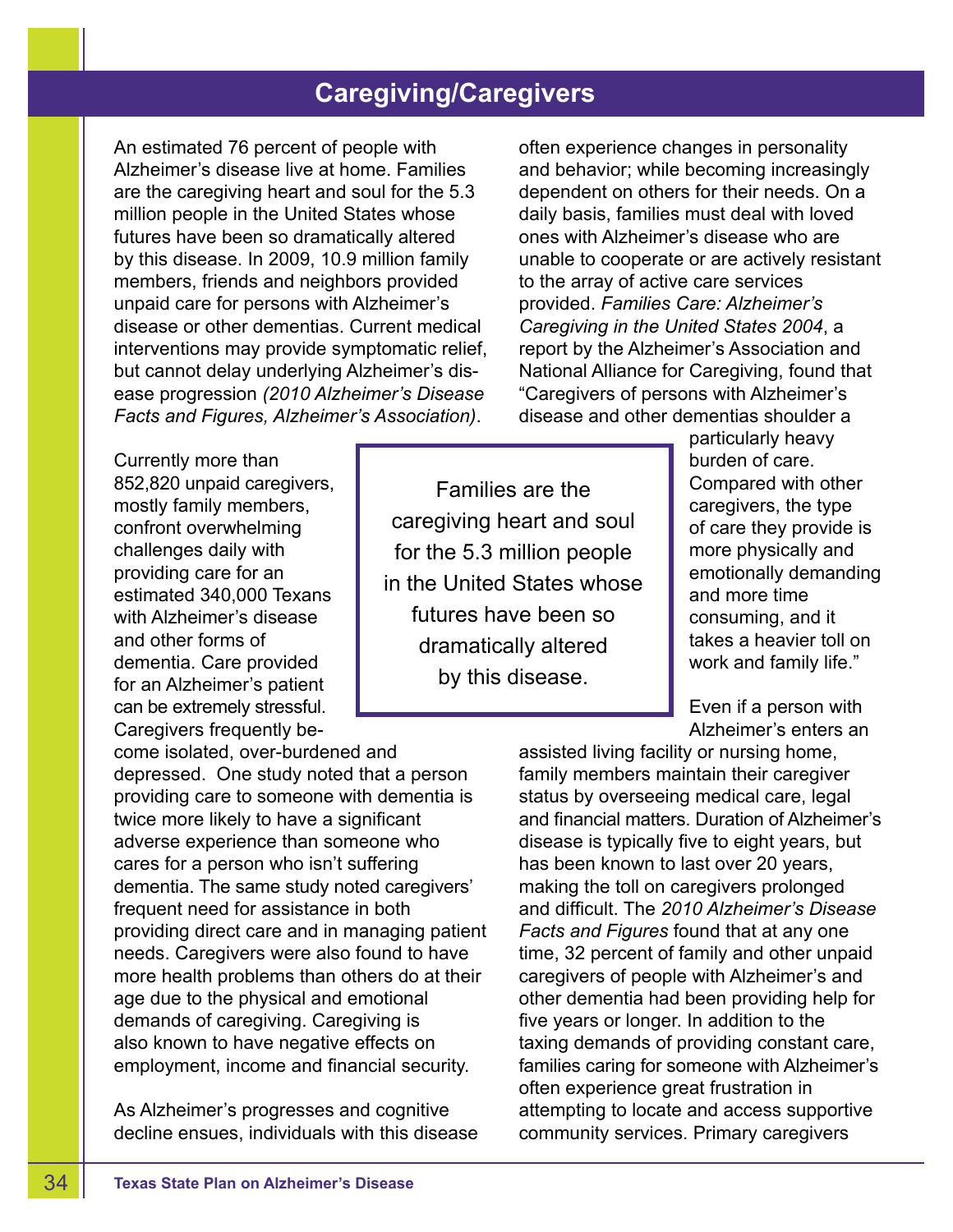of those with Alzheimer's disease are often compelled to take on the job of care manager. Families and those with the disease ordinarily prefer home care, but are not always capable, knowledgeable or adequately skilled in planning, accessing and coordinating services. In part, this is because there is significant fragmentation in the service delivery system. Services vary greatly and are offered by both public and private agencies. Eligibility varies by program sponsor. Some programs have income criteria, some age criteria and others geographic exclusions. This is confusing to the average person and can be overwhelming for those already burdened with the continual care persons with Alzheimer's disease require.

Most often, families turn to their primary care physician for information about Alzheimer's disease, managing difficult and symptomatic disease behaviors, and identifying available community resources to help with caregiving tasks. Unfortunately, primary care physicians are often not able to meet the families' needs in securing medical information and support. Physicians try to convey needed information, but caregivers report it is not adequate to address their questions and concerns. Still the primary care physician and broader

healthcare system can be instrumental with identifying and reaching Alzheimer caregivers and aiding them in accessing services.

Enhancing support for Alzheimer caregivers throughout Texas requires efforts on two fronts: (1) improving access to existing services and (2) developing new services to address gaps in state information, referral and service delivery systems. A brief evaluation of provider reach and effectiveness reveals some limitations. While key service providers reach thousands of Texans annually, consumer awareness of available services is still lacking. After families have identified needed services, they frequently state they could have used assistance months or even years before it was obtained.

Given Texas' geography, diversity of its population, and wide range of long-term needs for the growing number of Texans with Alzheimer's disease, focusing on access to a multitude of existing statewide resources becomes even more critical. Meeting needs of family caregivers is central to this plan. However, many Texans with Alzheimer's will spend some time in a residential care facility. Thus, needs of residential care staff must also be addressed.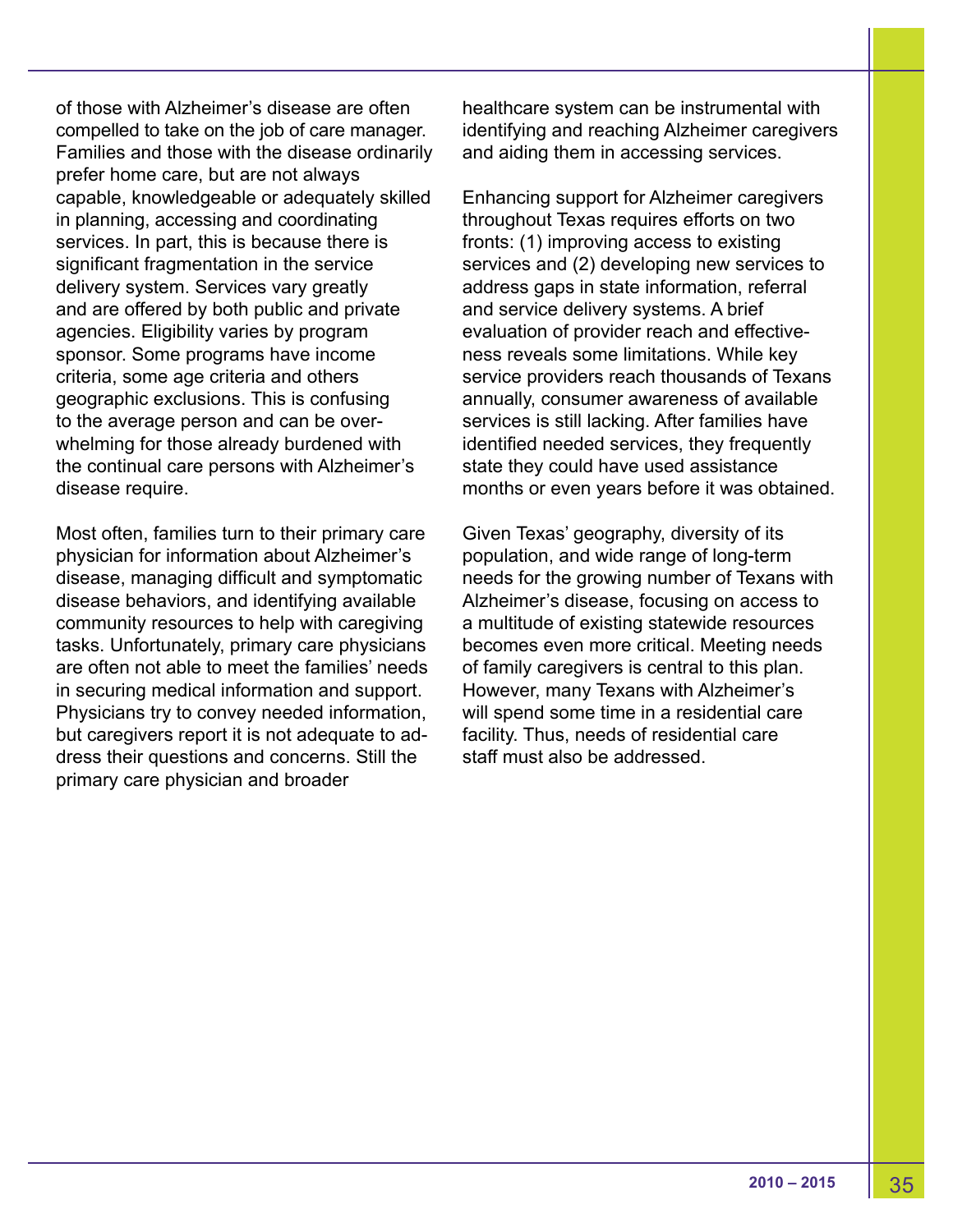**Objective 1: By August 31, 2015, develop and promote recommendations for key Texas service providers that enhance current distribution practices of Alzheimer's disease/dementia care information and services.**

# **Rationale:**

A recent study employed Internet research methods and 2-1-1 resources across the state to identify major providers of Alzheimer information and services. This work was an initial step to: (1) identify major statewide providers, (2) determine services and protocols offered by these providers, and, (3) specify barriers to access. The statewide study found many existing strengths among providers of Alzheimer information and services. Fortyeight business and organizations were identified, offering a broad array of services and a variety of ways to access their services. The following key statewide providers were identified:

The Alzheimer's Association - the oldest and largest national voluntary health organization committed to combating Alzheimer's disease. The Association's mission is to eliminate Alzheimer's disease through research advancement; provide and enhance care and support for all affected; and, reduce risk of dementia through promotion of brain health. The Association carries out its mission through a federation of 76 chapters across the United States and there are five Alzheimer's Association chapters in Texas; autonomously incorporated and based in Austin, Dallas, El Paso, Fort Worth and Houston.

Area Agencies on Aging (AAAs) - AAAs work within their communities to help seniors, their family members and caregivers receive information and assistance on locating and accessing community services. There are 28 AAAs with their

respective service delivery areas covering Texas and reporting to the Texas Department of Aging and Disability Services.

Aging and Disability Resource Centers (ADRCs) - ADRCs endeavor to be the first stop for questions about Texas aging and disability programs and services. Eight ADRCs in Texas work collaboratively with public and private service organizations and their collective service areas within 34 Texas counties. These providers were identified as important resources because of their professional interactions with agencies. Providers were found to frequently offer their services in multiple languages, particularly in Spanish as a secondary language, and a majority of providers interviewed indicated they are satisfied with caregiver services available in their communities. Two issues were immediately clear from this assessment of services for families and professional Alzheimer caregivers across the state: 1) caregivers do not know where to find information about services; and 2) information about caregiver services available throughout Texas is inconsistent and varies widely. Geographically, the state is covered by services provided through the five chapters of the Alzheimer's Association and the Area Agencies on Aging. Core services are similar among the five chapters but, some offer additional services not available statewide. Funding varies and services are locally determined among the Area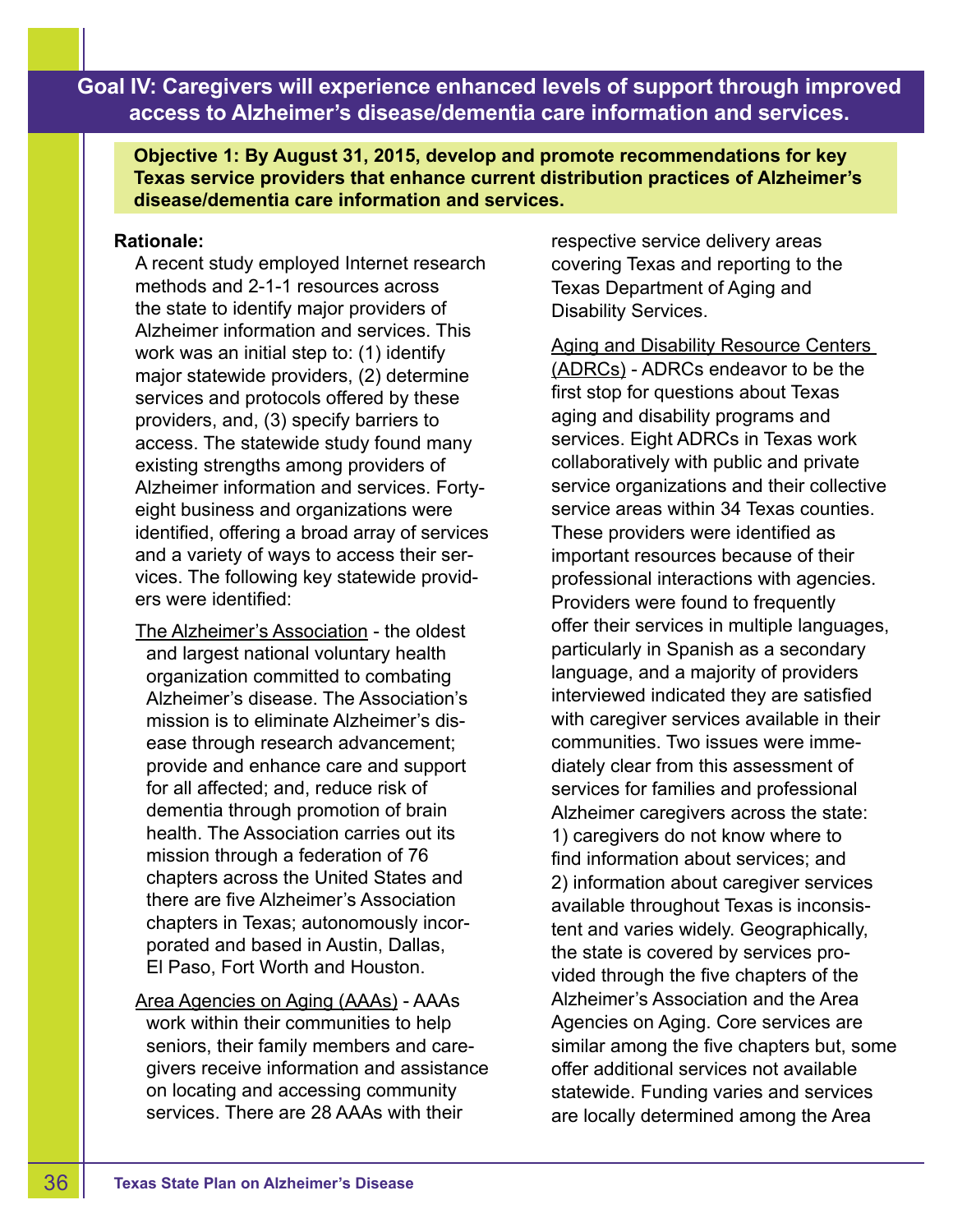Agencies on Aging. Aging and Disability Resource Centers are relatively new in Texas and limited in their current geographic coverage. The Aging and Disability Resource Centers are emerging as a useful referral source and effective collaborator among local agencies. The committee's recommendation is to work with existing key providers to enhance service protocols, materials and distribution practices based on study findings. It is hoped that that key providers are receptive to a mutual effort to enhance statewide service delivery. A public or publicly funded entity may likely need to coordinate this task.

- 1. Establish a workgroup to identify key urban and rural organizations involved in the distribution of Alzheimer's disease information and services.
- 2. Work with organizations to identify current distribution practices.
- 3. Assess caregivers on their experiences in obtaining access to needed information and services.
- 4. Develop recommendations to enhance protocols for distribution of Alzheimer's disease and dementia care information/ services.
- 5. Present findings and recommendations to key Texas service providers.
- 6. Collaborate with service providers to promote and implement recommendations.
- 7. Adapt or develop new materials to enhance protocols as needed.
- 8. Promote technical assistance as needed.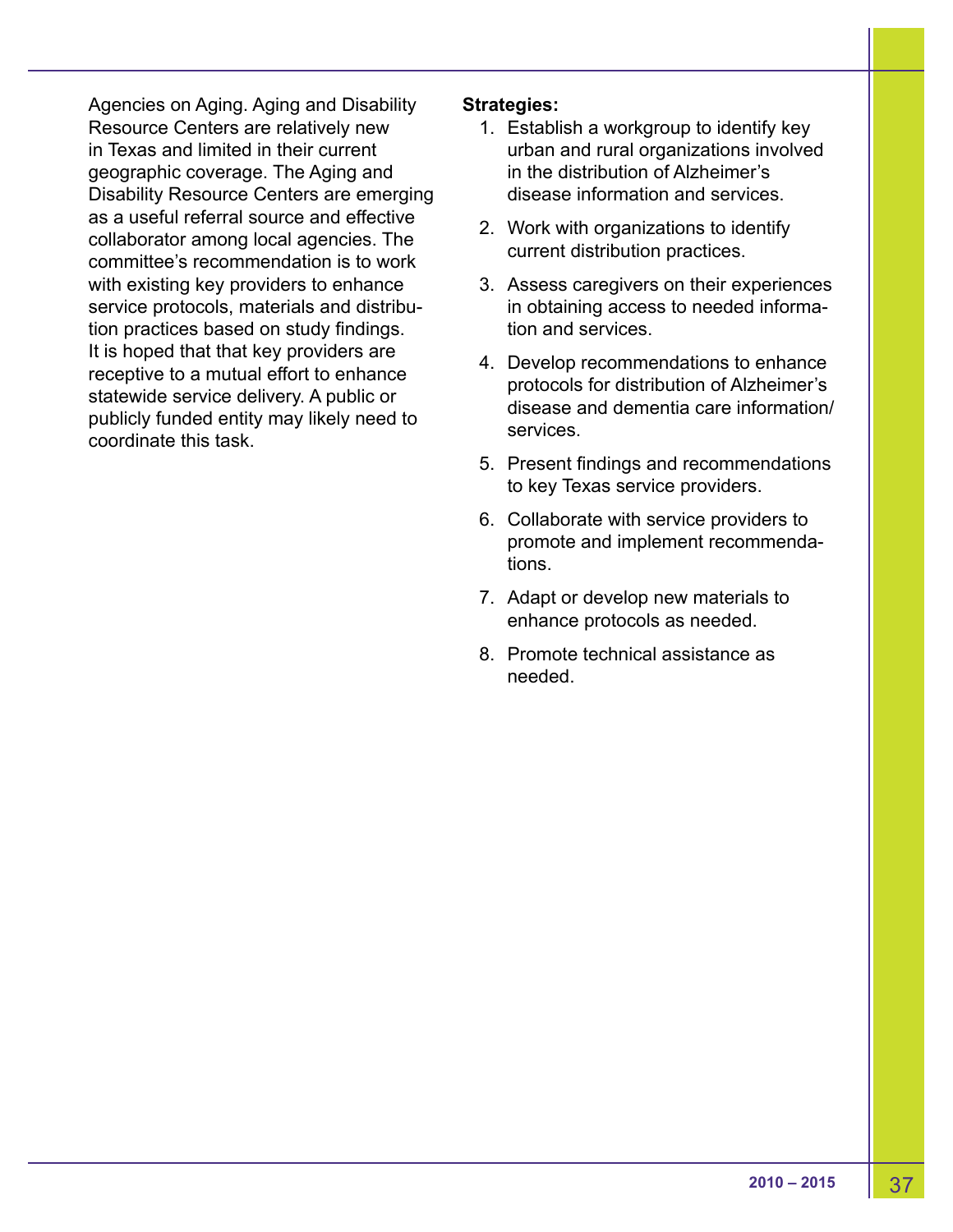**Objective 2: By August 31, 2015, identify and engage the support of a minimum of 20 non-traditional partners in disseminating educational materials and resources that foster public awareness of Alzheimer's disease and services available through the Alzheimer's Association.**

### **Rationale:**

Families often do not know where to find needed information and services, even when resources are available. Current efforts focus on effectiveness of service providers in reaching their targeted audience. This initiative adds further value by expanding outreach efforts to additional community partners. Non-traditional partners such as businesses or other entities primarily focused on non-Alzheimer's services would be invited to go beyond the network of health and social service providers. Non-traditional partners bring extensive infrastructure resources to publicize or promote some aspect of Alzheimer's information and services, preferably on a statewide basis. Nontraditional partners are those who could help reach caregivers at atypical points of contact. This will be particularly helpful in reaching caregivers who are not already connected to any health or social service provider. The five Texas-based Alzheimer's Association chapters have regional and satellite offices throughout the state. As part of a national organization, the Alzheimer's Association offers a toll-free 24/7 telephone helpline. This availability ensures a knowledgeable professional is always available to respond to immediate questions and concerns from caregivers. The Association also has a wide array of quality educational materials available in print and on-line about Alzheimer's disease and caregiving issues. It is recommended that the Alzheimer's Associations play a key role in forging non-traditional partnerships where possible, on a statewide

basis. Other traditional and non-traditional partners will be needed to promote collaborations and secure needed funding.

- 1. Identify non-traditional partners with statewide reach to disseminate materials and resources. Such partners may include utility companies, code enforcement officers, public safety officials, billboard companies, banks, public/private businesses, agricultural extension offices, and others.
- 2. Adapt or develop educational materials and resources that support the education message.
- 3. Where practicable, establish formal agreements with partners (based on size of organization and level of commitment), which may include subsidizing printing of materials, disseminating educational materials and resources to customers, educating employees about Alzheimer's signs and symptoms and sources of support for persons with Alzheimer's.
- 4. Expand collaboration and connectivity among non-traditional partners and Alzheimer's Associations in Texas.
- 5. Monitor the Alzheimer's Association 1-800 telephone helpline to identify and evaluate increases in referrals from non-traditional entities.
- 6. Maintain partnerships through in-person meetings, conference calls, and other means.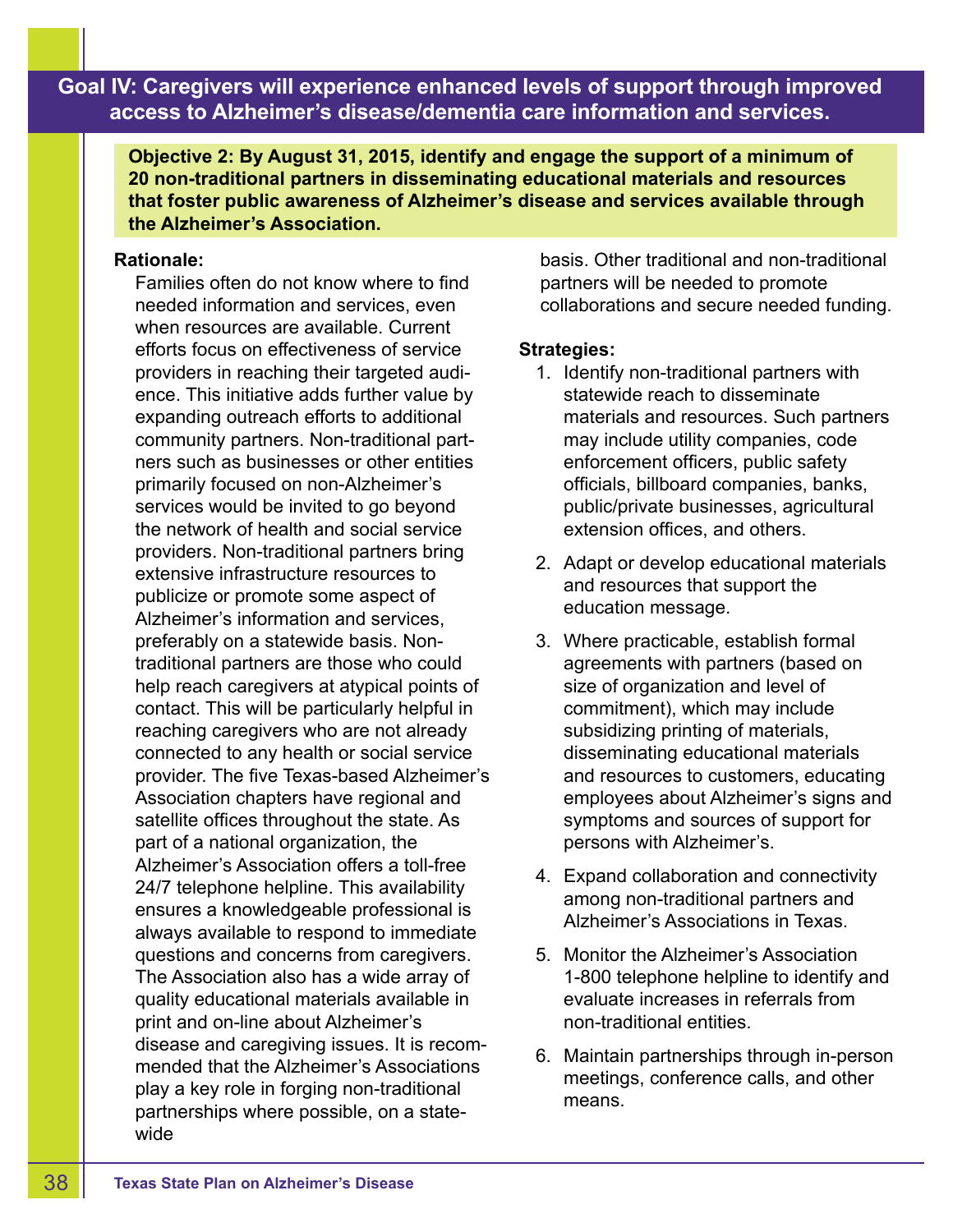**Objective 3: By August 31, 2015, streamline consumer information on rules and regulations governing assisted living and nursing home facilities providing dementia care in Texas.** 

# **Rationale:**

Confusion exists when navigating the network of Texas long-term care services. While there is much information on Alzheimer's disease/dementia, it is not always easy to find, and the content's accuracy and validity varies widely among service providers. Streamlining information related to long-term care is vital to consumers when faced with challenges of choosing long-term residential care for a family member. Consumers need accurate and timely information on a variety of topics surrounding Alzheimer's disease care and long-term care placement options.

To make an informed placement decision, consumers need a basic understanding of what assisted living is, how this type of care differs from skilled nursing, and regulations and standards of each. Therefore, streamlining information and developing more uniform materials on long-term care options is critical to this objective.

Partners and stakeholders are called to work together to identify consumer needs around long-term care, develop appropriate materials, and design a comprehensive distribution network. While most of this

information exists in various forms, efforts should be centered on compiling information in a standardized format with consistent delivery and dissemination practices. The following strategies are recommended to begin this process and help consumers with navigating long-term care placement when their family member can no longer be cared for at home.

- 1. Establish a workgroup to identify and collect educational materials on longterm care services for consumers.
- 2. Assess and evaluate accuracy and uniformity of materials.
- 3. Collaborate with long-term care organizations to identify opportunities and develop recommendations for improving and streamlining materials.
- 4. Work with organizations on materials revision/development and dissemination.
- 5. Identify funding mechanism(s) to support needed development/dissemination costs.
- 6. Disseminate materials to consumer organizations and their stakeholders.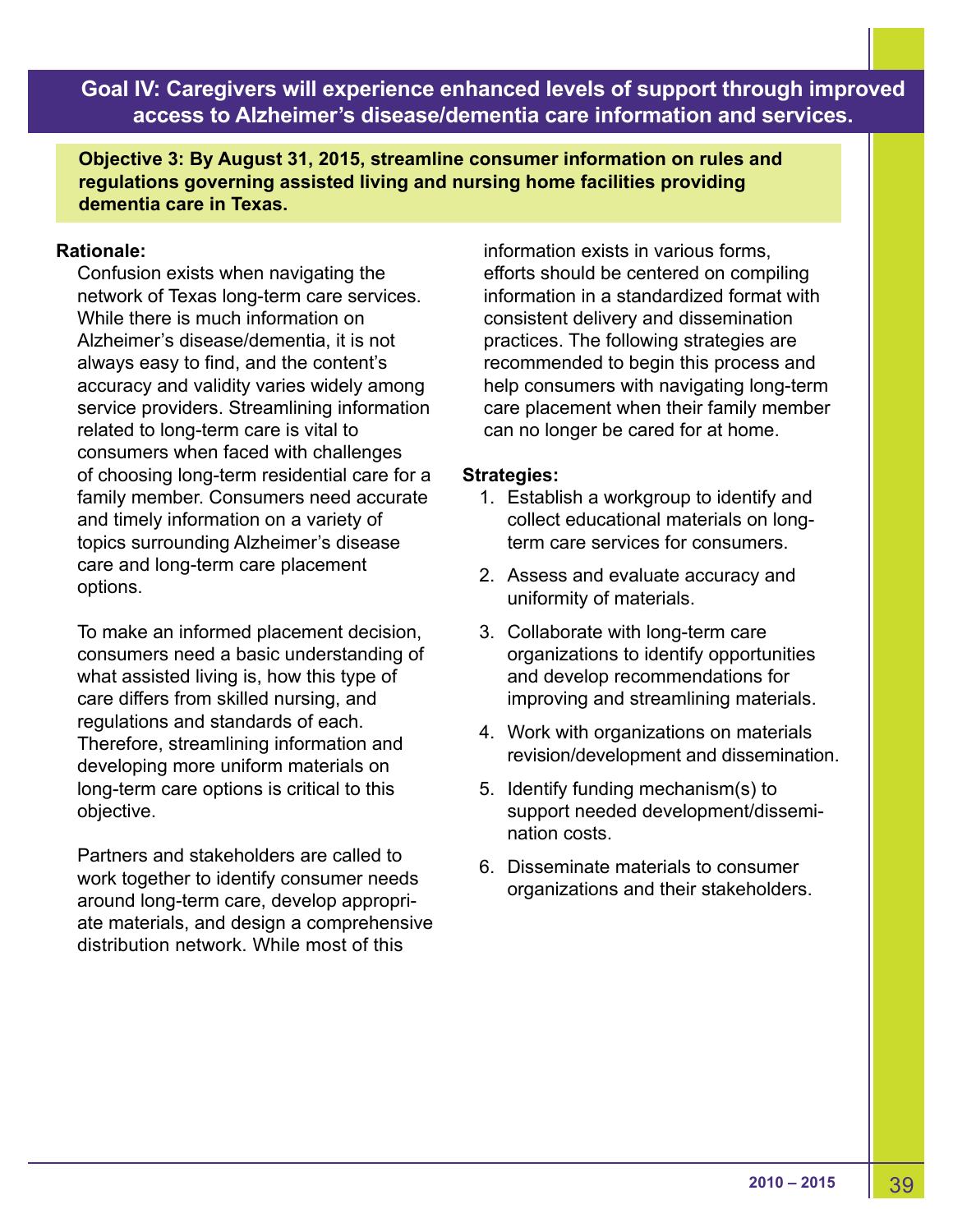**Objective 4: By August 31, 2015, require by rule, increased role-appropriate dementia care training requirements of all staff working in any licensed facility housing persons with Alzheimer's disease/dementia.** 

## **Rationale:**

In the 25-year period (2000 to 2025) Texas will experience a 74 percent increase in individuals 65 and older living with Alzheimer's disease. With this increase, the need to ensure quality care for people with Alzheimer's disease becomes increasingly important. This issue needs to be addressed not only in Texas, but across the country, particularly in residential care settings.

Nationally, 69 percent of all nursing home residents have some degree of cognitive impairment. Of these, nursing home records indicate approximately 47 percent of residents are diagnosed with Alzheimer's disease or another dementia. As for assisted living residents, studies indicate that 45-67percent have Alzheimer's or another dementia. It is undeniable that people with dementia often turn to residing in assisted living and nursing facilities, as physical and mental declines associated with this disease invariably lead to need for such supportive care. Currently, dementia specific training requirements in Texas range from zero to twelve hours annually, depending on the type of facility:

- Facilities licensed as assisted living are not required to provide any training in dementia care.
- Certified Alzheimer's assisted living facilities are required to provide 12 hours of dementia care training annually.
- Licensed nursing homes are required to provide one hour of dementia care training annually.
- Nursing homes certified for care of

persons with Alzheimer's must have four hours of annual continuing education in Alzheimer's disease or related disorders.

Research shows that dementia care training directly correlates to factors impacting patient quality of care. In a study involving 124 nursing facilities in Minnesota, nursing assistants who received more dementia-specific training experienced an increase in knowledge and skills needed to work more effectively with dementia residents. An increase in knowledge and skills also positively impacted workers' job satisfaction and reduced turnover (Grant). In another study on dementia care in assisted living settings, it was found that dementiaspecific training provided caregivers (direct care staff) "with the skills to insure resident safety, comfort and quality of life," (McKenzie). These studies highlight many positive benefits resulting from an increase in dementia care training in residential care facilities: increased staff confidence and job satisfaction; less turnover; and most importantly, higher quality of care for residents.

According to the Paraprofessional Healthcare Institute, "Good training ensures that direct-care workers can perform their jobs with competence and confidence. When workers feel well-prepared for their jobs, research shows that they are more likely to stay on the job," (PHI). As indicated in these studies, there is a cascade affect that comes with increased dementia care training. It not only results in better care for residents but also in another matter of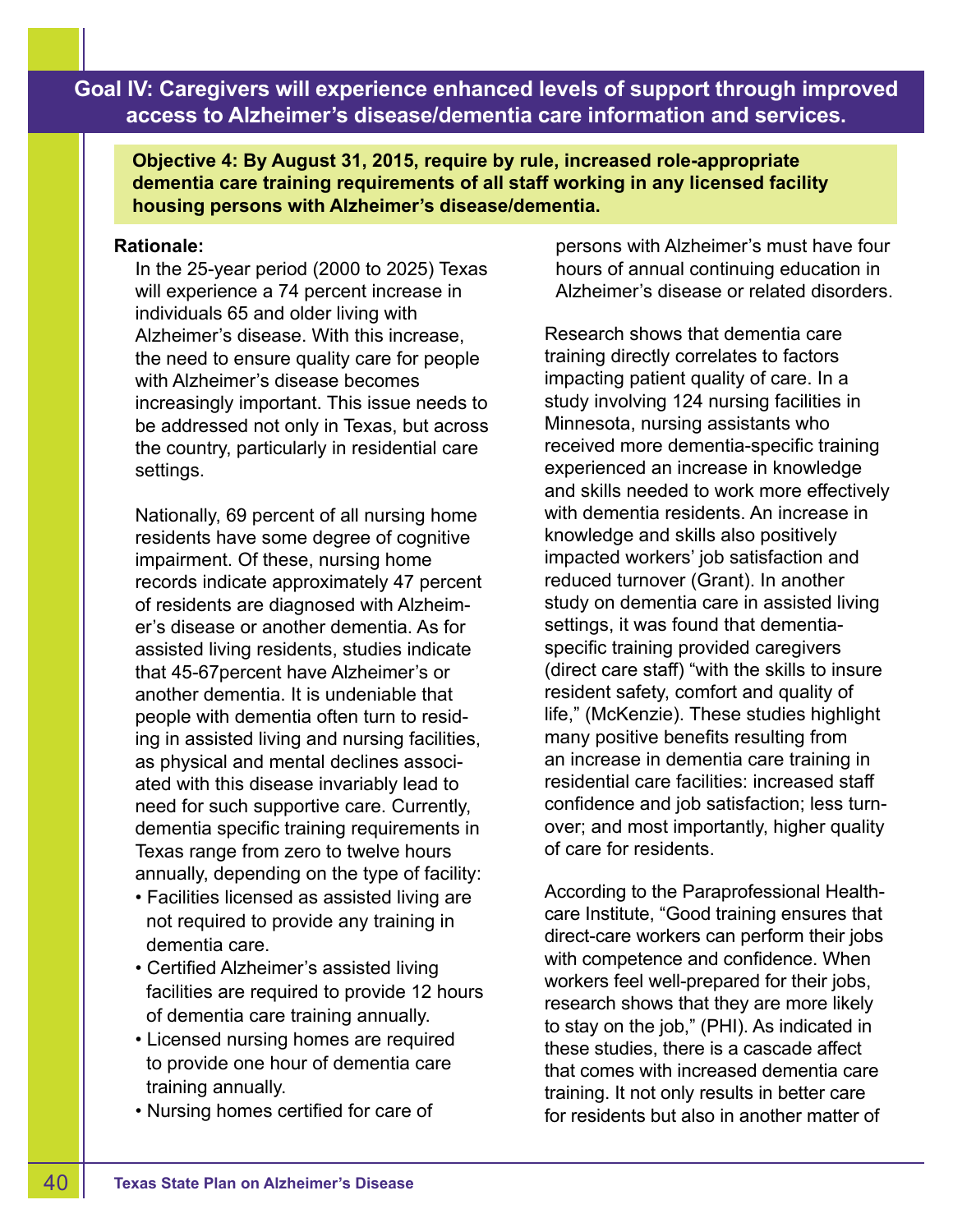critical importance – reducing staff turnover. The high turnover rate among frontline staff in long-term care poses serious concerns not only as a workforce issue, but as a policy issue, as well; staff turnover is expensive. According to a 2004 report from Institute for the Future of Aging Services, direct turnover cost is conservatively estimated at \$2,500 per incident. Direct costs include the cost of separation, vacancy, replacement, training and increased worker injury. In addition, there are also indirect costs such as productivity losses, penalties resulting from reduced service quality, lost client revenues from losing clients to other agencies and poor morale.

The long-term care industry is not alone in shouldering the burden of these direct and indirect costs. The financial impact on federal, state and local government is staggering. Turnover costs taxpayers roughly \$2.5 billion annually. These negative impacts are further compounded by lower quality care for consumers and higher injury-related medical costs for workers. As author and labor economist Dorie Seavey notes, "Elders pay the heaviest cost of all, in quality of care they receive from too few, too new or temporary staff." With the numbers of Texans with Alzheimer's disease and other dementias living in assisted living and nursing facilities, it is imperative that the state work to raise the bar for dementia caregiver staff training requirements for all residential care settings.

- 1. Provide a detailed body of evidencebased data to justify and support increased dementia care training.
- 2. Present information on the need, evidence and benefit of dementia care training to appropriate policy makers and organizations.
- 3. Identify and make contact with residential care trade associations and appropriate regulatory agencies to establish partnering relationships.
- 4. Send out a comprehensive call for partners to collaborate on development of training recommendations.
- 5. Establish a formal workgroup to develop training curricula, based on roles and functions within facilities
- 6. Work with appropriate entities to obtain legislative support of rules revisions as required.
- 7. Seek cooperation with appropriate rule-making entities for rule enactment.
- 8. Disseminate dementia care training curricula to affected licensed facilities.
- 9. Collaborate with appropriate entities to support implementation of training requirements.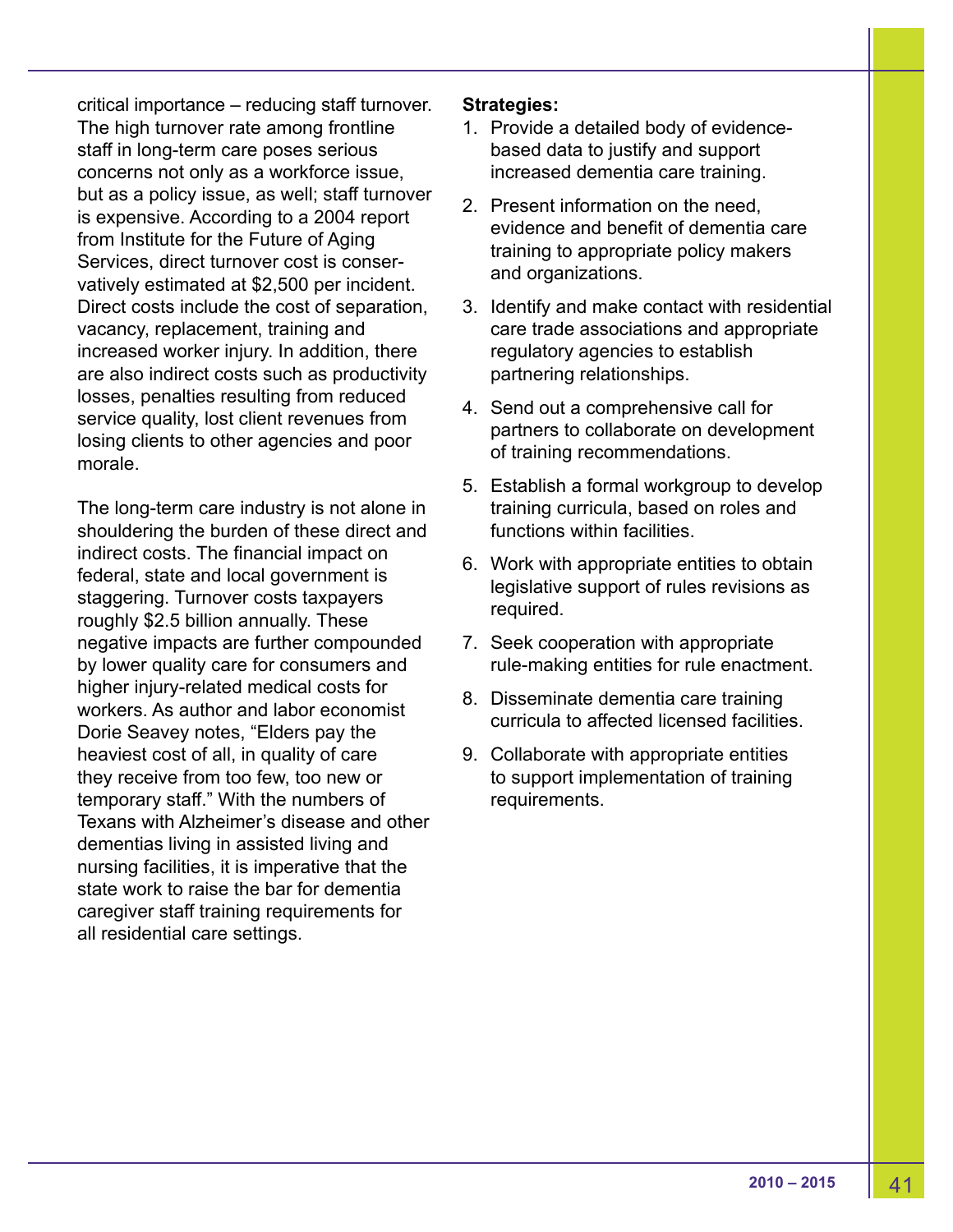**Objective 5: By August 31, 2015, partner with at least one Texas healthcare system or group of primary care physicians to pilot test an evidence-based approach to identification, assessment and support of Alzheimer's disease caregivers within healthcare settings.**

#### **Rationale:**

One-quarter of all hospitalized patients 65 and older have Alzheimer's disease or another form of dementia (Maslow). Compared to the general hospital population, those with dementia are often older, have a higher burden of chronic illness, and are at higher risk of nursing home placement (Bynum). Chronic illness coupled with dementia contributes to complexity of patient care and increases care burdens on family caregivers. Disease management is especially challenging for the patient and caregiver during care transitions: hospital to home (Jerant, Bayliss). Lack of communication during care transitions between different settings puts the patient at risk for medication errors, unrecognized worsening of disease symptoms, incomplete understanding of discharge instructions, and lack of coordinated follow-up with an outpatient provider (Coleman). Rapid hospital readmission following a hospital discharge is linked to patient inability to self-manage chronic illnesses, adequately report symptoms, and actively participate in their own care. Even though readmissions may seem as separate, acute events, readmissions have been shown to be associated with nursing home placement, a consequence that older adults prefer to avoid (Bishop, Mattimore). Placing a loved one in a nursing home introduces stresses and burdens not only on the patient but also on the patient's caregiving family (Nolan).

Since individuals with dementia are compromised in their ability for self-care, family caregivers are critical for preventing negative outcomes following hospitalizations, including nursing home placement, and are essential to daily management of the patient's chronic illnesses (Bynum). Caring for a family member with dementia can, however, lead to decreased quality of life and an increase in depressive symptoms in caregivers. Caregiving can also be detrimental to one's health (Schulz, Haley, Kiecolt-Glaser, Pruchno, and Vitaliano) and, if associated with burden, leads to higher rates of caregiver mortality (Schulz). In Texas, 852,820 unpaid caregivers provide care valued at \$11.2 billion in uncompensated care making Texas the second highest in the nation in costs.

Evidence-based interventions are available to address risks associated with care transitions of older adults and to address negative consequences associated with caring for a loved one with dementia. Translation of one such evidence-based intervention, REACH II Intervention, has been implemented within Scott & White's integrated healthcare system in Texas to become the Scott & White Family Caregiver Program (S&W FCP). In 2007, Scott & White Healthcare created the S&W FCP, with funding from the Rosalyn Carter Institute/Johnson & Johnson Caregivers Program. The project was refunded in September 2008 for an additional year. The goal of this project is to identify highrisk patients and provide effective support to family caregivers by providing nursing staff developmental instruction, integration of caregiving risk appraisal measures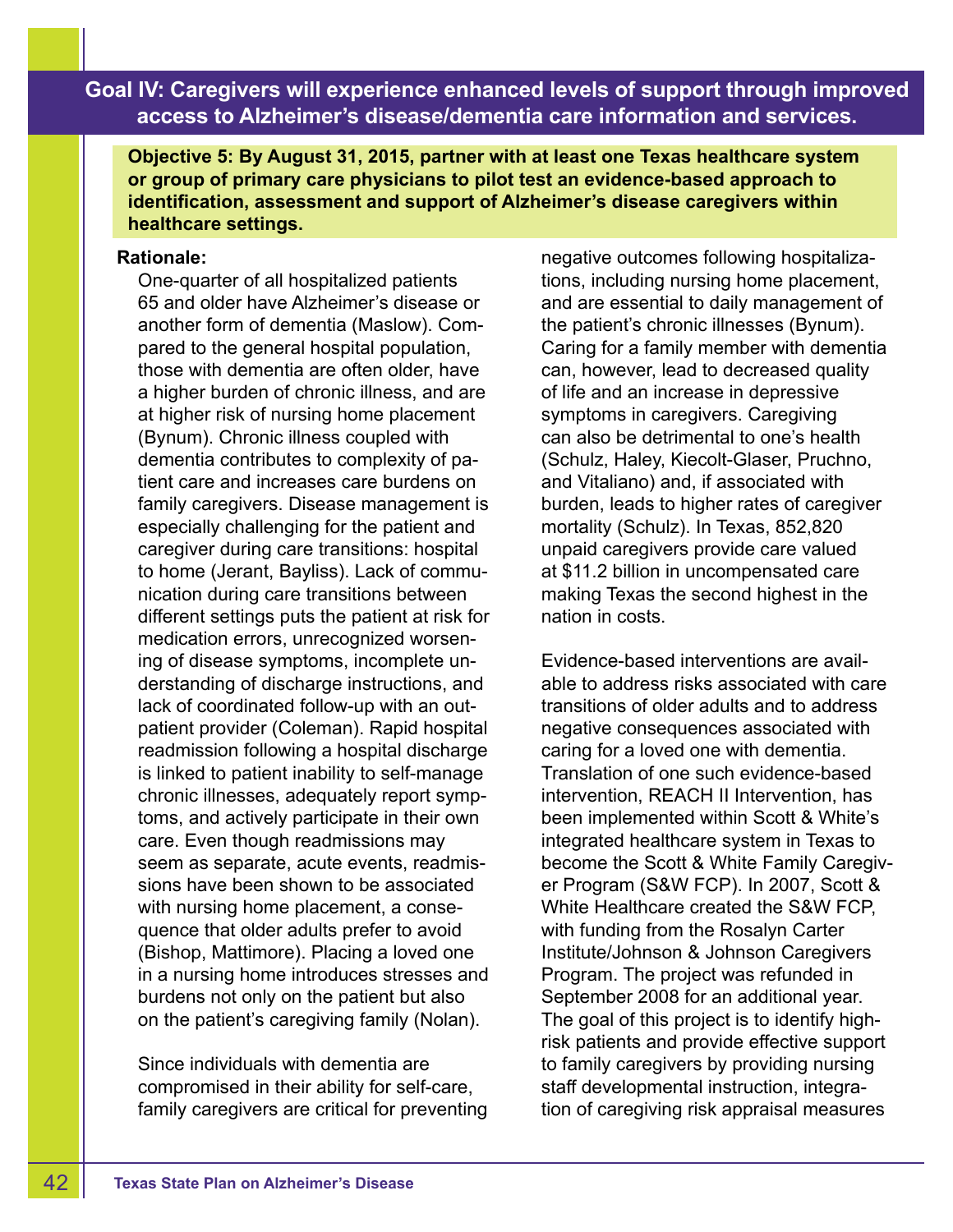(REACH II RAM) into standard practices of care, and a family support program that coordinates hospital-based interventions and community-based formal supports services. The project targets individuals with dementia who are hospitalized, as this is a time in which the patient and family caregiver are at high risk for poor outcomes, including institutionalized long-term care for the patient and high levels of stress for the family caregiver.

To facilitate successful implementation, use of existing information technology was leveraged within the S&W healthcare system. Furthermore, collaboration occurred with the nursing staff, nurse educators, and nurse managers to facilitate integration within existing nursing protocols. To date, the S&W FCP has identified 1,702 Alzheimer's or dementia patients. Of these, 100 caregivers (23 percent) were enrolled in the S&W FCP. Caregiver burden, stress and patient problem behaviors significantly decreased and care recipient safety significantly increased during follow-up.

The healthcare system is frequented by patients with dementia, and provides an ideal contact point for caregivers who would otherwise remain anonymous in the community. Caregivers may also be more apt to receive care and treatment during the high stress of hospitalization (Schulz, Covinsky). Implementing an evidencebased program for caregivers within a healthcare system made up of numerous clinics and hospitals, and comprised of healthcare providers across all settings (physicians, nurses, social workers, and

discharge planners) increases potential identification for caregivers and increases the program's value. Consequently, this plan proposes initiating a pilot project, similar to or modeled after the S&W FCP. By supporting caregivers during these critical times, it is hoped that their burden and stress will be lessened, and the patient's risk of hospitalizations or poor outcomes will be greatly decreased.

- 1. Establish a translational research workgroup to explore opportunities for implementing an evidence-based caregiver support program into a large healthcare system or within a group of primary care physicians in Texas.
- 2. Promote integration of Alzheimer's disease caregiver support services into Texas healthcare system(s), providers and other healthcare-related organizations.
- 3. Encourage partnerships between Alzheimer's disease support service organizations, such as Alzheimer's Associations and local Area Agencies on Aging and healthcare systems to facilitate caregiver access to support services.
- 4. Identify potential sources of financial support for healthcare systems or physicians who provide support services to Alzheimer's disease caregivers (e.g., Centers for Medicare and Medicaid Services (CMS) demonstration projects, CMS waivers, Medicaid Waiver programs).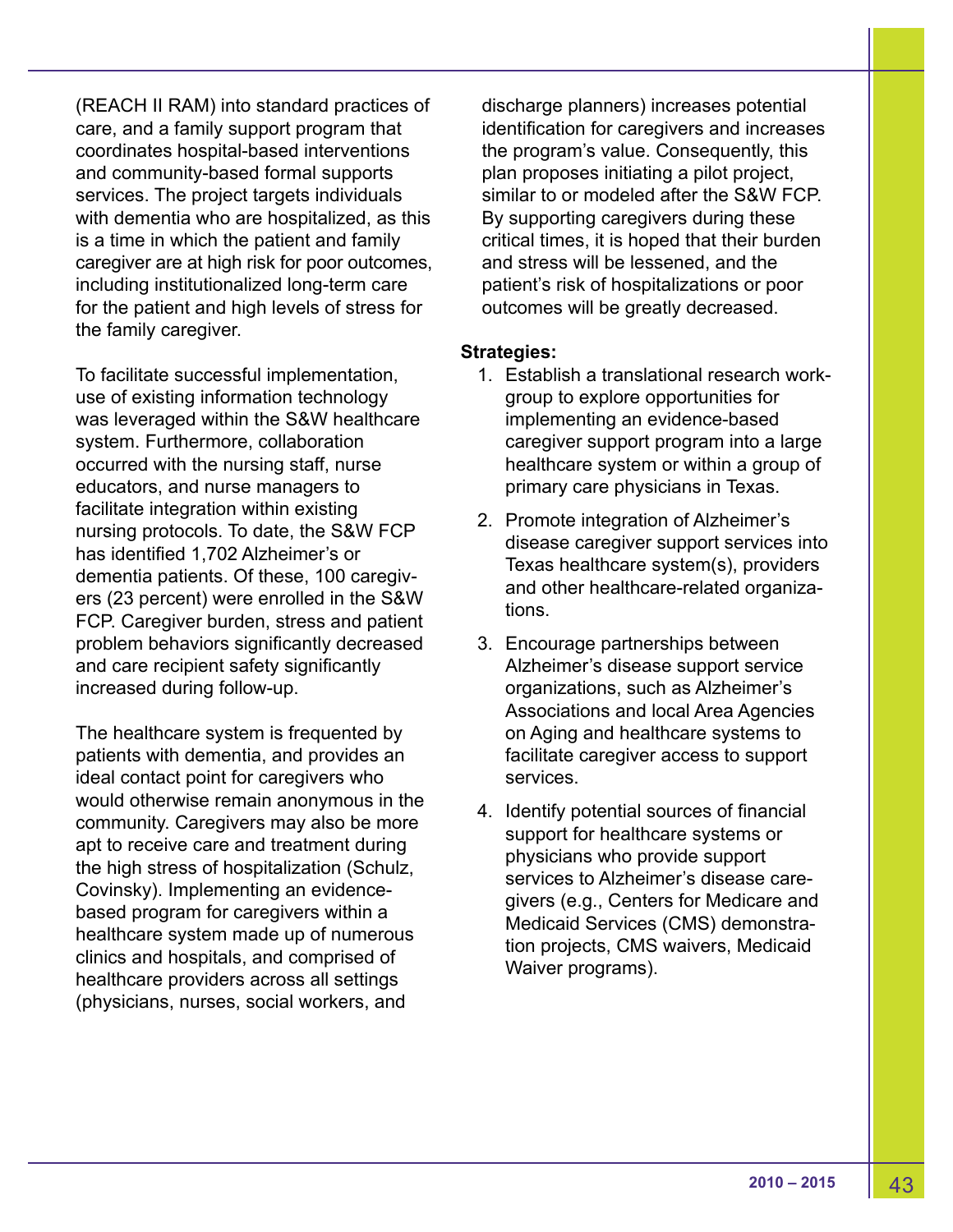# **Infrastructure**

Improving capacity means enhancing a community's ability to better identify needed resources and meet their needs and to participate more fully in society. Capacity can be defined as an organization's ability to successfully apply skills and resources toward identified goals. Capacity permits organizations to do their work, and is often closely linked to another term — infrastructure. In its broadest sense, infrastructure is

committed to dealing with the problems associated with Alzheimer's disease. Among these individuals and organizations, there is no lack of enthusiasm or dedication to the task. Weaving these parts together toward a coordinated effort is therefore a major step towards improving state capacity to address Alzheimer's disease in Texas. The 2010-2015 Texas State Plan on Alzheimer's Disease was developed to begin that coordinated,

viewed as those parts of a system that organize, inform, and support efforts of a group, organization or community in achieving its goals.

Improving and strengthening Texas' capacity to address Alzheimer's disease is essential to improving the health of Texans and creation of

Improving statewide capacity will require a coordinated, collaborative effort among all partners, at all levels, and within all sectors. Existing partnerships will need to be reinforced, new partnerships with planning agencies and public officials will need to be developed, and media organizations will need to be engaged in ways not previously used.

mobilization process of engaging all of Texas in collectively addressing Alzheimer's disease.

Improving statewide capacity will require a coordinated, collaborative effort among all partners, at all levels, and within all sectors.

effective formal and informal partnerships are vital to this objective. The vast scope of Alzheimer's issues requires a multidisciplinary system that includes communitybased organizations, academia, state and local governments, along with for-profit and not-for-profit healthcare service industry. Partners and stakeholders at all levels are encouraged to identify where their organization fits into a coordinated effort to reduce the burden of Alzheimer's disease on Texans and volunteer their participation where it will best meet plan objectives.

In Texas, there are many formal and informal networks of concerned professionals representing public, private and civil sectors

Existing partnerships will need to be reinforced, new partnerships with planning agencies and public officials will need to be developed, and media organizations will need to be engaged in ways not previously used. Progress in the battle against Alzheimer's disease can best be achieved through an infrastructure that links resources in an informed and coordinated manner.

The five objectives that follow are designed to strengthen infrastructure in key areas. Some strategies were designed to engage the media industry in a more active role and brings to the table extensive resources for public education and promotion of state plan initiatives. A diverse community consortium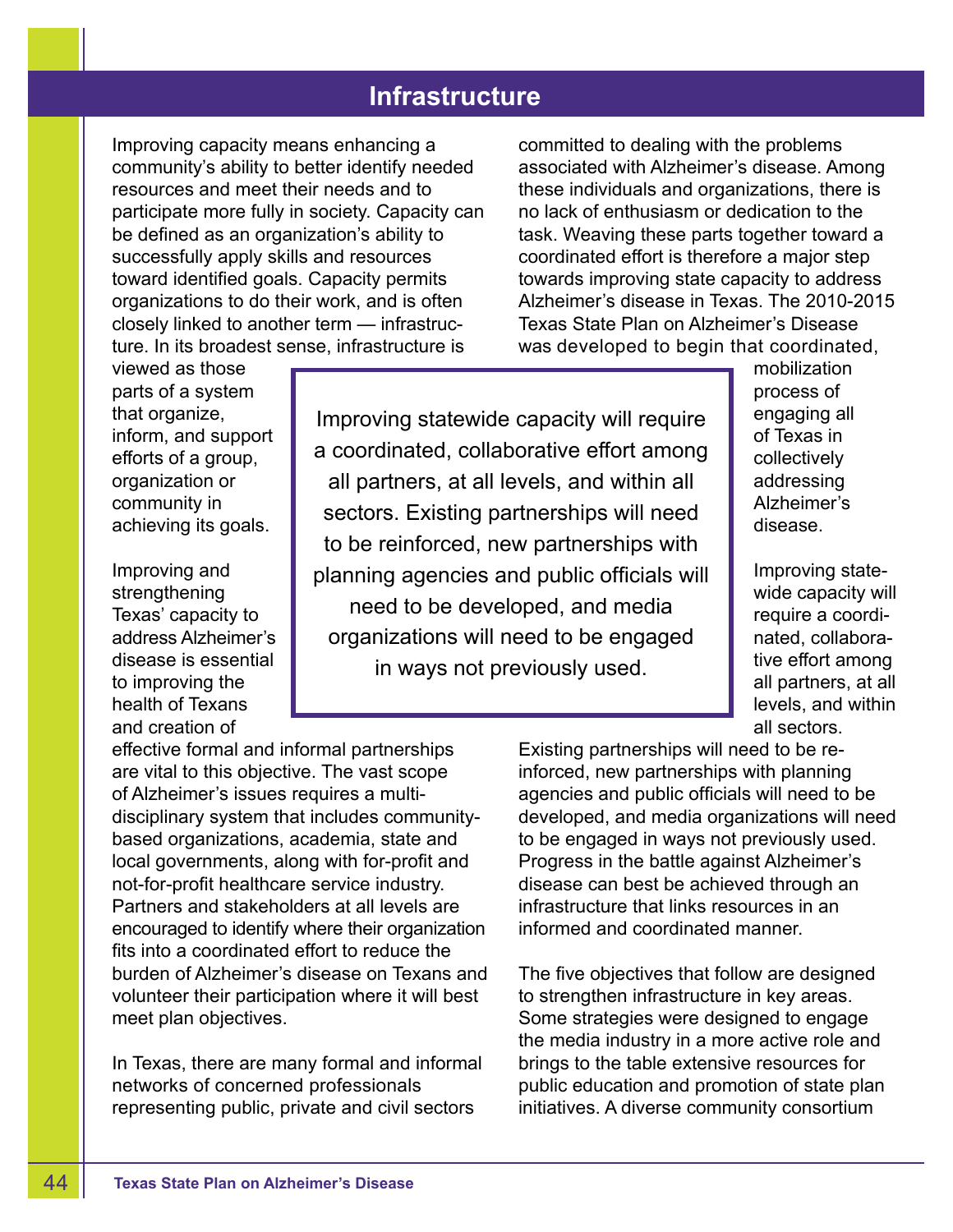will take the lead in developing educational materials for elected officials to provide them with information on which to base public policy decisions. These efforts will yield initial benefits as follows:

- More effective concentration of partners/ stakeholder's collective energies, resources, knowledge bases, and innovations.
- Attraction of important new resources and skill sets added to an already impressive mix of talent.
- Greater visibility to the overall effort as partnerships expand.
- Most importantly, achievement of an overall sense of coherence and unity.

Another set of initiatives is geared towards ensuring that information is relevant, accurate, and timely. Information enhances collaboration and enables education, facilitates an open, free exchange of experiences among professionals, and promotes planning innovations. Conducting a large scale effort for a five-year period as called for in the 2010-2015 Texas State Plan on Alzheimer's Disease requires organization. A key element is centralizing coordination at the Texas Department of State Health Services. In this way, a single, central body

becomes the primary conduit for fostering and convening partnerships and networks, orchestrating efforts across multiple agencies and organizations, tracking progress, and measuring the impact against established goals.

Centralizing focus and accountability at the state level has another benefit. Too often, goals are looked at as discrete, disconnected parts with little understanding of their interrelatedness. While progress or slowdowns in one area are rarely viewed as impacting others, practitioners all too often experience the end result of this disconnect. A statewide approach, therefore, greatly reduces the possibility of scarce resources being uncoordinated and expenditures of time, money and resources being exhausted. This perspective enhances efficiency as the entire landscape of the campaign against Alzheimer's disease is monitored and managed. The result is a state-level impetus fully capable and resourced to sustain efforts over time. The following section lays out specific objectives and strategic actions designed to develop a solid infrastructure for a comprehensive and coordinated approach to addressing Alzheimer's disease in Texas.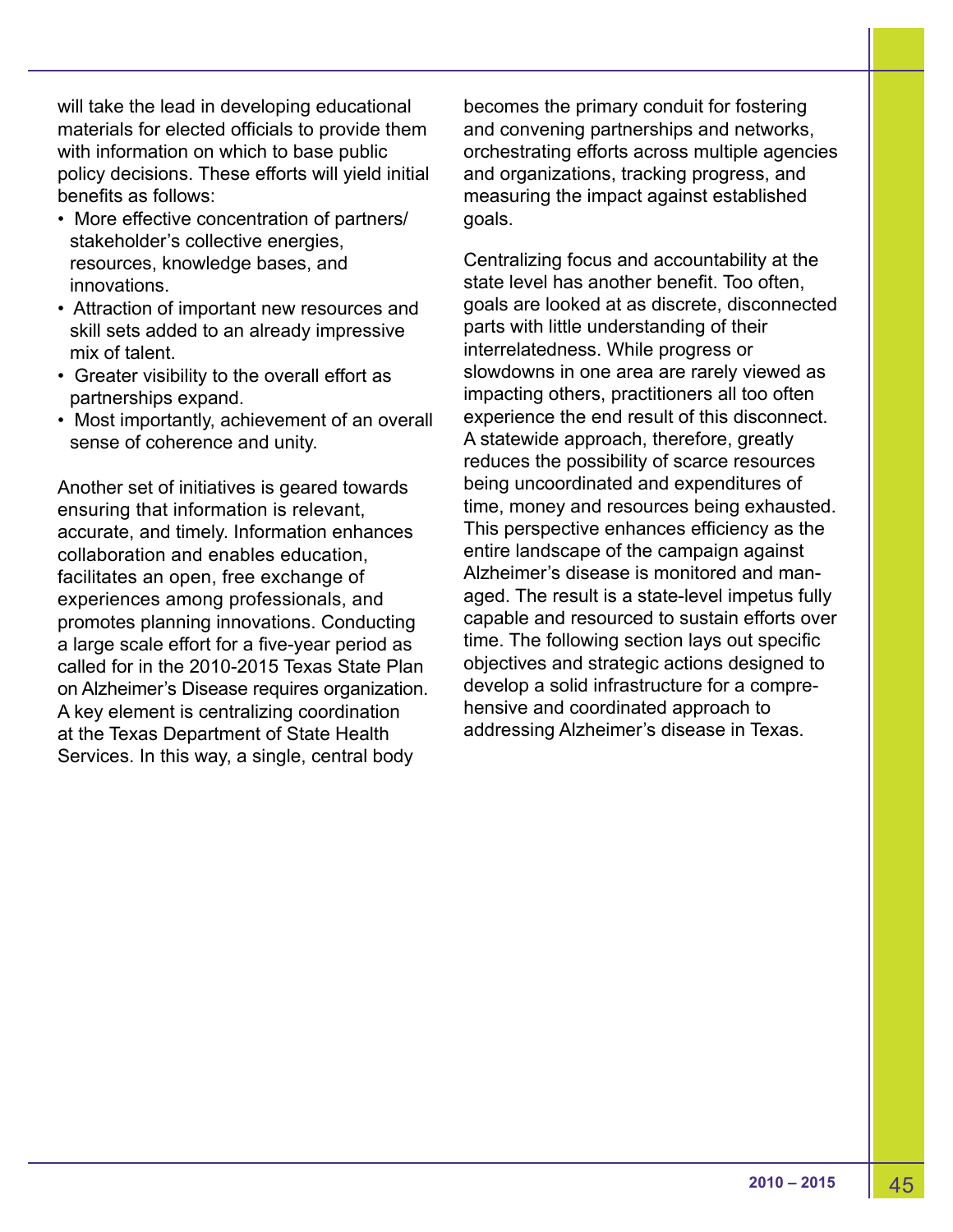# **Goal V: Texas will improve state and local capacity to address Alzheimer's disease.**

**Objective 1: By August 31, 2015, increase communications, collaborations, and coordination among statewide partners to implement state plan activities.**

#### **Rationale:**

Strengthening partner and stakeholder relations and reaching out to form new partners is essential to statewide plan implementation. Effective collaborative efforts by partners and stakeholders will provide new resources and skills that will sustain the synergy that fosters continued plan implementation.

## **Strategies:**

1. Identify opportunities to increase partnerships with stakeholders to strengthen and expand state plan implementation.

- 2. Continue to expand and advance the Texas Alzheimer's Disease Partnership to impact change in Texas.
- 3. Develop a consortium to spearhead public official education on Alzheimer's disease and promote policies and plans that support it.
- 4. Identify opportunities to foster partnerships with planning areas (i.e., Governor's State Planning Regions) for plan implementation.
- 5. Engage the media in state plan implementation activities via town hall meetings, press releases, and other events.

**Objective 2: By August 31, 2015, convene one annual, in-person partnership meeting to review progress made on state plan implementation and identify priority areas for future action.**

# **Rationale:**

While ongoing information sharing provides tools for a clearer understanding of common interests, it must be accessible and timely to be useful. Coordinated information sharing is one strategy to enhance exchange of experiences, successes, and barriers to plan implementation.

- 1. Identify funding sources to support and coordinate partnership meetings and activities.
- 2. Establish a workgroup to assist with meeting planning coordination and logistics.
- 3. Explore use of web-based technology to increase meeting accessibility and participation.
- 4. Collaborate with partners to identify and increase statewide information sharing and reporting.
- 5. Develop reporting mechanisms to document progress in implementing initiatives (e.g. survey monkey, semi-annual progress reports).
- 6. Promote ongoing communication and collaboration among partners and stakeholders to advance the Texas Alzheimer's Disease Partnership (e.g., list serves, newsletters).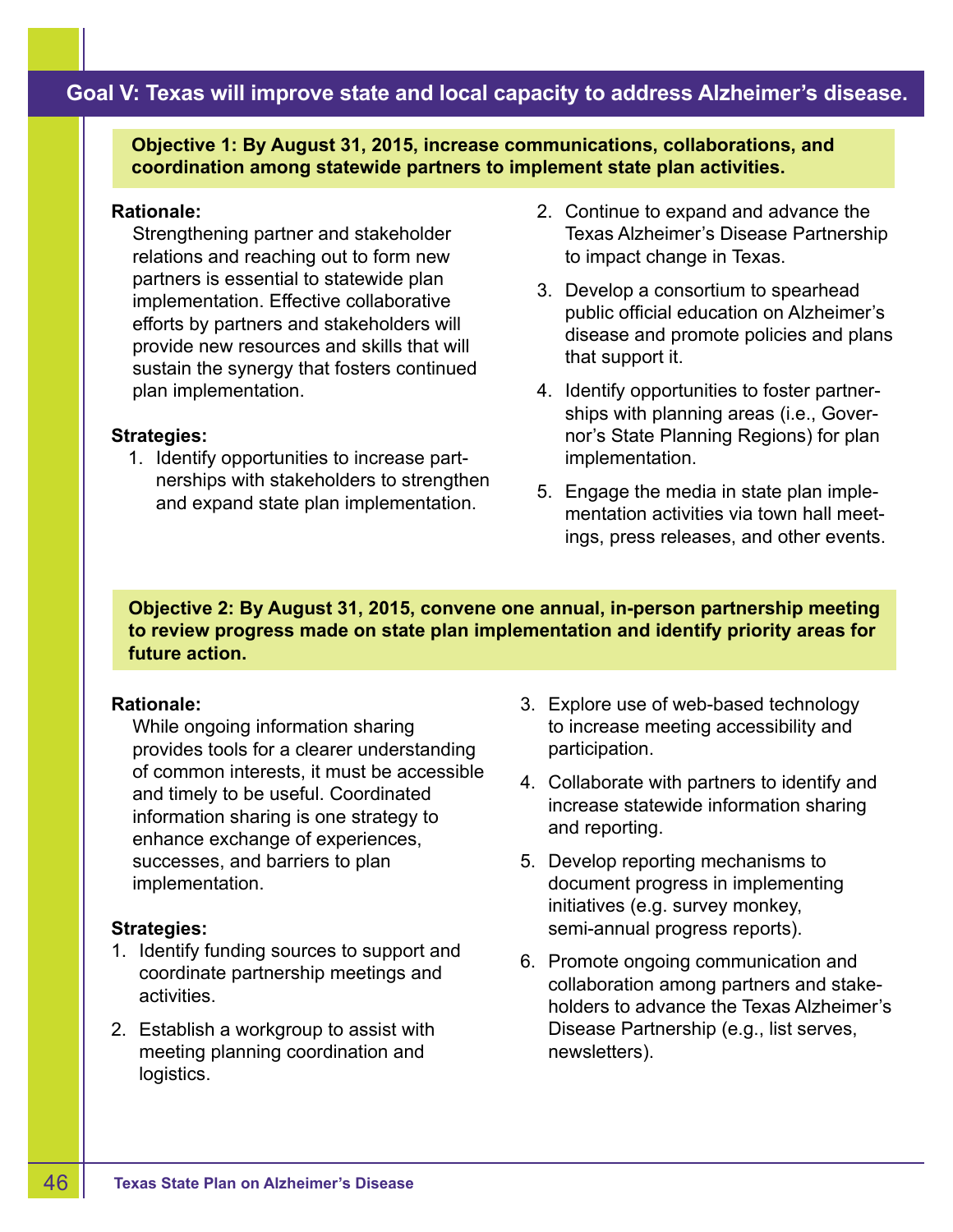# **Goal V: Texas will improve state and local capacity to address Alzheimer's disease.**

# **Objective 3: By August 31, 2015, improve statewide monitoring and surveillance of Alzheimer's disease in Texas.**

## **Rationale:**

Projections indicate that the Alzheimer's disease burden is expected to significantly increase in coming years. This will have a profound impact on families, healthcare systems, and state resources. For states to plan for the rapidly growing population of persons with Alzheimer's disease, reliable information about the demographics and needs of Texans who are coping with Alzheimer's disease is needed. To more accurately describe the impact of Alzheimer's disease in Texas, it is proposed that investigation, development, and implementation of surveillance measures to better assess the true burden of this disease in Texas begin now.

### **Strategies:**

- 1. Create a statewide, multi-disciplinary group to identify Alzheimer's disease data and surveillance gaps in Texas.
- 2. Collaborate with partners to identify ongoing data needs, collection methods, reporting formats, and funding sources.
- 3. Continue to assimilate current data, monitor trends, track programs and policies, and recommend actions for improvement.
- 4. Support ongoing use of the Texas Behavioral Risk Factor Surveillance System to collect and analyze Alzheimer's disease data.
- 5. Disseminate data and encourage partners/stakeholders to promote Alzheimer's disease data collection in their program activities.

**Objective 4: By August 31, 2015, develop one comprehensive, state sanctioned web-based repository that contains the most current information on prevention, risk factors, disease management, translational research and science, and family caregiver resources.**

## **Rationale:**

A key component of infrastructure is development and maintenance of a comprehensive web-based repository of Alzheimer's disease/dementia-related information. Emerging information in the field of Alzheimer's is at an all time high, and technology offers an unprecedented ability to access information in a timely manner. Therefore, consolidating this information into one accessible location and maintaining its accuracy will provide valuable resources to professionals and non-professionals alike.

- 1. Form a workgroup to identify information and resources for inclusion in the repository.
- 2. Identify opportunities for web-based collaborations with other organizations.
- 3. Pursue potential funding sources for design, development, implementation, and ongoing maintenance of the repository.
- 4. Establish a volunteer-based oversight/ monitoring workgroup to recommend bi-annual repository updates.
- 5. Promote the repository to partners and stakeholders for use in their organizations.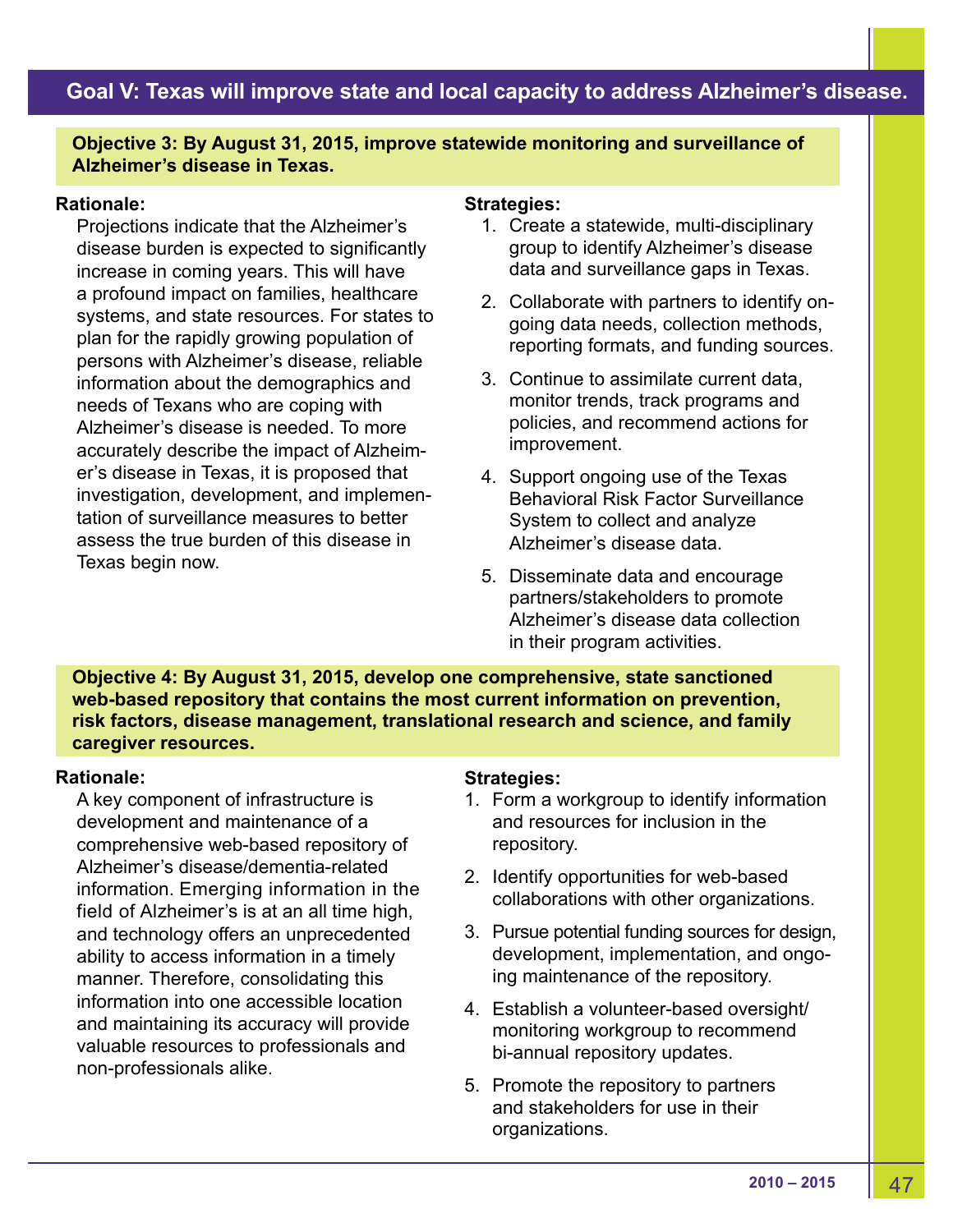# **Goal V: Texas will improve state and local capacity to address Alzheimer's disease.**

**Objective 5: By August 31, 2015, increase by 20 the number of organizations that include activities outlined in the 2010-2015 Texas State Plan on Alzheimer's Disease into their organizational programming.**

### **Rationale:**

Increasing numbers of agencies and organizations that include this plan's activities into their strategic planning will foster a resourced, capable, statewide infrastructure that increases the visibility of Alzheimer's disease in Texas. Through additional visibility and knowledge about Alzheimer's, a broader spectrum of partners and stakeholders will be encouraged to actively identify where their respective resources and potential contribution to better address Alzheimer's disease statewide and subsequently participate in its implementation.

## **Strategies:**

- 1. Identify new and cost-effective ways to promote and disseminate the plan.
- 2. Identify system-level organizations and programs for state plan sponsorship.
- 3. Initiate meetings with state, local, and regional organizations to promote the state plan in fostering a comprehensive and coordinated approach to addressing Alzheimer's disease in Texas.
- 4. Facilitate formal and informal participation in joint collaborative promotional efforts with all appropriate organizations.
- 5. Maintain ongoing relationships with Texas organizations and actively work to increase the number that access and utilize the plan.
- 6. Encourage partners and partnerships to promote the plan in their program's activities and communications.

# **Invitation to Participate**

**If you are interested in joining the partnership as it moves forward on implementation of the 2010-2015 Texas State Plan on Alzheimer's Disease, please refer to staff contact information at: www.dshs.state.tx.us/alzheimers/default.shtm.**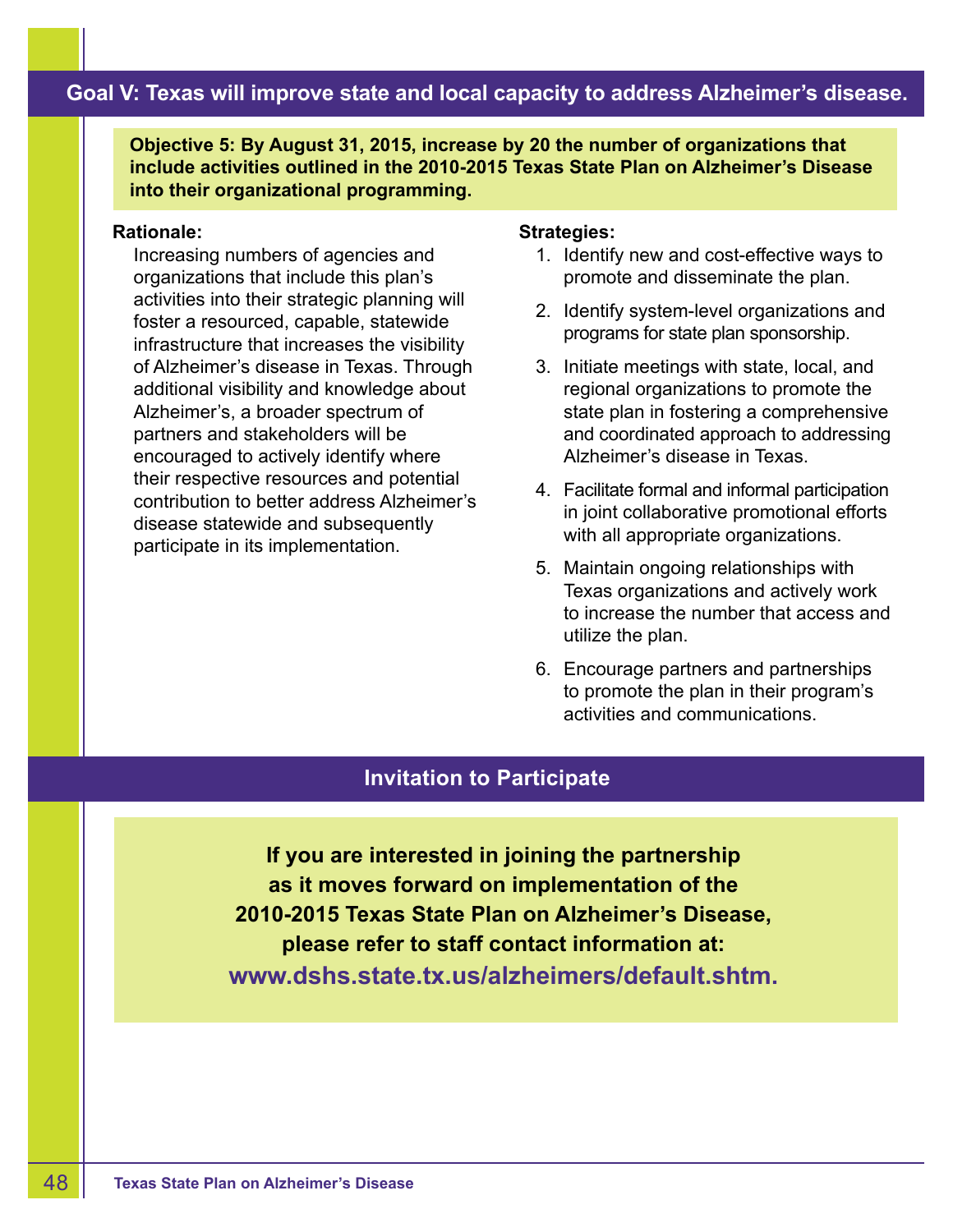# **References**

- 1. Alzheimer's Disease Facts and Figures, Alzheimer's Association, 2010: http://www.alz.org/documents\_custom/report\_ alzfactsfigures2010.pdf
- 2. Texas Council on Alzheimer's Disease and Related Disorders, 2008 Biennial Report: http://www.dshs.state.tx.us/alzheimers/ pdf/2008biennal.pdf
- 3. Bayliss, E., Steiner J., Fernald D., Crane L., Main D.., "Descriptions of barriers to self-care by persons with co-morbid chronic diseases," Ann Family Med. May-Jun 2003.
- 4. Bynum, J., Rabins, P., Weller W, Niefeld M, Anderson G., Wu A., "The Relationship between a Dementia Diagnosis, Chronic Illness, Medicare Expenditures, and Hospital Use," The Journal of American Geriatric Society, Feb 2004.
- 5. Bishop, C. E., "Where are the missing elders? The decline in nursing home use, 1985 and 1995," Health., Jul - Aug 1999.
- 6. Chapman, S. B., Weiner, M. F., Rackley, A., Hynan, L. S., & Zientz, J., "Effects of cognitivecommunication stimulation for Alzheimer's Disease patients treated with Donepezil", Journal of Speech, Language, and Hearing Research, 47, 1149-1163, 2004.
- 7. Coleman, E.A., et al, "The care transitions intervention: results of a randomized controlled trial," Arch Intern Med. September, 25, 2006.
- 8. Covinsky, K., Johnston C., "Better approaches for dementia care," Annals of Internal Medicine. 2006.
- 9. Elias, J., Wagster, M., "Developing context and background underlying cognitive intervention/training studies in older populations," Journals of Gerontology: Psychological Sciences, 2007, Vol. 62 (Special Issue 1).
- 10. Grant, L., Kane R., Potthoff S, Ryden M., "Staff Training and Turnover in Alzheimer Special Care Units: Comparisons With Non-Special Care Units," Geriatric Nursing 1996, November.
- 11. Haley, W., Levine E., Brown S., Berry J., Hughes G., "Psychological, social and health consequences of caring for a relative with senile dementia," The Journal of American Geriatrics Society, 1987.
- 12. Jerant, A., von Friederichs-Fitzwater M., Moore M., "Patients' perceived barriers to active self-management of chronic conditions," Patient Education Counsel, 2005.
- 13. Kassner, E., Reinhand S, Fox-Grage W, et al., "A Balancing Act: State Long-Term Care Reform," Public Policy Institute, AARP. Washington, DC July, 2008.
- 14. Kiecolt-Glaser, J., Dura J., Speicher C., Trask O., Glaser R., "Spousal caregivers of dementia victims: Longitudinal changes in immunity and health," Psychosom Med., 1991.
- 15. Knopman, D., "Mediterranean Diet and Late-Life Cognitive Impairment," Journal of the American Medical Association, 2009, August 12, Vol. 302, No. 6.
- 16. Larson, EB; Shadlen, M; Wang, L; McCormick, WC; Bowen, JD, Teri, L; et al. "Survival after initial diagnosis of Alzheimer disease." Annals of Internal Medicine 2004; 140: 501- 509.
- 17. Liu, K., McBride T., Coughlin T., "Risk of entering nursing homes for long versus short stays," Med Care, Apr 1994.
- 18. Liu, K., Coughlin T, McBride T., "Predicting nursing-home admission and length of stay: a duration analysis," Med Care, Feb 1991.
- 19. Maslow, K., Improving Hospital Care for People with Dementia. New York, N.Y.: Springer Publishing Company. 2006.
- 20. Mattimore, T., Wenger N,, Desbiens N,, et al., "Surrogate and physician understanding of patients' preferences for living permanently in a nursing home," Journal of American Geriatrics Society, Jul 1997.
- 21. McKenzie, Teri, L., et al. "Improving Dementia Care in Assisted Living Residences: Addressing Staff Reactions to Training," Geriatric Nursing, 2009.
- 22. Miller E., Weissert, W., "Predicting elderly people's risk for nursing home placement, hospitalization, functional impairment, and mortality: a synthesis," Med Care Revision, September 2000.
- 23. Mor, V, Wilcox V., Rakowski W, Hiris J., "Functional transitions among the elderly: patterns, predictors, and related hospital use," American Journal of Public Health, Aug 1994.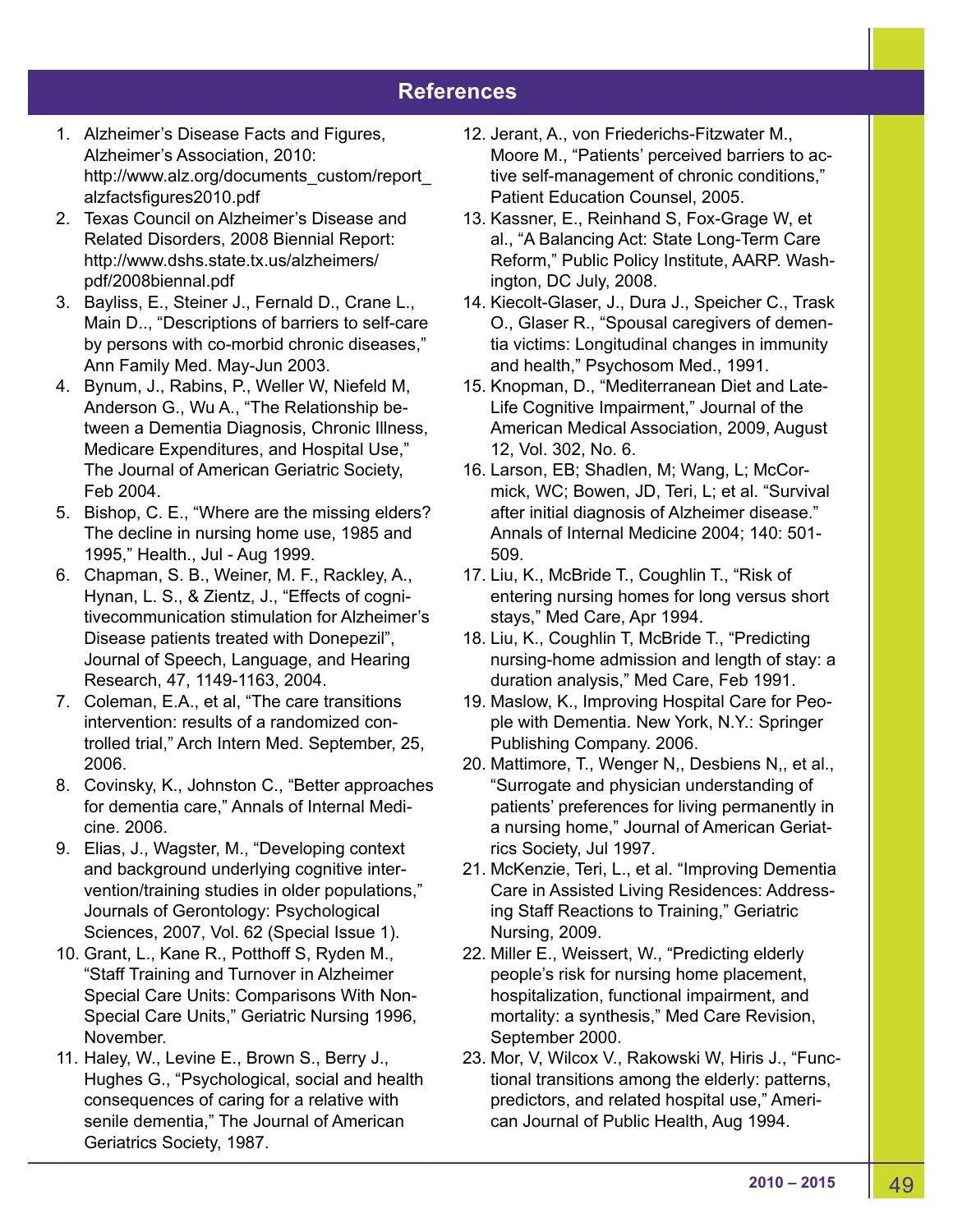# **References**

- 24. Nolan, M,. Dellasega C. "'I really feel I've let him down;' Supporting family caregivers during long-term care placement for elders," Journal of Advanced Nursing, 2000.
- 25. Pruchno, R., Potashnik S., "Caregiving spouses: Physical and mental health in perspective," Journal of the American Geriatrics Society. 1989.
- 26. Schulz, R., O'Brien A.T., Bookwala J., Fleissner K., "Psychiatric and physical morbidity effects of dementia caregiving: Prevalence, correlates, and causes," The Gerontologist, 1995.
- 27. Schulz, R., Beach S., "Caregiving as a risk factor for mortality: The caregiver health effects study," Journal of the American Medical Association, 1999.
- 28. Solomon, A., Kivipelto, M., Wolozin, B., Zhou, J., Whitmer, R., "Midlife Serum Cholesterol and Increased Risk of Alzheimer's and Vascular Dementia Three Decades Later," Dementia and Geriatric Cognitive Disorders, 2009, August, Vol. 28, No. 1.
- 29. Vitaliano P., Zhang J., Scanlan J., "Is caregiving hazardous to one's physical health: A meta-analysis?" Psychological Bulletin, 2003.
- 30. Paraprofessional Healthcare Institute, "PHI National Policy Agenda: Training and Support," 2008.
- 31. Institute for the Future of Aging Services, "The Cost of Frontline Turnover in Long-Term Care," 2004.
- 32. The Kahle Way, "Turnover Cost Eldercare Providers Over \$4 Billion per Year," 2005.
- 33. National Institutes of Health funding for clinical and basic Alzheimer's research, comparative charts assembled by the Texas Alzheimer's Research Consortium from information obtained from the NIH website, http:// grants.nih.gov/grants/oer.htm.
- 34. "Arizona Alzheimer's Consortium: Additional Investments / Economic Benefit Resulting from DHS Grants from Inception (1999) to June 30, 2007," Davis, Morgan & Cardwell, PLC, Certified Public Accountants, Dec. 12, 2007.
- 35. A National Alzheimer's Strategic Plan: The Report of The Alzheimer's Study Group, March 25, 2009, co-chairs Newt Gingrich and Bob Kerrey, see http://www.alz.org/documents/national/report\_ASG\_alzplan.pdf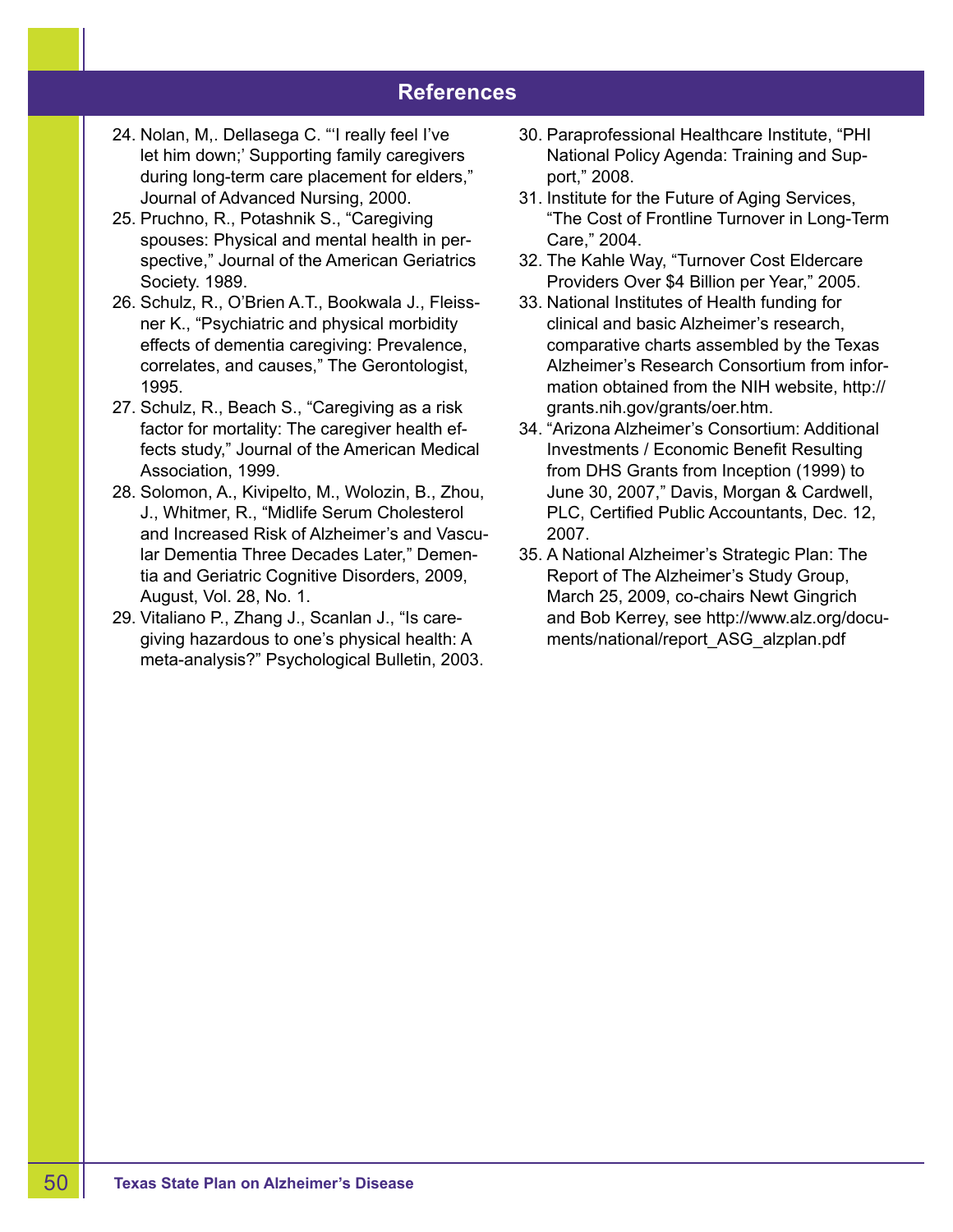The following members of the Texas Alzheimer's Disease Partnership have generously given of their time and expertise and are to be recognized for their significant contributions to the development of this plan.

Sam Allen, Coordinator State AMBER, Blue and Silver Alert Program Texas Division of Emergency Management Texas Department of Public Safety Austin

Arden Aylor, MD Scott and White **Temple** 

Robert Barber, PhD Research Coordinator, Texas Alzheimer's Research Consortium Assistant Professor of Psychiatry and Surgery University of Texas Southwestern Medical Center Dallas

Maria Barrett, Marketing Director Oppenheimer, Blend, Harrison & Tate San Antonio

Steven Berk, MD, Dean College of Medicine Texas Tech University Health Sciences Center Lubbock

Grace Blunt Alzheimer's Academy Amarillo

Sandra Bond Chapman, PhD Chief Director, Center for BrainHealth® Dee Wyly Distinguished Chair in BrainHealth Professor, Behavioral and Brain Sciences The University of Texas at Dallas Dallas

Samuel D. Brinkman, PhD Neuropsychology Clinic, Abilene, TX Adj. Faculty, Hardin-Simmons University Adj. Faculty, Abilene Christian University Abilene

Susan Campbell, PhD Executive Vice President The Cooper Institute **Dallas** 

Melody Chatelle, PhD, President Chatelle and Associates Austin

Byron Cordes, LCSW, C-ASWCM, President Sage Care Management San Antonio

Carla Crossno Texas Academy of Palliative Medicine Rockdale

Ronald Crossno, MD Texas Academy of Palliative Medicine Rockdale

C. Munro Cullum, PhD Professor and Chair Division of Psychology Department of Psychiatry University of Texas Southwestern Medical Center Dallas

Jeffrey A. Davis, JD Retired, diagnosed with Early-Onset Alzheimer's disease, Alzheimer's Association volunteer, Houston & Southeast Chapter Houston

Marge Dean, RN, CS-BC, GNP-BC, MSN Geriatric Nurse Practitioner/Faculty Associate Geriatric Division Faculty, Internal Medicine Department Division of Geriatrics at the School of Medicine Texas Tech University Health Sciences Center at Amarillo Amarillo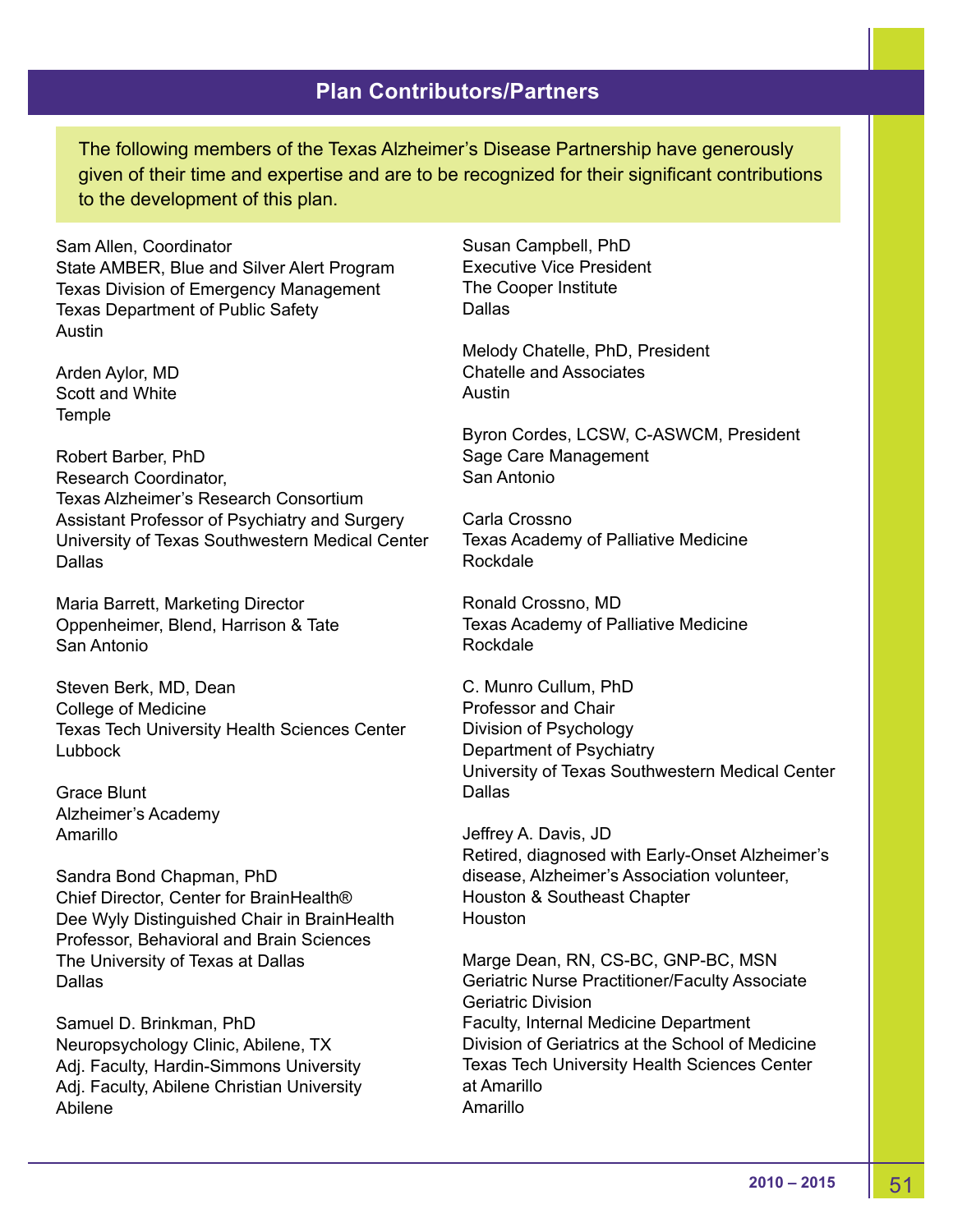Laura Fink DeFina, MD, FACP Medical Director Cooper Institute **Dallas** 

Ronald DeVere, MD, FAACN, AADEP Texas Council on Alzheimer's Disease and Related Disorders Director, Alzheimer's Disease and Memory Disorder Center Lakeway

Judy Jarmon Diamond Alzheimer's Association, Greater Dallas Chapter **Dallas** 

Ramon Diaz-Arrastia, MD, PhD Professor of Neurology University of Texas Southwestern Medical Center **Dallas** 

Patricia Dickson, LCSW, Education Department Alzheimer's Association, Greater Dallas Chapter Dallas

Rachelle Doody, MD, PhD Director, Alzheimer's Disease and Memory Disorders Center Effie Marie Cain Chair in Alzheimer's Disease Research, Alzheimer's Disease Center Baylor College of Medicine Houston

Carmel B. Dyer, MD Associate Professor of Medicine Director, Geriatrics Program, University of Texas Health Science Center at Houston **Houston** 

Richard Elbein, Executive Director Alzheimer's Association, Houston & Southeast Chapter **Houston** 

Jason Eriksen, PhD Assistant Professor College of Pharmacy, University of Houston **Houston** 

Carlos Escobar, MD Texas Council on Alzheimer's Disease and Related Disorders San Angelo

Thomas Fairchild, PhD Vice President, Office of Strategy and Measurement University of North Texas Health Sciences Center Fort Worth

Susan Farris, F-ACHCA Executive Director, James L West Alzheimer **Center** Fort Worth

C. Delight Felps, CALM, BA, LCDC Administrator, Colonial Gardens Fort Worth

Carolyn Frazier RN, BSN Texas Council on Alzheimer's Disease and Related Disorders Risk Manager, St. James House of Baytown Huffman

Frank Genco Texas Council on Alzheimer's Disease and Related Disorders Senior Policy Advisor for Long-term Care, Office of Health Services Texas Health and Human Services Commission Austin

John Gilchrist, CFRE, MHA President and Chief Executive Officer Alzheimer's Association, Greater Dallas Chapter **Dallas** 

Patricia Gleason-Wynn, PhD, LCSW, RN Geriatric Consultant and Educator Fort Worth

Howard Gruetzner, MEd, LPC Alzheimer's Association, North Central Texas Chapter Waco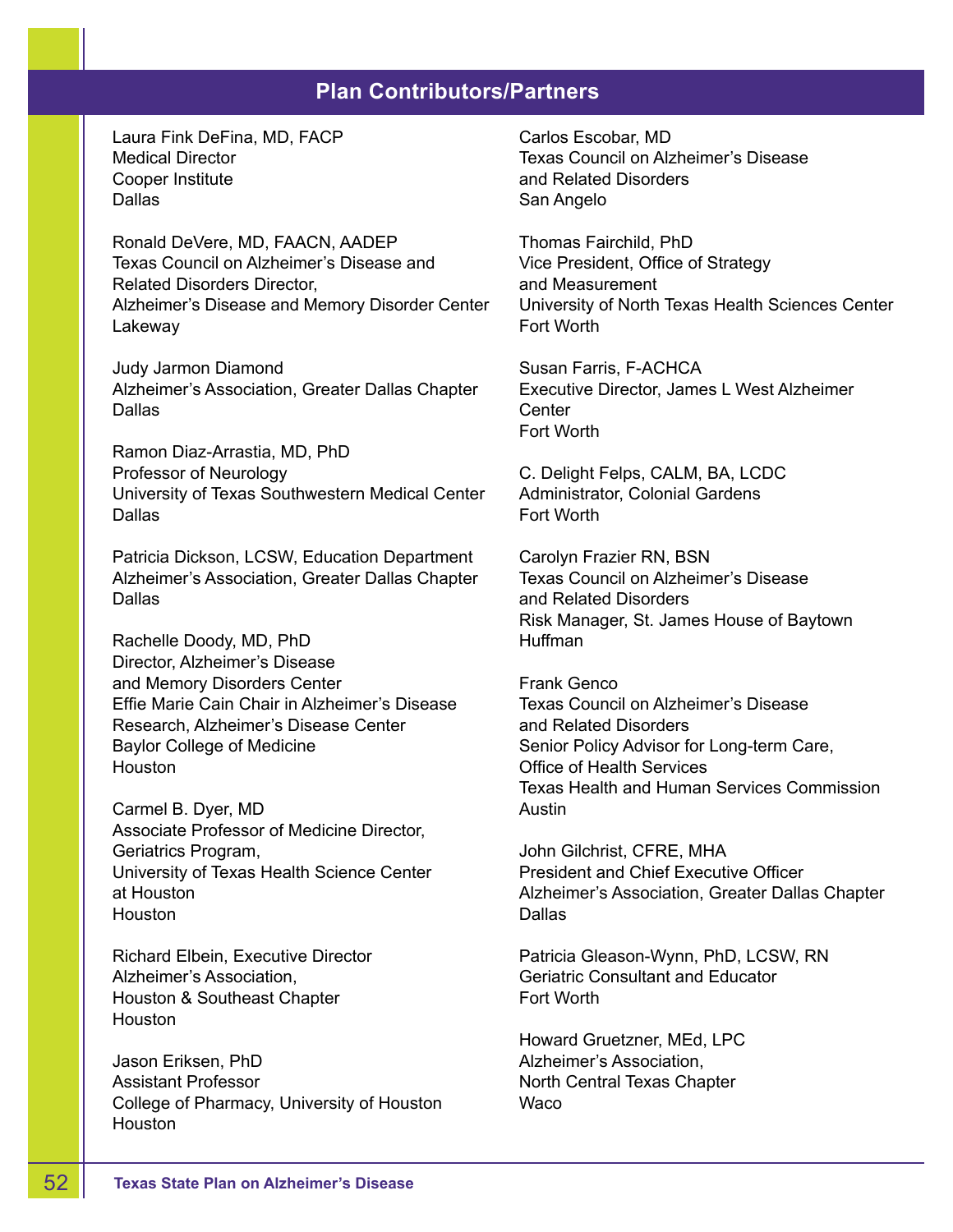Isaac V. Gusukuma, PhD, LMSW IPR, ACSW Associate Professor, Social Work Chair, Department of Social Work/Sociology/ Criminal Justice University of Mary Hardin-Baylor **Belton** 

James Hall, PhD Associate Professor of Medicine and Psychology Department of Internal Medicine (Geriatrics) Chair Department of Psychology University of North Texas Health Sciences Center Fort Worth

Grayson Hankins, BS Texas Council on Alzheimer's Disease and Related Disorders University Healthmart Pharmacy **Odessa** 

Debbie Hanna, Chair Texas Council on Alzheimer's Disease and Related Disorders President, Alzheimer's Association, Capital of Texas Chapter Austin

Gail Harmon, Executive Director Texas Assisted Living Association Austin

John Hart, Jr., MD Jane and Bud Smith Distinguished Chair Cecil Green Chair in Systems Biology Professor of Behavioral and Brain Sciences The University of Texas at Dallas Dallas

Barbara Harty, RN, MSN, GNP Division of Geriatrics University of North Texas Health Science Center at Fort Worth Fort Worth

Lori Henry Division of Adult Protective Services Texas Department of Family and Protective Services Austin

Angela M. Hobbs-Lopez, DO Texas Council on Alzheimer's Disease and Related Disorders Texas Department of State Health Services Mental Health and Substance Abuse Austin

Theresa Hocker, MS Executive Director Alzheimer's Association, North Central Texas Chapter Fort Worth

Rita Hortenstine Texas Council on Alzheimer's Disease and Related Disorders Board Member, National Alzheimer's Association Vice-Chair, Alzheimer's Association, Greater Dallas Chapter Dallas

Stan Ingman, PhD Department of Sociology and Gerontology University of North Texas **Denton** 

Matt Johnson, Chief Executive Officer HealthBridge In-Home Care Richardson

Lauri Kalanges, MD, MPH Medical Director Health Promotion and Chronic Disease Prevention Section Texas Department of State Health Services Austin

Mary Kenan-Owens, PsyD Texas Council on Alzheimer's Disease and Related Disorders Department of Neurology Baylor College of Medicine **Houston** 

Jack Kern Texas Council on Alzheimer's Disease and Related Disorders Austin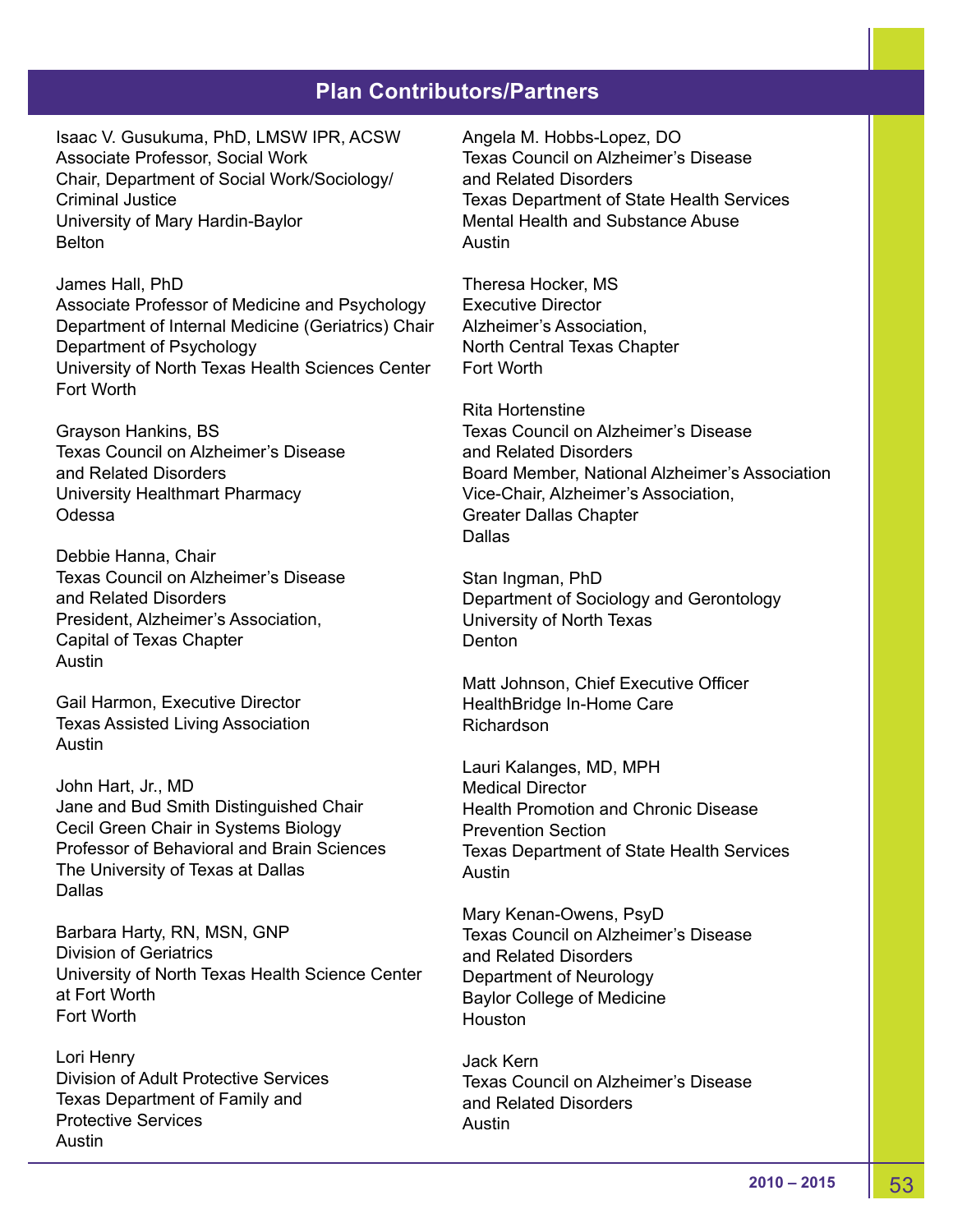Sarah Kirk, MPH Texas Asthma Control Program Texas Department of State Health Services Austin

Janice Knebl, DO DSWOP Endowed Chair in Clinical Geriatrics Chief, Division of Geriatrics Department of Geriatrics and Internal Medicine University of North Texas Health Sciences Center Fort Worth

Rodrigo Kuljis, MD Department of Neurology The University of Texas Medical Branch at Galveston **Galveston** 

Mark E. Kunik, MD, MPH Associate Director, Houston Center for Quality of Care and Utilization Studies Associate Director, South Central Mental Illness Research, Education and Clinical Center Professor, Menninger Department of Psychiatry and Behavioral Sciences Associate Director, Michael E. DeBakey VA Medical Center, Baylor College of Medicine **Houston** 

Laura Lerma, RN Texas Nurses Association Austin

Ray Lewis, DO, AOBFP, CMD Texas Council on Alzheimer's Disease and Related Disorders Meta Medical Services, PA Arlington

Lisa Lipscomb, RN Alzheimer's Disease and Memory Disorders Center, Baylor College of Medicine **Houston** 

Susanna Luk-Jones, MS Director of Program Services Alzheimer's Association, North Central Texas Chapter Fort Worth

Stephanie McClure, MD

Director, Amarillo Alzheimer's Academy Director, Center of Excellence for Geriatric Scholarship, Training, and Faculty Development Mirick-Myers Endowed Chair of Geriatric Medicine Division Chief of Geriatrics, Professor of Medicine Texas Tech University Health Sciences Center at Amarillo Amarillo

H. Richard McGhee, Director Central Texas Council of Governments **Temple** 

Janis Monger, MA Public Education Coordinator Texas Alzheimer's Research Consortium Austin

Lilani Muthali, MD Center for Policy and Innovation Texas Department of Aging and Disability Services Texas Council on Alzheimer's Disease and Related Disorders Austin

Marilyn Nappier, MSSW The Double Advantage Fort Worth

Kendal Nelson, LNFA Administrator Silverado Senior Care Addison

Jane Nunnelee PhD, RN Geriatric Nurse Practitioner Baylor University School of Nursing Private Practice/Consultant Dallas

Sid E. O'Bryant, PhD Director, Rural Health Research F. Marie Hall Institute for Rural and Community Health Assistant Professor, Department of Neurology Texas Tech University Health Sciences Center Lubbock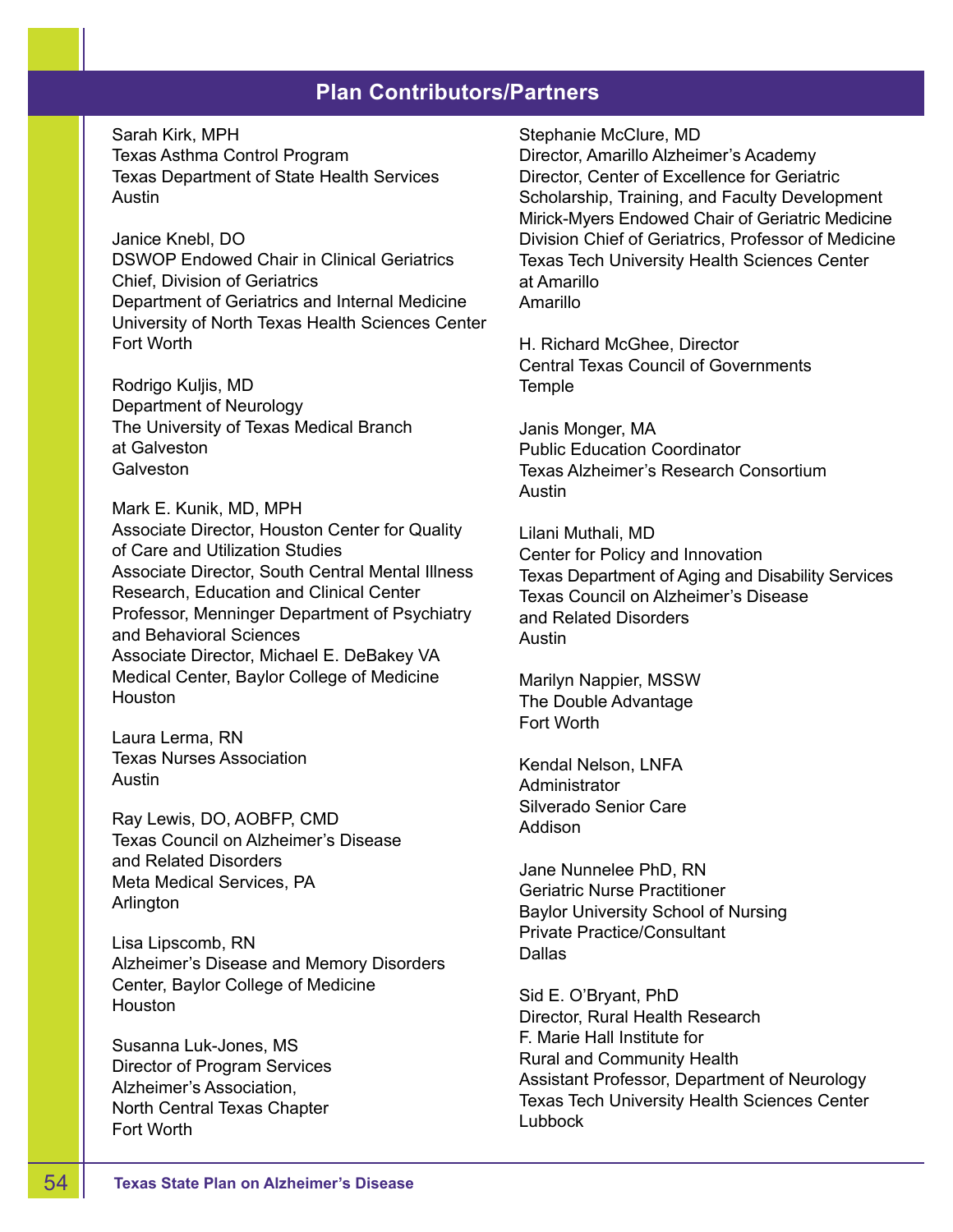Valory Pavlik, PhD Associate Professor of Family and Community Medicine Baylor College of Medicine Houston

George Perry, PhD Dean and Professor College of Sciences University of Texas at San Antonio San Antonio

Nestor Praderio, MD Psychiatric Consulting Services Corpus Christi

Tiffany Rives, Program Director Alzheimer's Association, STAR Chapter San Antonio

Carol Primdal Marketing Manager Texas Instruments Dallas

Joan Reisch, PhD Director, Data Coordinating Center Texas Alzheimer's Research Consortium Professor of Biostatistics Chair, Division of Biostatistics Department of Clinical Sciences University of Texas Southwestern Medical Center **Dallas** 

Roger Rosenberg, MD Director, Alzheimer's Disease Center Professor of Neurology University of Texas Southwestern Medical Center Dallas

Don Royall, MD Professor and Chief Division of Aging and Geriatrics Department of Psychiatry University of Texas Health Sciences Center San Antonio

Winnie Rutledge Texas Council on Alzheimer's Disease and Related Disorders State Unit on Aging Coordinator Texas Department of Aging and Disability Services Austin

Kim Sanchez, Advocacy Chair Alzheimer's Association Board of Directors Alzheimer's Association, Houston & Southeast Texas Chapter Houston

Rick Schwertfeger, MAT Manager, Adult Health & Chronic Disease Branch Executive Director, TX CVD & Stroke Council Texas Department of State Health Services Austin

Farida Sohrabji, PhD Associate Professor and Associate Department Head Department of Neuroscience and Experimental Therapeutics Interdisciplinary Program in Neuroscience Texas A&M Health Science Center, College of Medicine College Station

Aaron Sorensen, MA Scientometrics Editor Journal of Alzheimer's Disease Collexis Holdings, Inc. Columbia, South Carolina

Alan B. Stevens, PhD Scott & White Healthcare Texas A&M Health Science Center **Temple** 

Adriana M. Strutt, PhD Assistant Professor Departments of Neurology and Psychiatry Baylor College of Medicine Houston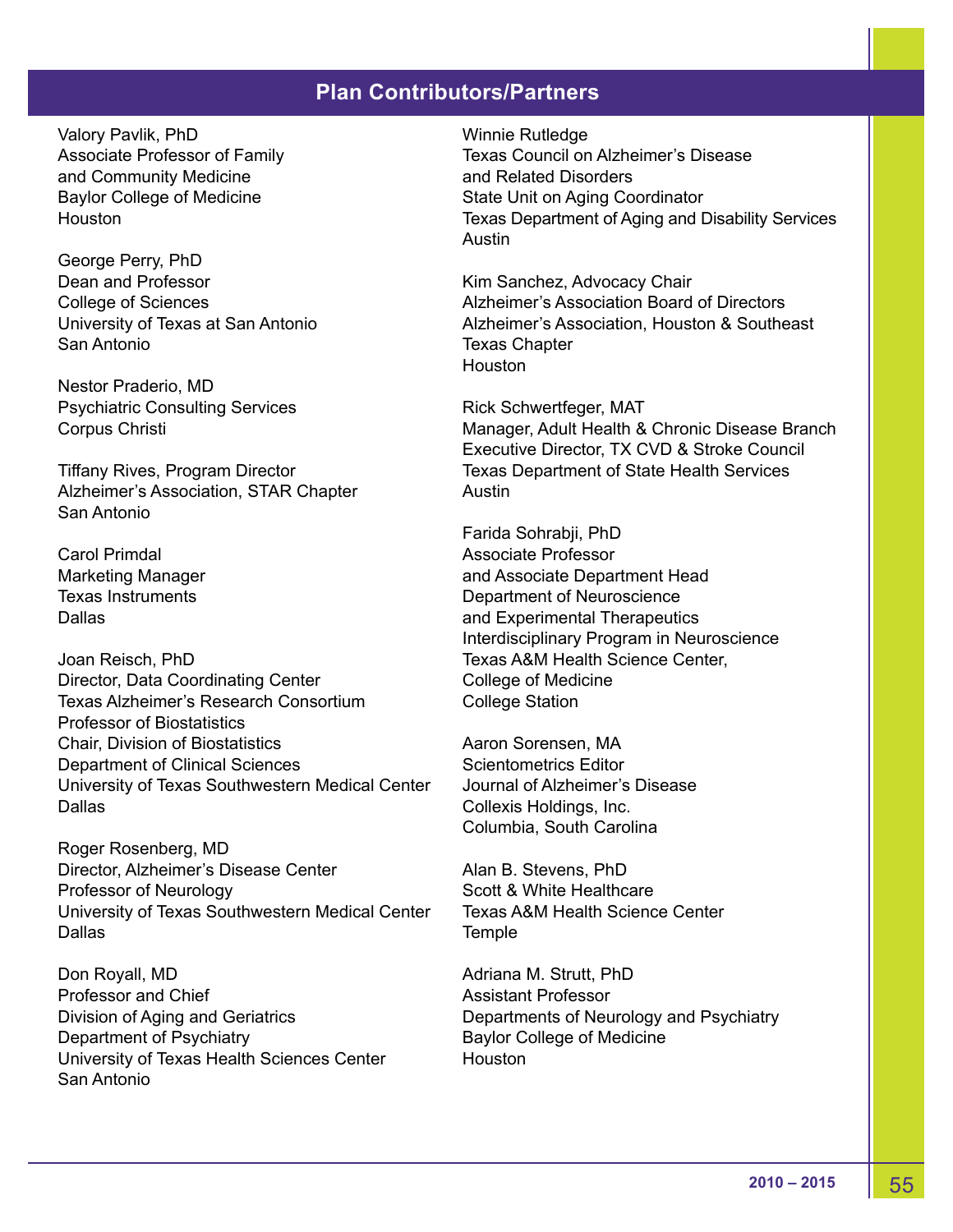Kate Allen Stukenberg Texas Council on Alzheimer's Disease and Related Disorders PaperCity Magazine **Houston** 

Lue Taff, LMSW, C-ASWCM The Senior Source Dallas

Elaine Talarski, Vice Chair St. Mary's University San Antonio

Mark Torres, EdD Alzheimer's Association STAR Chapter El Paso

Connie Turney Aging Texas Well Coordinator Department of Aging and Disability Services Austin

Doni Van Ryswyk Manager of Aging Programs North Central Texas Area Agency on Aging Arlington

Susana Vargas, Program Coordinator Alzheimer's Association STAR Chapter El Paso

Denese Watkins, Executive Director Alzheimer's Association STAR Chapter El Paso

Myron Weiner, MD Clinical Professor Department of Psychiatry University of Texas Southwestern Medical Center Dallas

Sara B. Wick, GNP, BC Geriatric Nurse Practitioner Parkland Health and Hospital System Texas Nurse Practitioners Dallas

Kirk Wilhelmsen, MD, PhD Professor of Genetics and Neurology University of North Carolina School of Medicine Chapel Hill, NC

Nancy Wilson, MA, LMSW Baylor College of Medicine Houston Center of Quality Care & Utilization Studies Care for Elders **Houston**